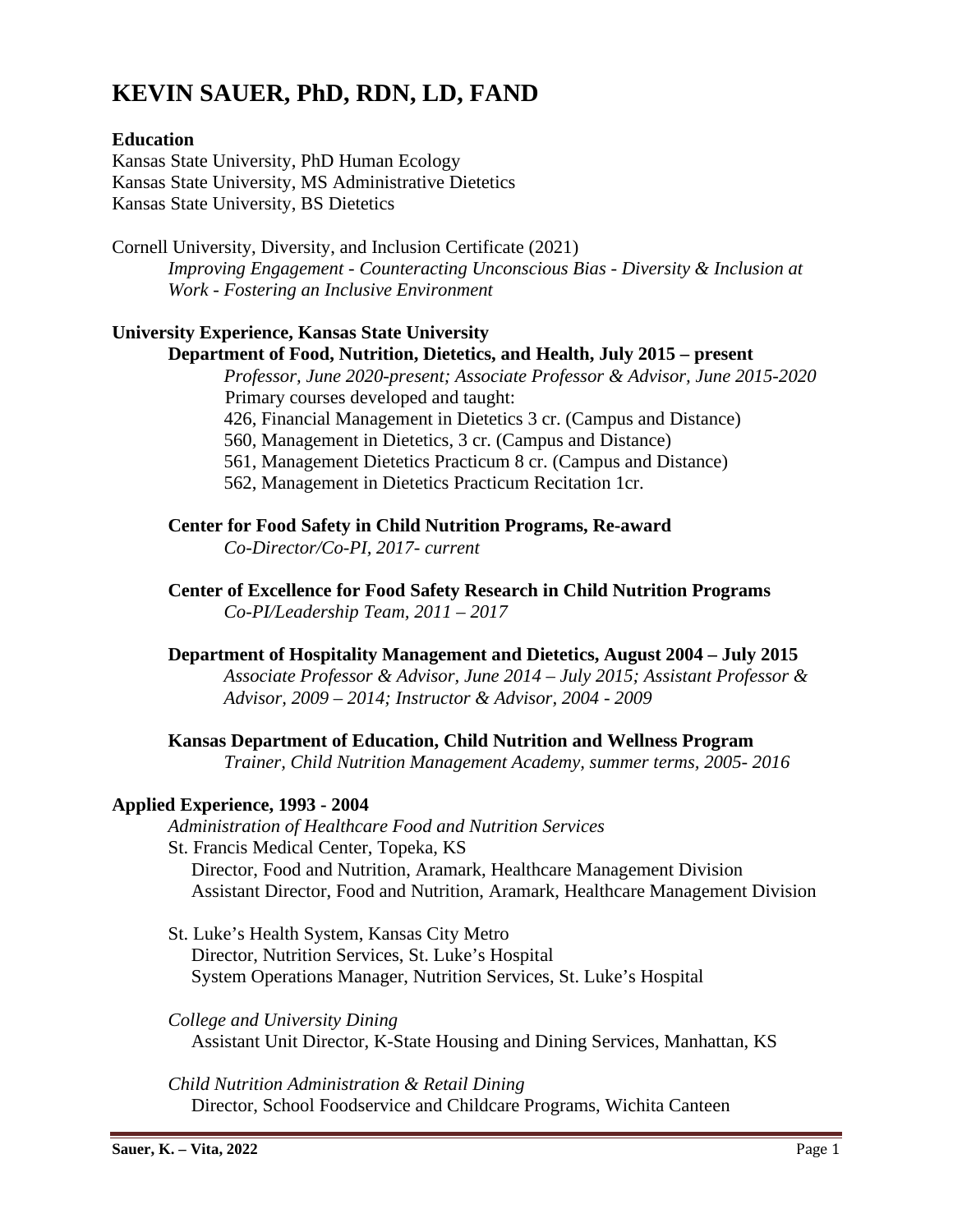### **Funding**

- Roberts, K.R., & **Sauer, K**. (2021). Center for Food Safety Research in Child Nutrition Programs. USDA–FNS. \$1.3M (Re-award).
- **Sauer, K**., Roberts, K.R., & Shanklin, C.W. (2020). Serving Up Science: The Path to Safe Food in Schools. USDA–FNS. \$68,000.
- **Sauer, K**., Roberts, K.R., & Shanklin, C.W. (2019). Serving Up Science: The Path to Safe Food in Schools. USDA–FNS. \$53,000.
- **Sauer, K**., Roberts, K.R., & Shanklin, C.W. (2018). Serving Up Science: The Path to Safe Food in Schools. USDA–FNS. \$47,000.
- Roberts, K.R., **Sauer, K**., & Shanklin, C.W. (2017). Center for Food Safety Research in Child Nutrition Programs. USDA–FNS. \$1.8M (Re-award).
- Roberts, K.R., **Sauer, K**., & Shanklin, C.W. (2017). Center of Excellence for Food Safety Research in Child Nutrition Programs. USDA–FNS. \$500,000.
- Roberts, K.R., **Sauer, K**., & Shanklin, C.W. (2015). Center of Excellence for Food Safety Research in Child Nutrition Programs. USDA–FNS. \$800,000.
- Roberts, K.R., **Sauer, K.**, Sneed, J., & Shanklin, C.W. (2014). Center of Excellence for Food Safety Research in Child Nutrition Programs. USDA–FNS. \$800,000.
- Sneed, J., Roberts, K.R., **Sauer, K.**, Shanklin, C.W., & Kwon, J. (2013). Center of Excellence for Food Safety Research in Child Nutrition Programs. USDA–FNS. \$800,000 (third year funding).
- Arendt, S., Strohbehn, C., Lakshman, R., Shaw, A., & **Sauer, K**. (2013). Mitigating Risks of Foodborne Illness Associated with Handling Leafy Greens in Retail Foodservice Establishments Serving Aging Populations. USDA–AFRI/NIFA. \$424,846 (Funded).
- Sneed, J., **Sauer, K.**, & Roberts, K.R. (2012). Impact of Food Safety Messages on the Food Handling Behaviors of Parents of Young Children. United States Department of Agriculture. \$500,000 (Funded).
- Roberts, K.R., **Sauer, K.**, & Sneed, J. (2012). Development of a Faculty-Led Study Abroad Program and Teaching/Research Collaborations in Costa Rica. KSU Office of International Programs, International Incentive Grant. \$4,000 (Funded).
- **Sauer, K.**, Lee, Y.M., & Kwon, J. (2011). Current Practices and School Foodservice Directors' Knowledge and Attitudes about Food Allergy Training. American Dietetic Association Foundation, Allene Vaden Memorial Grant for Foodservice Management Research**.**  \$5,000 (Funded).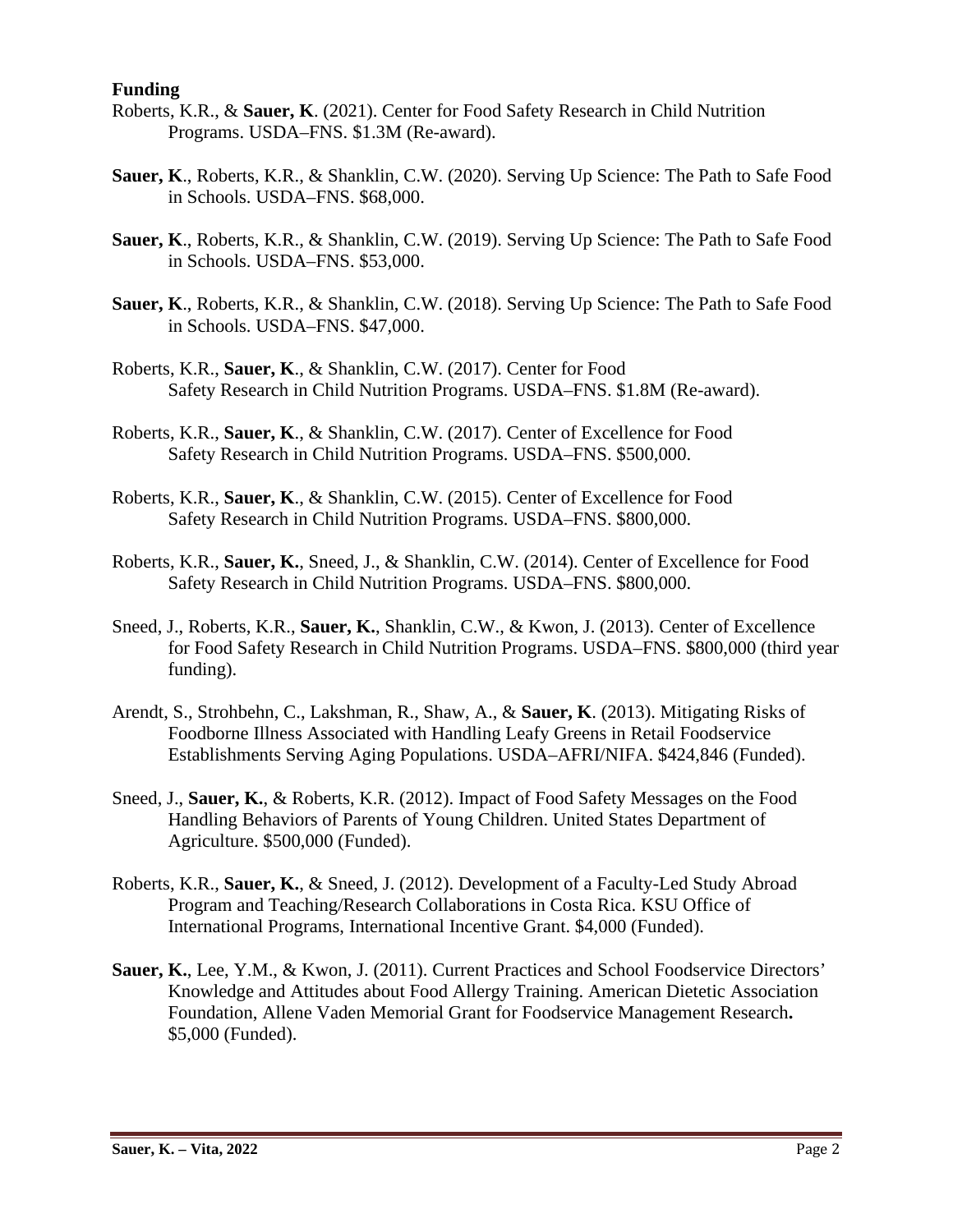- Kwon, K., & **Sauer, K.** (2011). Advancing Food Allergy Education for Hospitality Management and Dietetics Students using Storytelling. United States Department of Agriculture, Higher Education Challenge Grant**.** \$140,168 (Funded).
- Roberts, K.R., **Sauer, K.**, Shanklin, C.W., & Kwon, J. (2011). Center of Excellence for Food Safety Research in Child Nutrition Programs. USDA–FNS. \$1,599,981 (Funded).
- Roberts, K.R., **Sauer, K.,** Shanklin, C.W., & Kwon, J. (2010). A Proposed Center of Excellence for School Food Safety Research, Kansas State University. USDA–Food and Nutrition Services. \$778,720 (Not funded, RFA cancelled post submission).
- Kwon, J., Ryu, D., Todd, E., & **Sauer, K.** (2010). Assessment and Reduction of Produce Food Safety Risks in School Foodservice Systems. USDA–CSREES Food Safety Initiative Program. \$600,000 (Funded).
- Washburn, S.G., Roberts, K.R., **Sauer, K.**, & Featherstone, A.M. (2010). Incorporation of Global Perspectives into Curriculum and Campus Programs, Fayoum University, Egypt. KSU Office of International Programs, International Incentive Grant. \$3,600 (Funded).
- Roberts, K.R., Kwon, J., & **Sauer, K.** (2010). Exploring and Improving Food Safety Practices in Asian and Hispanic Restaurants Using the Theory of Planned Behavior. USDA – CSREES Food Safety Initiative Program. \$599,979 (Not Funded).
- Roberts, K.R., & **Sauer, K.** (2009). An Exploration of Food Safety Barriers in the Continuing Care Retirement Community Environment. KSU Faculty Development Award and Small Research Grant. \$4,000 (Funded).
- Roberts, K.R., Kwon, J., **Sauer, K.**, & Ellis, J. (2009). Exploring and Improving Food Safety Training in Ethnic Restaurants. USDA – CSREES Food Safety Initiative Program. \$599,396 (Not Funded).
- Canter, D., Roberts, K.R., **Sauer, K.**, Schrader, M., & Barrett, B. (2006). A Food Safety Social Marketing Campaign for Young Adults at Kansas State University. Rutgers University (in partnership with USDA – CSREES Food Safety Initiative Program). \$5,000 (Funded).
- Shanklin, C.W., **Sauer, K.**, & Canter, D.D. (2005). The Development of a Proposed Methodology for Assessing Career Development of Dietetics Professionals. The American Dietetic Association. \$10,000 (Funded).
- **Sauer, K.,** & Barrett, B. (1997). Development of a Computer-Based HACCP Plan for Foodservice Operators. Foodservice Systems Management Education Council (FSMEC). \$1,000 (Funded).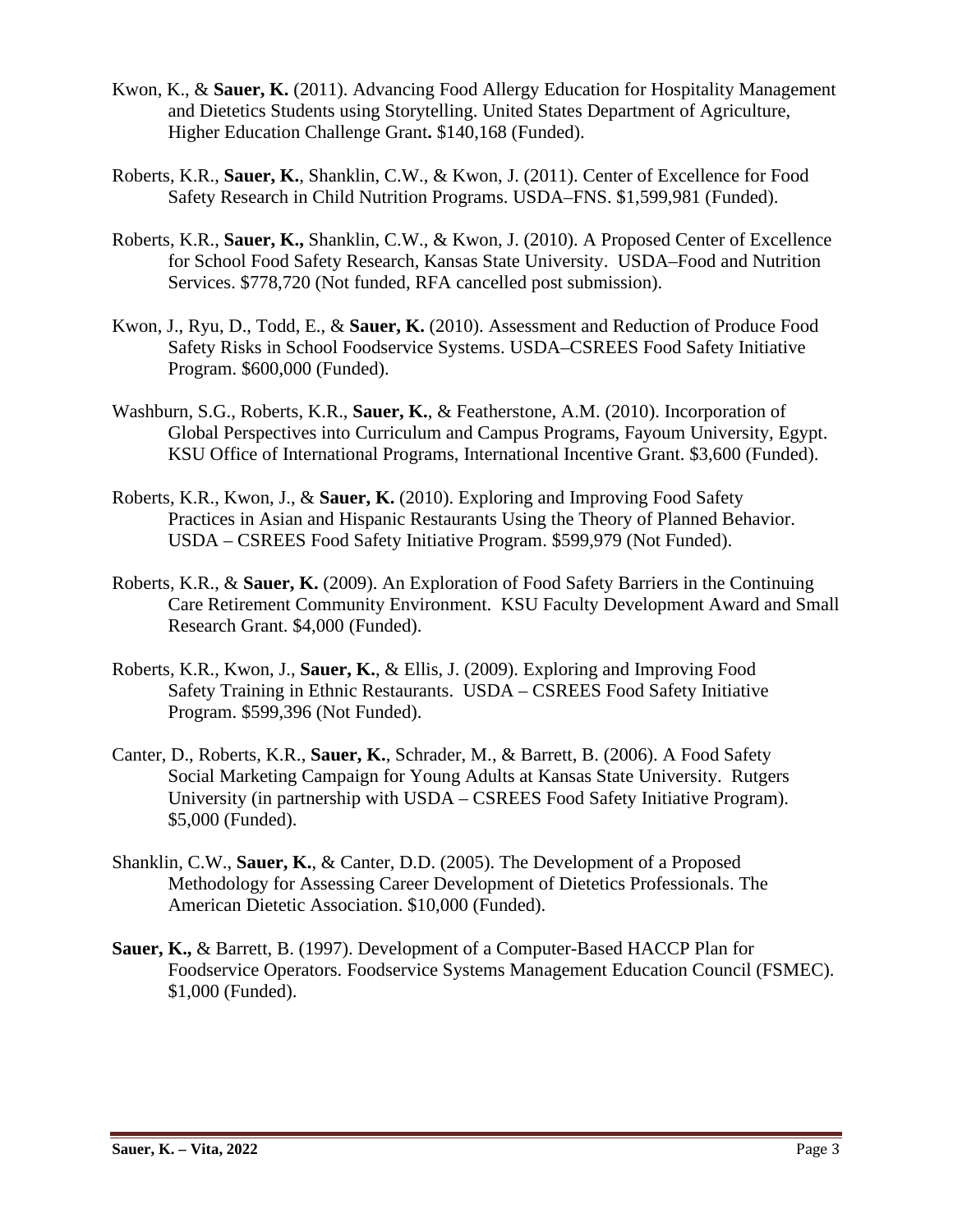### **Published Papers**

- Hege, A., Giddens, J., Bergquist, E., Stadler, D., Campbell, C.G., Cummings, J., Goetze, A., Steinmetz, J., Combs, E., Schwartz, A., Prange, N., Brown, K., **Sauer, K**., & Spiker, M. (2021). Integration of a Sustainable Food Systems Curriculum in Nutrition and Dietetics Education: Assessment of First Year of Implementation. *Journal of the Academy of Nutrition and Dietetics*, *121*(12), 2536-2547.
- Garner, J.A., Proaño, G.V., Kelley, K., Banna, J.C., Emenaker, N.J., & **Sauer, K**. (2021). Revising the Academy's Research Priorities: Methods of the Research Priorities and Strategies Development Taskforce, 2017-2019. Journal of the Academy of Nutrition and Dietetics. *Journal of the Academy of Nutrition and Dietetics, 121*(11), 2275-2296.
- Patten, E.P., **Sauer, K.,** Osborne, S., & Rose, K. (2021). Clinical leadership in dietetics: Viewpoints from the frontlines. *Topics in Clinical Nutrition*, *36*(1), 202-212.
- **Sauer, K**., Roberts, K., Paez, P., & Cole, K. (2021). Food Defense Practices in School Nutrition Programs. Journal of Child Nutrition. *Journal of Child Nutrition & Management*, *45*(1) <https://schoolnutrition.org/JCNM/>
- Spiker, M, Hege, A.…**Sauer, K.,** et al. (2021). Leveraging online learning to promote systems thinking for sustainable food systems training in dietetics education. *Frontiers in Nutrition*, 8, 1-9. https://doi.org/10.3389/fnut.2021.623336
- Rogers, D., Griswold, K., **Sauer, K.**, Abbay, E., Coufal, A., Eastman, W., Lawson, K., Slack, D., & Sulik, B. (2021). Entry-level RD and DTR dietetics practice today: Results from the 2020 Commission on Dietetic Registration entry-level dietetics practice audit. *Journal of the Academy of Nutrition and Dietetics*, 121, 330-378.
- Roberts, K., **Sauer, K.**, Paez, P., & Alcorn, M. (2020). Use of the theory of planned behavior to determine food safety behavioral intentions among child nutrition employees. *Food Protection Trends, 40*(6), 424-434.
- Spiker, M.L., Knoblock-Hahn, A., Brown, K., Giddens, J., Hege, A., **Sauer, K.**, Enos, D., & Steiber, A. (2020) Cultivating Sustainable, Resilient, and Healthy Food and Water Systems: A Nutrition-Focused Framework for Action. *Journal of the Academy of Nutrition and Dietetics*, 120, 1057-1067.
- Howells, A., **Sauer, K.**, & Shanklin, C. (2020). A current gap analysis of education for clinical nutrition managers. *Topics in Clinical Nutrition, 35*(2), 121-134.
- Rosenkranz, R., Neuendorf, C., Rosenkranz, S., & **Sauer, K**. (2020). Just sit still and pay attention? A commentary. *Journal of School Health, 90*(5), DOI: 10.1111/josh.12881
- Alcorn, M., Roberts, K., **Sauer, K**., Paez, P., & Watkins, T. (2019). Assessing food safety behavior: Salient beliefs of school nutrition employees. *Food Protection Trends, 39*(4), 305-316.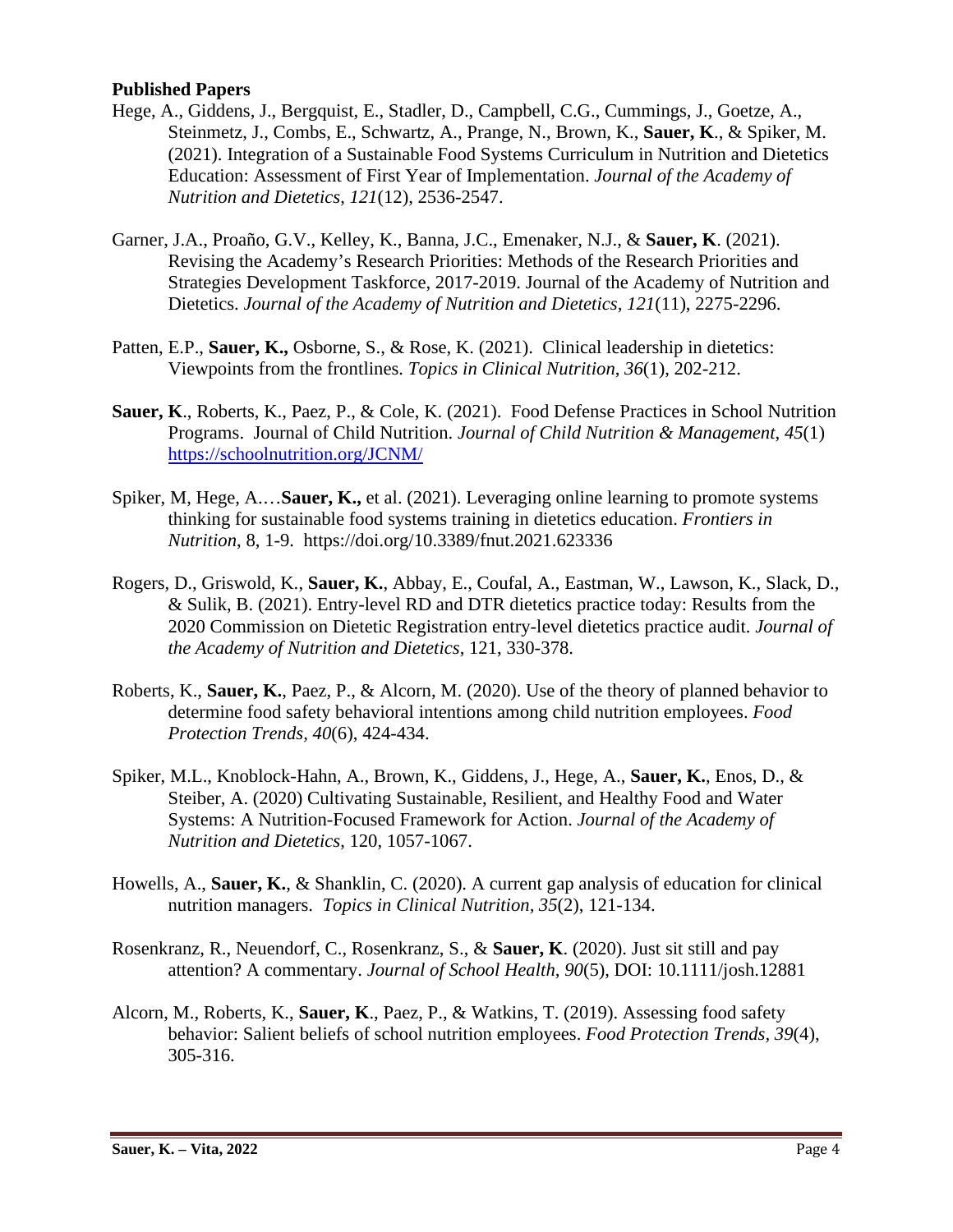- Boutros, B. A., Roberts, K. R., Lin, Naiqing, L, and **Sauer, K** (2019). Food traceability in school foodservice operations: Benefits and Challenges. *Journal of Child Nutrition & Management*, *43*(1)<https://schoolnutrition.org/JCNM/>
- Patten, E., & **Sauer, K.** (2019). A leadership taxonomy for clinical dietetics practice. *Journal of the Academy of Nutrition and Dietetics*, 119, 369-374.
- **Sauer, K.**, Patten, E., Roberts, K., & Schartz, M. (2018). Food allergy management in schools. *Journal of Child Nutrition & Management*, *42*(2)<https://schoolnutrition.org/JCNM/>
- Perez-Rodrigues, F., Kwon, J., Bolivar, A., **Sauer, K**., Ryu, D., & Todd, E. (2018). Probabilistic risk model of norovirus transmission during handling and preparation of fresh produce in school foodservice operations. *International Journal of Food Microbiology*. <https://doi.org/10.1016/j.ijfoodmicro.2018.09.029>
- Patten, E., & **Sauer K.** (2018). The framework and future opportunities for leadership in clinical dietetics. *Journal of the Academy of Nutrition and Dietetics, 118,* 2017-2023*.*
- Howells A, **Sauer K.**, & Shanklin C. (2017). Evaluating clinical nutrition managers' involvement in key management functions. *Journal of the Academy of Nutrition and Dietetics, 117,* 1339-1348*.*
- Abdelmassih, K., Arendt, S., Strohbehn, C., Rajagopal, L., **Sauer, K**., & Shaw, A. (2016). Evaluating the impact of food safety messaging posters on observed employee food safety behavior: A mixed methods approach. *Journal of Foodservice Management & Education, 10*(2), 19-25.
- Howells A., **Sauer K.**, & Shanklin, C. (2016). Evaluating human resource and financial management responsibilities of clinical nutrition managers. *Journal of the Academy of Nutrition and Dietetics, 116,* 1883-1891*.*
- Griswold, K., Rogers, D., **Sauer, K.**, Leibovitz, P., & Finn, J.R. (2016). Entry-level dietetics practice today: Results from the 2015 Commission on Dietetic Registration entry-level dietetics practice audit. *Journal of the Academy of Nutrition and Dietetics. 116*, 1632- 1684.
- Rogers, D., Griswold, K., Leibovitz, P., **Sauer, K.**, & Doughten, S. (2016). Distinctions in entrylevel Registered Dietitian Nutritionist and Dietetics Technicians, Registered: Further results from the 2015 Commission on Dietetic Registration entry-level dietetics practice audit. *Journal of the Academy of Nutrition and Dietetics, 116*, 1685-1696.
- Lee, Y. M., Kwon, J., & **Sauer, K.** (2016). Child nutrition professionals' attitudes, perceived challenges and training related to food allergies. *Journal of Health Behavior and Policy Review, 3,* 165-175*.* doi:10.14485/HBPR.3.2.8
- Rajagopal, L., Arendt, S.W., Shaw, A. M., Strohbehn, C. H., & **Sauer, K.** (2016). Food safety posters for safe handling of leafy greens. *Journal of Extension*, 54(2), 1-5.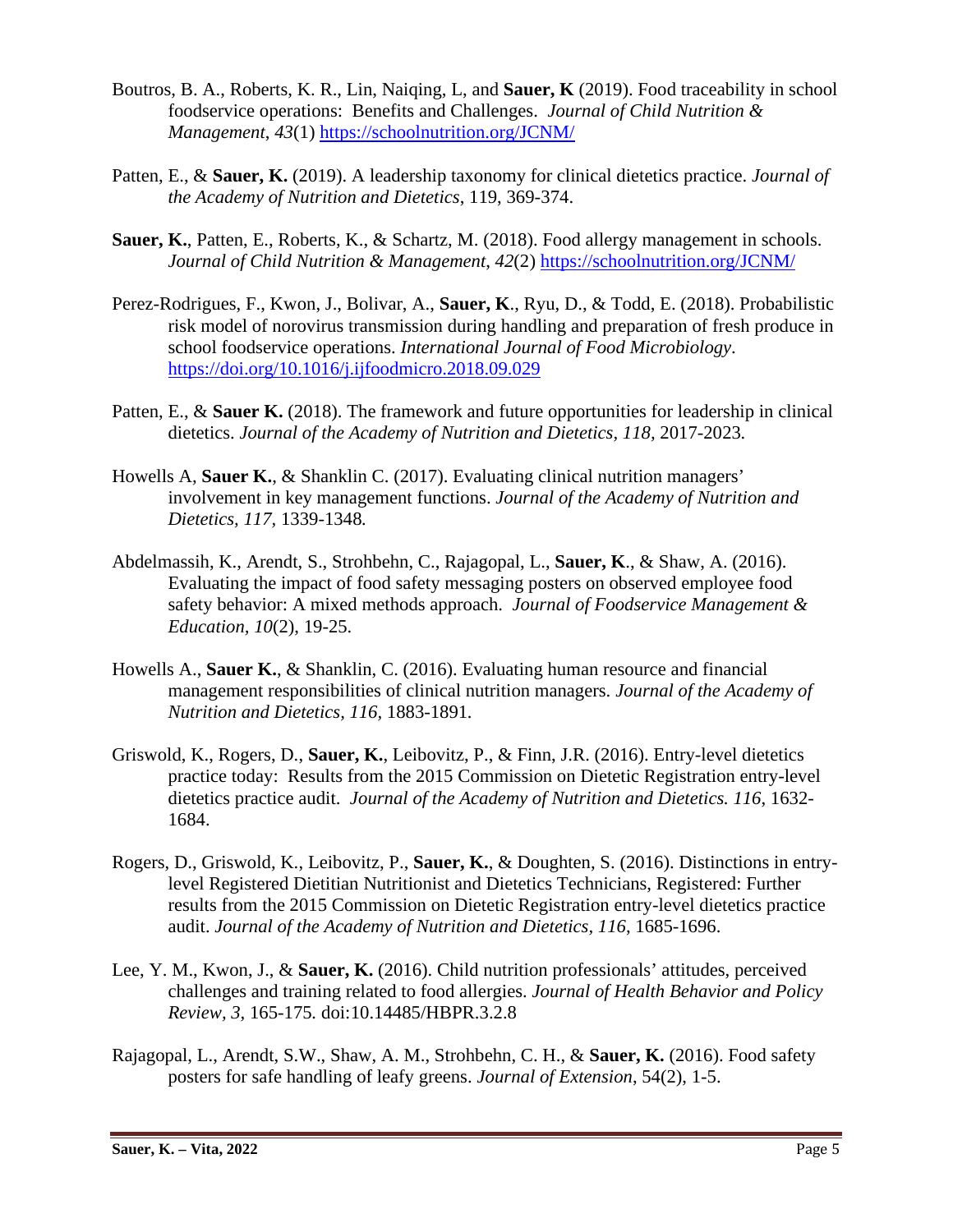- Roy, A., Shaw, A., Rajagopal, L., Strohbehn, C., Arendt, S., & **Sauer, K.** (2016). Use of minimal text posters to improve the microbial status of leafy greens and food contact surfaces in foodservice sites serving older adults. *Food Protection Trends, 36*(2), 125- 132.
- **Sauer, K.** (2016). Ethical considerations in management practice. *Journal of the Academy of Nutrition and Dietetics, 116*, 148-149*.*
- **Sauer, K.**, Howells, A.D., & Shanklin, C.W. (2015). Validating job satisfaction factors among clinical nutrition managers. *Topics in Clinical Nutrition, 30*(3), 199-208.
- Sneed, J., Phebus, R., Duncan-Goldsmith, D., **Sauer, K.**, Roberts, K., & Johnson, D (2015). Consumer food handling practices lead to cross-contamination. *Food Protection Trends, 35*(1), 36-48.
- **Sauer, K**., & Rogers, D. (2014). Results of the Non-RD Baccalaureate-DPD graduate dietetics practice audit. *Journal of the Academy of Nutrition and Dietetics, 114*, 1630-1639.
- Lee, Y.M., Kwon, J., & **Sauer, K**. (2014). A focus group study of child nutrition professionals' attitudes about food allergies and current training practices. *Journal of Child Nutrition & Management, 38*(1)*,* <https://schoolnutrition.org/JCNM/>
- Roberts, K. R., **Sauer, K.**, Sneed, J., Kwon, J., Olds, D., Cole, K., & Shanklin, D. (2014). Analysis of school food safety programs based on HACCP principles. *Journal of Child Nutrition & Management, 38*(1), <https://schoolnutrition.org/JCNM/>
- Lee, Y.M., Kwon, J., & **Sauer, K**. (2014). Child nutrition professionals' knowledge and training practices regarding food allergies in U.S. schools. *Journal of Foodservice Management & Education, 7*(2), 8-15.
- Kwon, J., Roberts, K.R.**, Sauer, K.**, Cole, K.B., & Shanklin, C.W. (2014). Food safety risks in restaurants and school foodservice establishments: Health inspection reports. *Food Protection Trends*, *34*(1), 25-35.
- Olds, D.A., Roberts, K.R., **Sauer, K.**, Sneed, J., & Shanklin, C.W. (2013). Efficacy of cooling beef taco meat and steamed rice in United States school foodservice operations. *Food and Nutrition Sciences, 4*, 735-740. doi:http://dx.doi.org/10.4236/fns.2013.47094
- Roberts, K.R., Olds, D.A., Shanklin, C.W., **Sauer, K.**, & Sneed, J. (2013). Cooling of foods in retail food establishments. *Food Protection Trends, 33,* 27-31.
- **Sauer, K.**, Canter, D. D., & Shanklin, C.W. (2012). Describing career satisfaction of management dietitians. *Journal of the Academy of Nutrition and Dietetics, 112*, 1129- 1133.
- Canter, D.D., **Sauer, K.**, & Shanklin, C.W. (2012). Management is a multifaceted component essential to the skill set of successful dietetics practitioners. *Journal of the Academy of Nutrition and Dietetics, 112*, S5.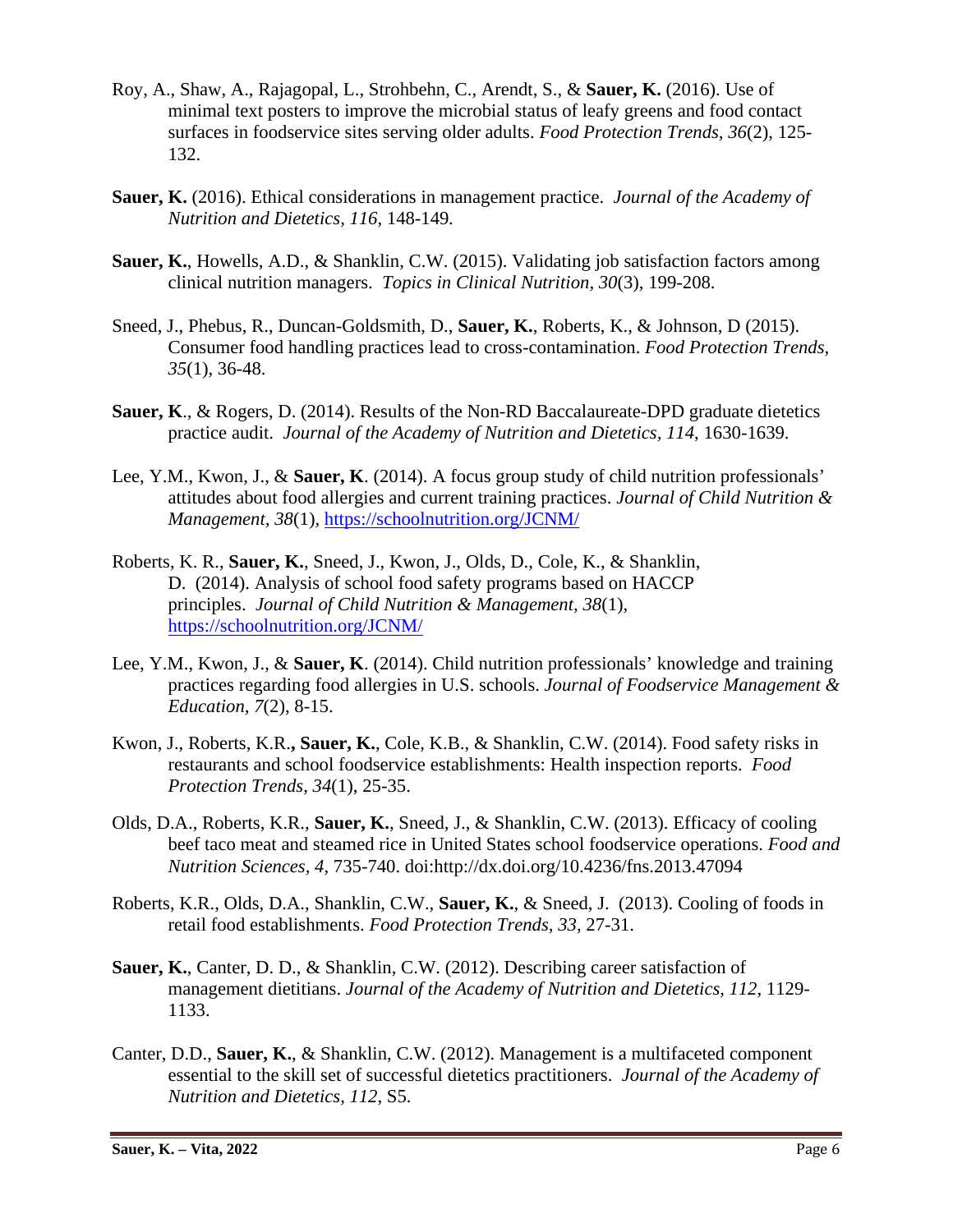- **Sauer, K.,** Ward, B., Rogers, D. Meuller, C., Touger-Decker, R., & Fontenot-Molaison, E. (2011). The 2010 Commission on Dietetic Registration Entry-Level Dietetics Practice Audit: Distinguishing between educational attributes. *Journal of the American Dietetic Association, 111*, 1756-1761.
- Ward, B., Rogers, D., Meuller, C., Touger-Decker, R., **Sauer, K**., & Schmidt, D. (2011). Distinguishing entry-level RD and DTR practice: Results from the 2010 Commission on Dietetic Registration entry-level dietetics practice audit. *Journal of the American Dietetic Association. 111*, 1749-1755.
- Meuller, C., Touger-Decker, R., **Sauer, K.**, Rogers, D., & Ward, B. (2011). Entry-level dietetics practice today: Results from the 2010 Commission on Dietetic Registration entry-level dietetics practice audit. *Journal of the American Dietetic Association. 111*, 914-941.
- **Sauer, K.**, Canter, D. D., & Shanklin, C.W. (2010). Job satisfaction of dietitians with management responsibilities: An exploratory study supporting ADA's research priorities. *Journal of the American Dietetic Association, 110*, 1432-1440.
- Barrett, B., Penner, K., Blakeslee, K., & **Sauer, K.** (1998). Hazard Analysis Critical Control Point training for foodservice operators in Kansas. *Dairy, Food and Environmental Sanitation, 18*(4), 206-211.

## **Publications & other scholarship in progress**

- Carlson, B., Rosenkranz, S., Rosenkranz, R., Denis, B., Yarrow, L., & **Sauer, K.** (under review). Predictors of perceptions of meat and dairy foods among college students at a land-grant institution: an observational, analytical study. *American Journal of College Health.*
- St. Jacques, K. Rosenkranz, S., **Sauer, K.,** & Howells, A. (under review). Effectiveness of telemedicine technologies for improving glucose control in patients with type 2 diabetes mellitus: A critical review. *Diabetes Technology & Therapeutics.*
- Lin, N., & **Sauer, K.** (under review). Commitment profiles of restaurant employees: A personcentered approach with multi-group structural equation modeling. *Journal of Hospitality & Tourism*.
- Roberts, K., & **Sauer, K.** (under review). Critical beliefs to improve food safety behavioral intention among child nutrition employees. *Journal of the Academy of Nutrition and Dietetics*

### **Published Research Abstracts (peer-reviewed)**

- Boutros, B.A., Naiqing, L., Roberts, K.R., & **Sauer, K**. (2018). Food traceability in school foodservice operations: Issues, challenges, and benefits.  $22<sup>nd</sup>$  Annual Graduate Education and Graduate Student Research Conference in Hospitality and Tourism.
- Roberts, K.R., **Sauer, K**., Paez, P., Shanklin, C., & Alcorn, M. (2018). Behavioral intentions of school nutrition employees to perform food safety. *Journal of Child Nutrition & Management, 42*(2),<https://schoolnutrition.org/JCNM/>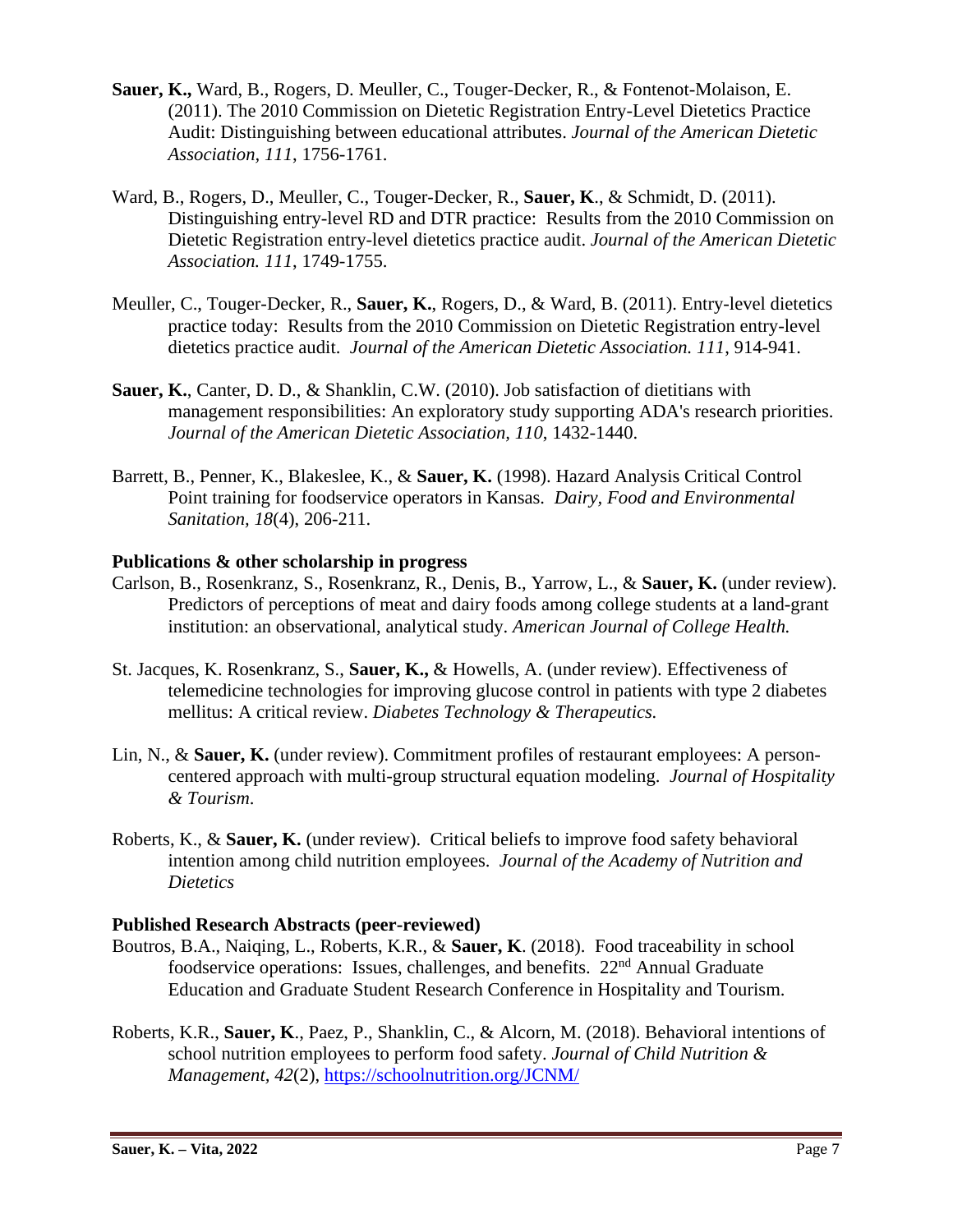- Watkins, T., Alcorn, M., Cole, K., Roberts, K.R., & **Sauer, K.** (2018). Best practices for maintaining the temperature of milk. *Journal of Child Nutrition & Management, 42*(2), <https://schoolnutrition.org/JCNM/>
- Alcorn, M., Watkins, T., Cole, K., Paez, P., Roberts, K., **Sauer, K**., & Shanklin, C. (2017). Delivery and holding methods of milk served outside of the cafeteria: Current school breakfast program practices. *Journal of Child Nutrition & Management, 41*(2), <https://schoolnutrition.org/JCNM/>
- **Sauer, K.**, Paez, P, Roberts, K. (2016). School nutrition program leaders define the ideal HACCP workshop. *Journal of Child Nutrition & Management, 40*(2), <https://schoolnutrition.org/JCNM/>
- Howells, A., & **Sauer, K.** (2015). Technology-based focus groups prove cost effective and reliable. *Journal of the Academy of Nutrition and Dietetics, 115*, A-61.
- Paez, P., Roberts, K., Alcorn, M., **Sauer, K.**, Thomas, E., & Cole, K. (2015). Food safety practices in school nutrition programs: Behavioral factors that affect employees' performance. *Journal of Child Nutrition & Management, 39*(2), [https://schoolnutrition.org/JCNM/.](https://schoolnutrition.org/JCNM/)
- Kwon, J., **Sauer, K.**, & Wen, H. (2014). Priorities and strategies for training school foodservice employees about fresh produce safety. *Journal of the Academy of Nutrition and Dietetics, 114*, A-58.
- Norman, M.**, Sauer, K**., & Sneed, J. (2014). Research priorities in school foodservice. *Journal of Child Nutrition & Management, 38*(2), [https://schoolnutrition.org/JCNM/.](https://schoolnutrition.org/JCNM/)
- Kwon, J., **Sauer, K.**, Wen, H., & Myers, L. (2013). Dining experiences of customers with food allergies. *Journal of the Academy of Nutrition and Dietetics, 113*, A-57.
- **Sauer, K**., Roberts, K.R., Sneed, J., Kwon, J., Cole, K., & Novosel, K. (2013). Restroom handwashing facilities in proximity to school cafeterias. *Journal of Child Nutrition & Management, 37*(2), [https://schoolnutrition.org/JCNM/.](https://schoolnutrition.org/JCNM/)
- Roberts, K.R., **Sauer, K**., Sneed, J., Kwon, J., & Cole, K. (2013). Employee handwashing practices in school foodservice operations. *Journal of Child Nutrition & Management, 37*(2), [https://schoolnutrition.org/JCNM/.](https://schoolnutrition.org/JCNM/)
- Roberts, K.R., **Sauer, K**., Sneed, J., Kwon, J., & Cole, K. (2013). Status of food safety programs in school foodservice operations. *Journal of Child Nutrition & Management, 37*(2), [https://schoolnutrition.org/JCNM/.](https://schoolnutrition.org/JCNM/)
- Kwon, J., Roberts, K. R., & **Sauer, K.** (2013). Food safety risks in restaurants and school foodservice establishments: An investigation of health inspection reports. *Journal of Food Protection, 76*(Supp.), 228.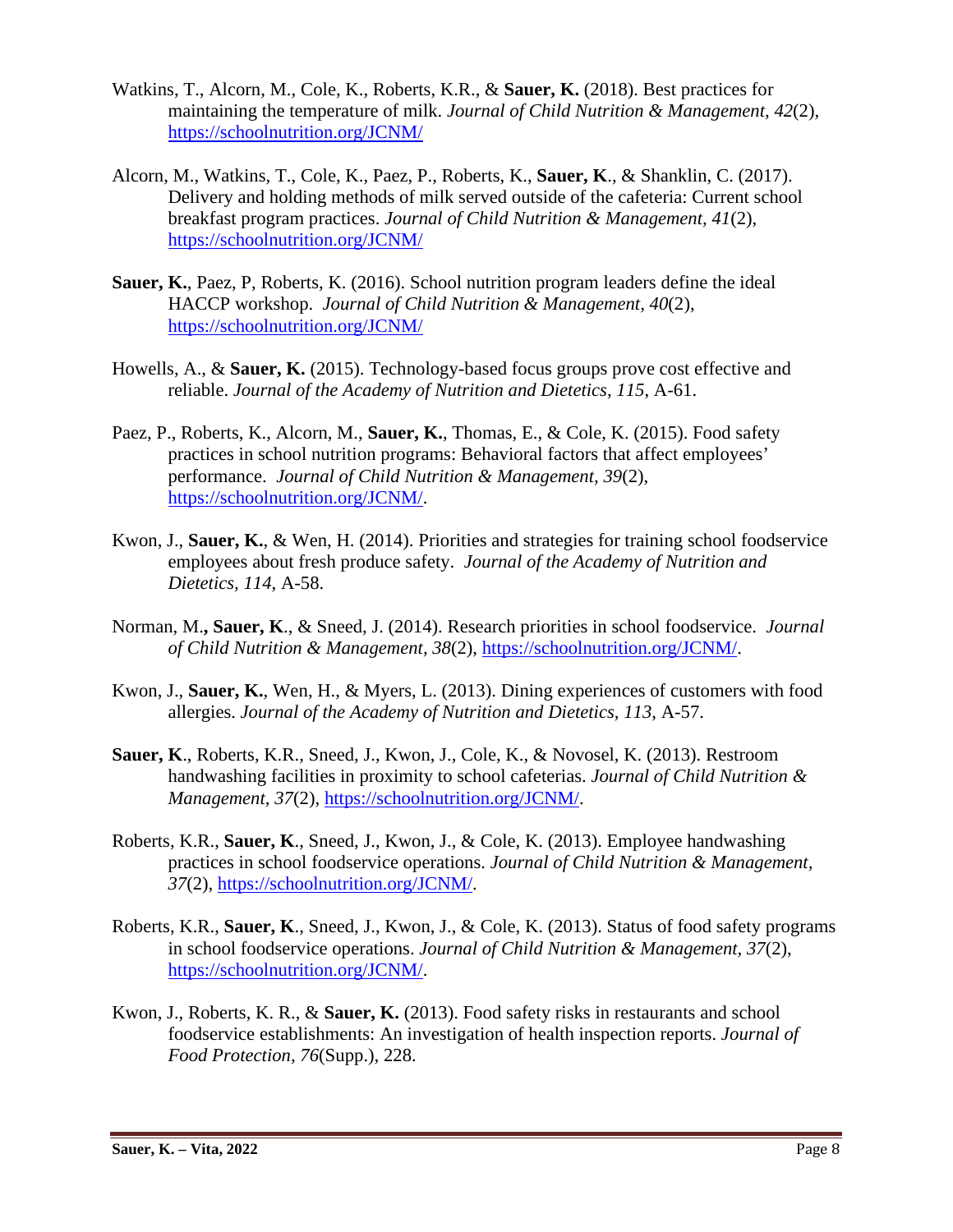- Roberts, K.R., Olds, D., Sauer, K., Shanklin, C., Sneed, J., & Grisamore, A. (2012). Cooling of tomato sauce and chili in school foodservice operations. Journal of Child Nutrition & Management, 36(2), [https://schoolnutrition.org/JCNM/.](https://schoolnutrition.org/JCNM/)
- Lee, Y. M., **Sauer, K.**, & Kwon, J. (2012). Attitudes of Child Nutrition Professionals about food allergies and current food allergy practices. *Journal of the Academy of Nutrition and Dietetics, 112*, A-59.
- **Sauer, K.**, & Schrader, M. (2011). A sequential approach to enhancing food safety knowledge, skills and competence of coordinated program students. *Journal of the American Dietetic Association, 111*, A-60.
- **Sauer, K.**, Canter, D.D., & Shanklin, C.W. (2010). Job and career satisfaction: An exploratory study of dietitians with and without management responsibilities. *Journal of the American Dietetic Association, 110*, A-83.
- Kwon, J., **Sauer, K.**, Canter, D.D., & Liu, P. (2010). Room service implementation in U.S. hospitals: Application of the theory of planned behavior. *Journal of the American Dietetic Association, 110*(9), A-70.
- Kwon, J., Canter, D.D., **Sauer, K.**, & Liu, P. (2010). Healthcare foodservice directors' attitudes toward implementation of room service systems. *Journal of the American Dietetic Association, 110*(9), A-71*.*
- Roberts, K. R., **Sauer, K.**, & Choi, J.W. (2010). Food safety practices in continuing care retirement community foodservice operations in Kansas. *Kansas State University, Kansas Research Forum.*
- **Sauer, K.**, Shanklin, C.W., Canter, D.D., & Angell, K. (2007). Development of a proposed methodology for assessing career development of registered dietitians. *Journal of the American Dietetic Association, 107*(8), A-15.
- **Sauer K.,** Shanklin C., & Barrett B. (1997). Food safety knowledge and HACCP practices in healthcare foodservice operations. *Proceedings from the Council on Hotel, Restaurant and Institutional Education (CHRIE) Annual Conference.*

### **Textbook Chapters, Books, & Other Published Contributions**

- Gregoire, M.B., **& Sauer, K.** (2019). Nutrition and Dietetics Education Research. In Van Horn, L. and Beto, J., *Research: Successful Approaches, 4th ed.*
- **Sauer, K.,** *Contributor on behalf of the Academy of Nutrition and Dietetics Research Council***. (**2015). A Unifying Vision for Scientific Decision Making: The Academy of Nutrition and Dietetics' Scientific Integrity Principles. *Journal of the Academy of Nutrition and Dietetics,* 115, 1486-1490.
- **Sauer, K.**, & Sneed, J. (2014). Chapter 17 Food safety in schools. In Ghiselli, R. and B. Almanza, *Researching the Hazard in Hazardous Foods: A Guide to What is Happening in Food Safety in the Hospitality Industry*.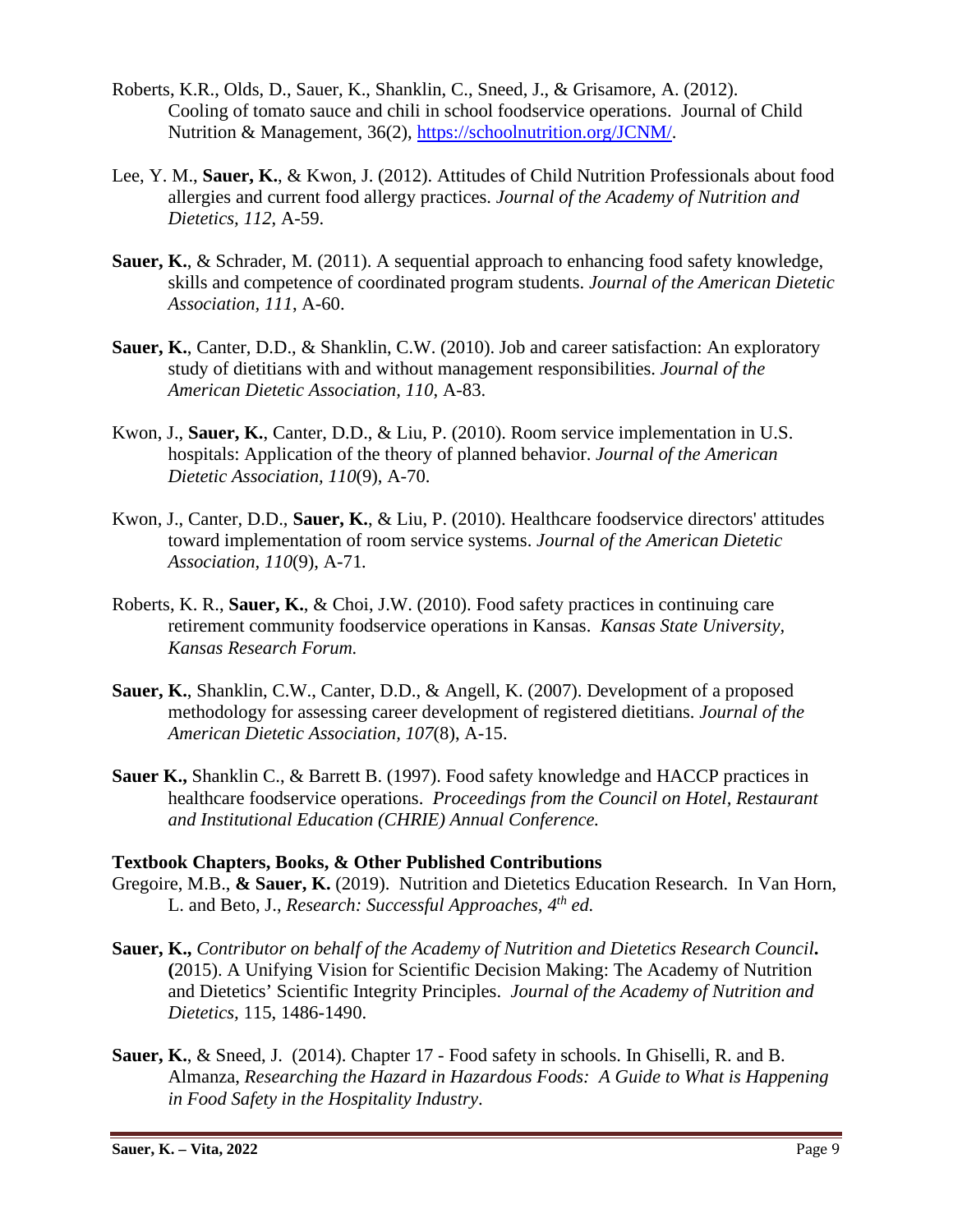- Sneed, J., & **Sauer, K**. (2013). Food safety. In D.C. Wiley & A.C. Cory (Eds.), *Encyclopedia of School Health* (pp. 240-242). Los Angeles: Sage Publications, Inc.
- **Sauer, K**. *Sauer cost control model*. In M. B. Gregoire, Foodservice Organizations: A Managerial and Systems Approach. Upper Saddle River: NJ: Pearson.

## **Research Technical Reports**

- Research Leadership Team, Center for Food Safety in Child Nutrition Programs. (2022). *Food Safety Practices and Beliefs of Stakeholders Involved in Meal Distribution and Consumption in Crisis Situations*. Report submitted to the USDA – Food and Nutrition Service Division.
- Research Leadership Team, Center for Food Safety in Child Nutrition Programs. (2021). *Profiling Food Safety Risk in School Nutrition Programs via Production Systems*. Report submitted to the USDA – Food and Nutrition Service Division.
- Research Leadership Team, Center for Food Safety in Child Nutrition Programs. (2021). *Defining and Prioritizing Food Safety Research and Resource Needs for Farm to School Activities*. Report submitted to the USDA – Food and Nutrition Service Division.
- Garner, J.A., Proaño, G.V., Kelley, K., Banna, J.C., Emenaker, N.J., and **Sauer, K**. (2020) Academy Research Priorities: An Agenda to Advance Nutrition and Dietetics Knowledge & Practice. Report Submitted to the Academy of Nutrition and Dietetics & Board of Directors.
- Research Leadership Team, Center for Food Safety in Child Nutrition Programs. (2020). *Food Defense Practices in US Schools*. Report submitted to the USDA – Food and Nutrition Service Division.
- Research Leadership Team, Center for Food Safety in Child Nutrition Programs. (2019). *Behavior Assessment: Phase II*. Report submitted to the USDA – Food and Nutrition Service Division.
- Research Leadership Team, Center for Food Safety in Child Nutrition Programs. (2017). *Behavior Assessment: Phase I*. Report submitted to the USDA – Food and Nutrition Service Division.
- Research Leadership Team, **Sauer, K**. (Primary author). Center of Excellence for Food Safety Research in Child Nutrition Programs. (2015). *Management of Food Allergies in Schools*. Report submitted to the USDA – Food and Nutrition Service Division.
- Research Leadership Team, Center of Excellence for Food Safety Research in Child Nutrition Programs. (2013). *Status of Food Safety Programs based on HACCP Principles in School Foodservice Operations*. Report submitted to the USDA – Food and Nutrition Service Division.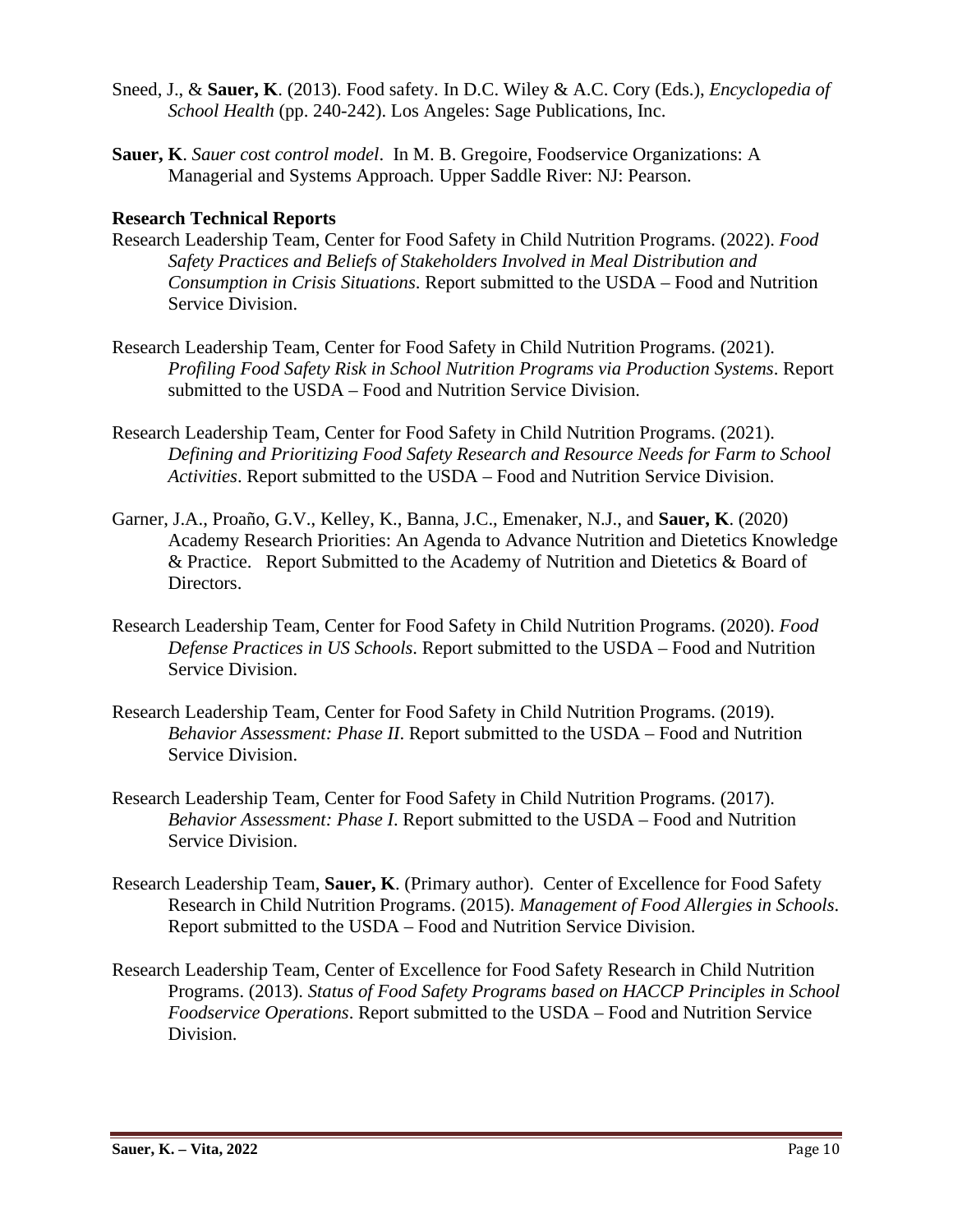- Research Leadership Team, Center of Excellence for Food Safety Research in Child Nutrition Programs. (2012). *Assessing the 2005 Guidance for School Food Authorities: Developing a School Food Safety Program on the Process Approach to HACCP Principles*. Report submitted to the USDA – Food and Nutrition Service Division.
- Research Leadership Team, Center of Excellence for Food Safety Research in Child Nutrition Programs. (2012). *Cooling Foods in School Foodservice Operations Summary Report*. Report submitted to the USDA – Food and Nutrition Service Division.
- Shanklin C.W., **Sauer K.,** Canter D.D., Angell K., & Chiang S. (2006). *Final Report: Development of a Proposed Methodology for Assessing Career Development of Dietetics Professionals.* Report submitted to the American Dietetic Association Research Committee.
- **Research Presentations (requiring acceptance of peer-reviewed abstract or paper) Sauer, K**., Roberts, K.R., & Paez, P. (July 2021). Go Beyond Food Safety with Food Defense. *School Nutrition Association Annual Nutrition Conference. Virtual.*
- **Sauer, K**., Roberts, K.R., & Paez, P. (July 2020). Sure we do Food Safety Food Defense, wait, what is that? *School Nutrition Association Annual Nutrition Conference. Nashville, TN – CANCELLED due to COVID-19.*
- **Sauer, K**., & Roberts, K.R. (July 2020). Bite-Sized Science: Integrating a Safe Food Culture. *School Nutrition Association Annual Nutrition Conference. Nashville, TN – CANCELLED due to COVID-19.*
- Garner, J., **Sauer, K**., & Emenaker, N. (October 2019). Advancing the profession in real time: An interactive preview of the Academy research priorities. *Food & Nutrition Conference & Expo.*
- Spiker, M, Hege, A., Barkoukis, H. & **Sauer, K**. (October 2019). Cultivating sustainable food systems: A nutrition-focused framework for action. *Food & Nutrition Conference & Expo.*
- Collins, S. C, & **Sauer, K. (**June 2019). Preventing reactions, protecting quality of life. *National School Nurse Association Annual Conference*. Denver, CO.
- Joyce, J., Harris, K., Rosenkranz, R., **Sauer, K**., Mailey, E., & Rosenkranz, S. (2018). Acceptability and feasibility of best practice school lunches: A randomized crossover trial. *2018 K-State Graduate Research, Arts, and Discovery (GRAD) Forum*
- **Sauer, K.,** & Roberts, K. (invited submission). **(**July 2018). Evaluating your Food Safety Program. *School Nutrition Association Annual National Conference*. Las Vegas, NV.
- **Sauer, K. (**July 2017). (invited submission). Food Allergy Management: Training Innovations. *School Nutrition Association Annual National Conference.* Atlanta, GA.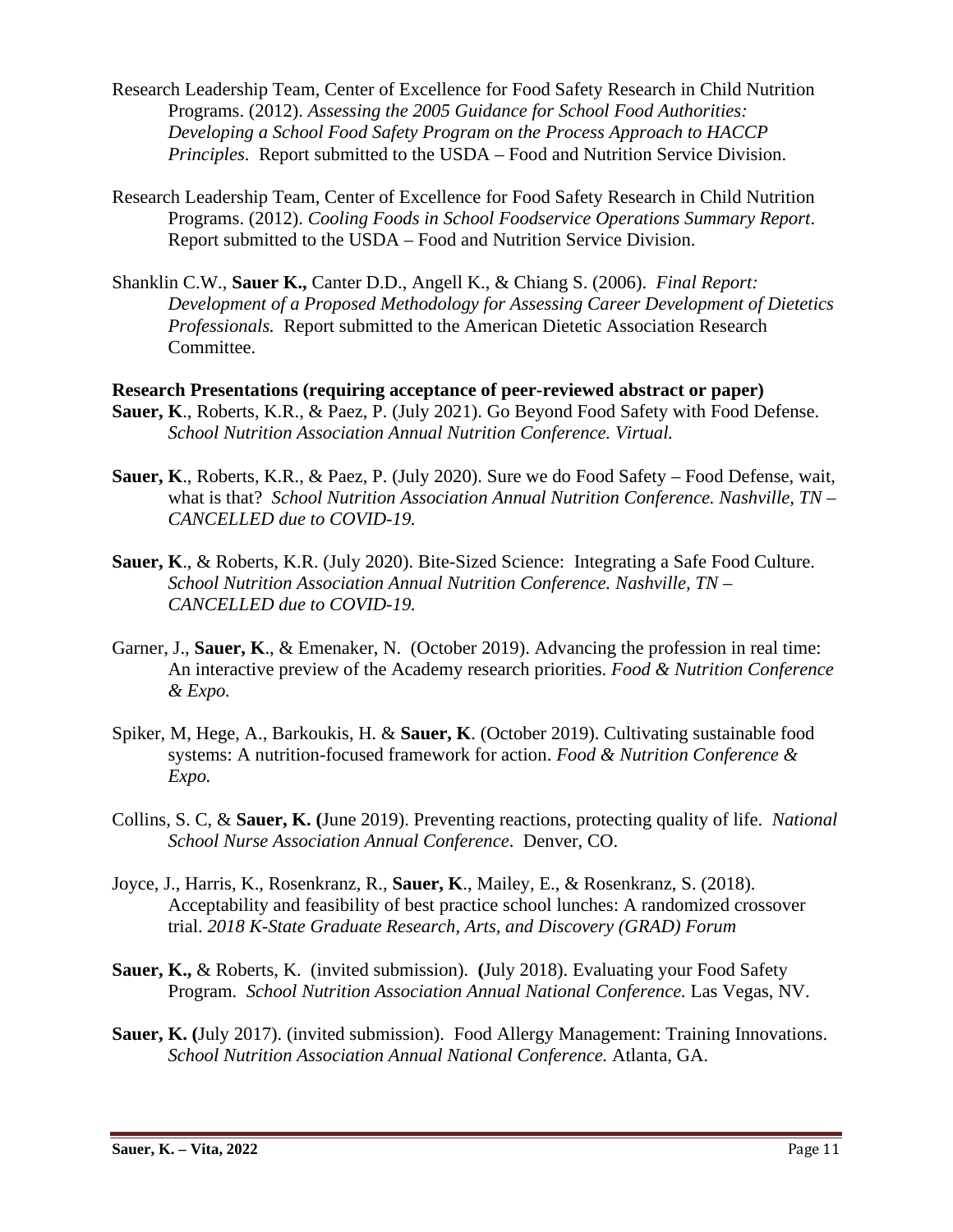- **Sauer, K.,** & Roberts, K. **(**July 2017). Advancing Food Safety. *School Nutrition Association Annual National Conference.* Atlanta, GA.
- Arendt, S., & **Sauer, K**. (January 2017). Handling of Leafy Greens in Foodservice Operations Serving Older Americans Before and After Intervention. *Consumer Food Safety Education Conference: Advancing Food Safety through Behavior Change.* Washington DC.
- Roberts, K. R., & **Sauer, K.** (January 2017). Beyond Knowledge: Strategies to Encourage Actual Behavior Change. *Consumer Food Safety Education Conference: Advancing Food Safety through Behavior Change.* Washington DC.
- Strohbehn, C., Arendt, S., Rajagopal, L., Shaw, A., Roy, A, Abdelmassih, K, and **Sauer, K.**  (November 2016). Assessing Food Safety Messages Impacting Foodservice Workers' Handling of Leafy Greens in Facilities Serving Older Adults. Latin American Symposium in Food Safety, Food Science, Biotechnology for the *International Association for Food Protection.* Cancun, Mexico. (poster and stand-up presentation)
- **Sauer, K.**, & Hanes, T. (July 2016). Building the "A" team: Engaging your school in food allergy management. *School Nutrition Association Annual National Conference.* San Antonio, TX.
- Alcorn, M. Roberts, K., **Sauer, K.**, Shanklin, C., & Paez, P. (July/August, 2016). Using the theory of planned behavior to predict school nutrition employees' intentions to use a thermometer for temperature control. *International Association for Food Protection Conference*. St. Louis, MO.
- Roberts, K., **Sauer, K.**, & Alcorn, M. (July 2016). Beyond food safety training: Changing behavior. *School Nutrition Association Annual National Conference.* San Antonio, TX.
- Alcorn, M., Roberts, K., **Sauer, K.**, Shanklin, C., & Paez, P. (April 2016). The intention of child nutrition employees to wash their hands properly. *Central Federation Council on Hotel, Restaurant, Institutional Educators Conference.* Olathe, KS.
- **Sauer, K., & Patten, E. (July 2015). Food Allergies: Current practices & innovative training.** *School Nutrition Association Annual National Conference.* Salt Lake City, UT.
- Strohbehn, C., **Sauer, K**., Rajagopal, L., & Roberts, K. (March 2015). Translating knowledge into practice: Providing future managers with tools for instilling a *SafeFood Culture*©. *Food Service Systems Management Education Council (FSMEC) Bi-Annual National Conference*. Memphis, TN.
- Sneed, J., **Sauer, K.**, Roberts, K.R. (December 2014). Consumer food handling: Self-reported practices, behaviors, and risks. *Together: A Safe Food America, National Consumer Food Safety Education Conference,* Washington, DC.
- Norman, M. (Undergraduate Research Scholar), & **Sauer, K.** (March 2014). Research Priorities in Child Nutrition Programs. *K-State Annual Research Forum*.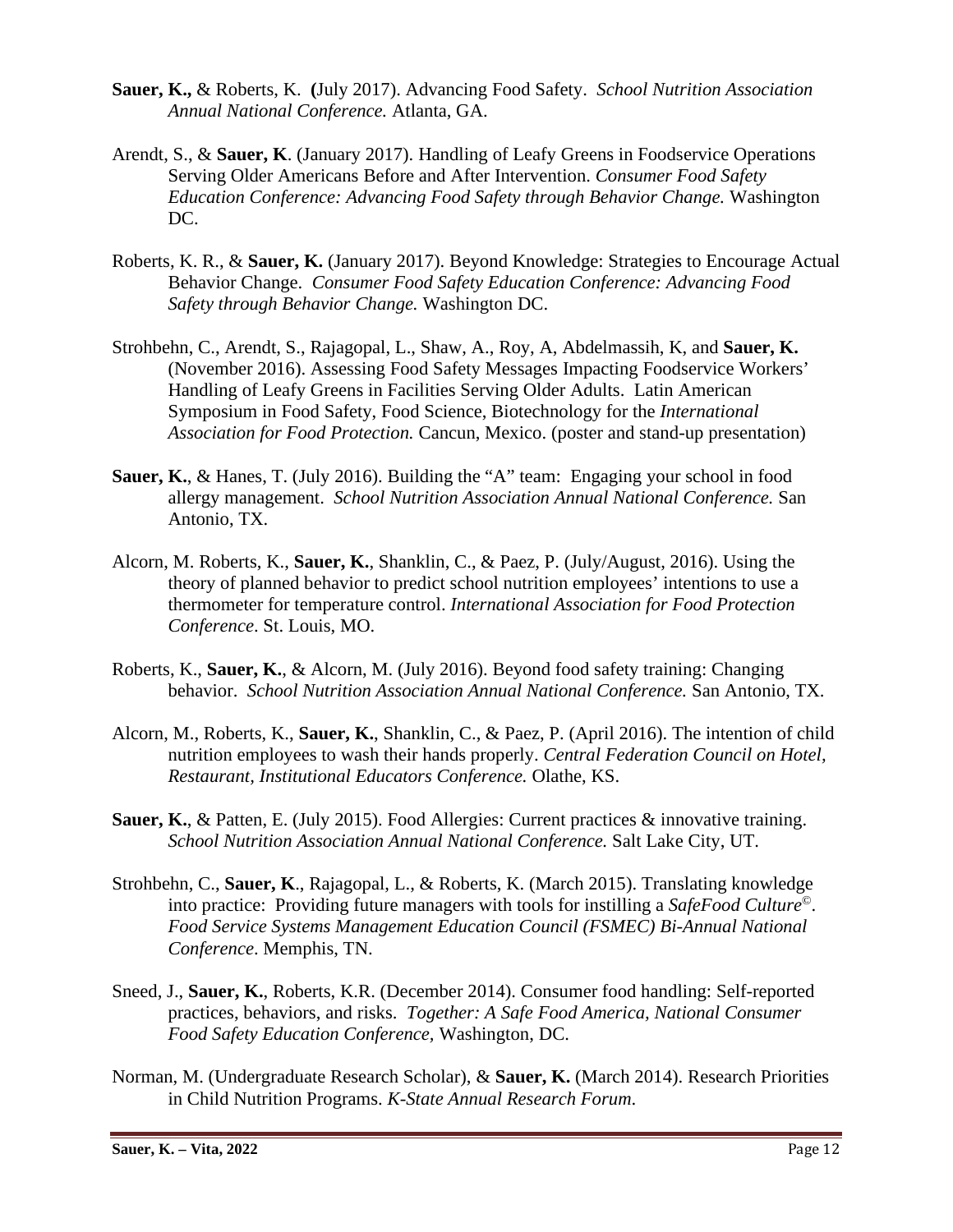- Sneed, J., **Sauer, K.**, Roberts, K.R., & Duncan-Goldsmith, D. (June 2013). Impact of food safety messages on the food handling behaviors of parents of young children. Special Session: New insights on consumer food handling behavior, *American Marketing Association's Marketing & Public Policy Conference*. Washington, DC.
- Perez-Rodrigues, F., Kwon, J., **Sauer, K**., & Todd, E. (July 2013). Probabilistic model of Norovirus transmission during handling and preparation of fresh produce at school foodservices. *International Association for Food Protection Conference*. Charlotte, NC.
- Roberts, K.R., **Sauer, K.**, Sneed, J., Kwon, J., Shanklin, C.W. (August 2012). HACCP programs in school foodservice operations. *Annual meeting of the International Council of Hotel, Restaurant, and Institutional Education.* Providence, RI.
- Kwon, J., **Sauer, K**., Lee, Y.M., Liu, P., Choi, J., Todd, E., & Ryu, D. (July 2012). Produce handlers' handwashing behaviors in secondary school foodservice facilities. *International Association for Food Protection Conference.* Providence, RI.
- Roberts, K.R., **Sauer, K.**, Arendt, S., & Strohbehn, C. (July 2012). Cleaning up their act: Improving food handling behaviors. S*chool Nutrition Association Annual National Conference.* Denver, CO.
- Roberts, K.R., & **Sauer, K.** (July 2012). Avoiding a showdown: Successfully working with your inspector. *School Nutrition Association Annual National Conference.* Denver, CO.
- **Sauer, K.**, Penner, K., & Boyle, L. (October 1998). Tech zone: Resources for educating the public and employees about food safety. *The American Dietetic Association National Conference.* Kansas City, MO.

### **Research Posters (requiring acceptance of peer-reviewed abstract or paper)**

- Jindrich, C, Hansen, J., and **Sauer, K**. (October 2021). The Impact of COVID-19 on Foodservice Operations in Childcare Centers Located in Kansas Urban Areas. *Food and Nutrition Conference & Expo.* Virtual event.
- Jindrich, C, Hansen, J., and **Sauer, K**. (October 2021). Vegetarian Menu Substitutions in Urban Kansas Childcare Centers. *Food and Nutrition Conference & Expo*. Virtual event.
- Spiker, M.L., Knoblock-Hahn, A., Brown, K., Giddens, J., Hege, A., **Sauer, K.**, Enos, D., Steiber, A. (July 2020) Leveraging Nutrition and Dietetics in Sustainable Food Systems. *Agriculture, Nutrition and Health Academy Conference*. Lilongwe, Malawi (transitioned to virtual, due to COVID-19).
- Roberts, K., **Sauer, K**., Paez, P., Shanklin, C., & Alcorn, M. (July 2018). Behavioral intentions of school nutrition employees to perform food safety practices. *School Nutrition Association Annual National Conference.* Las Vegas, NV.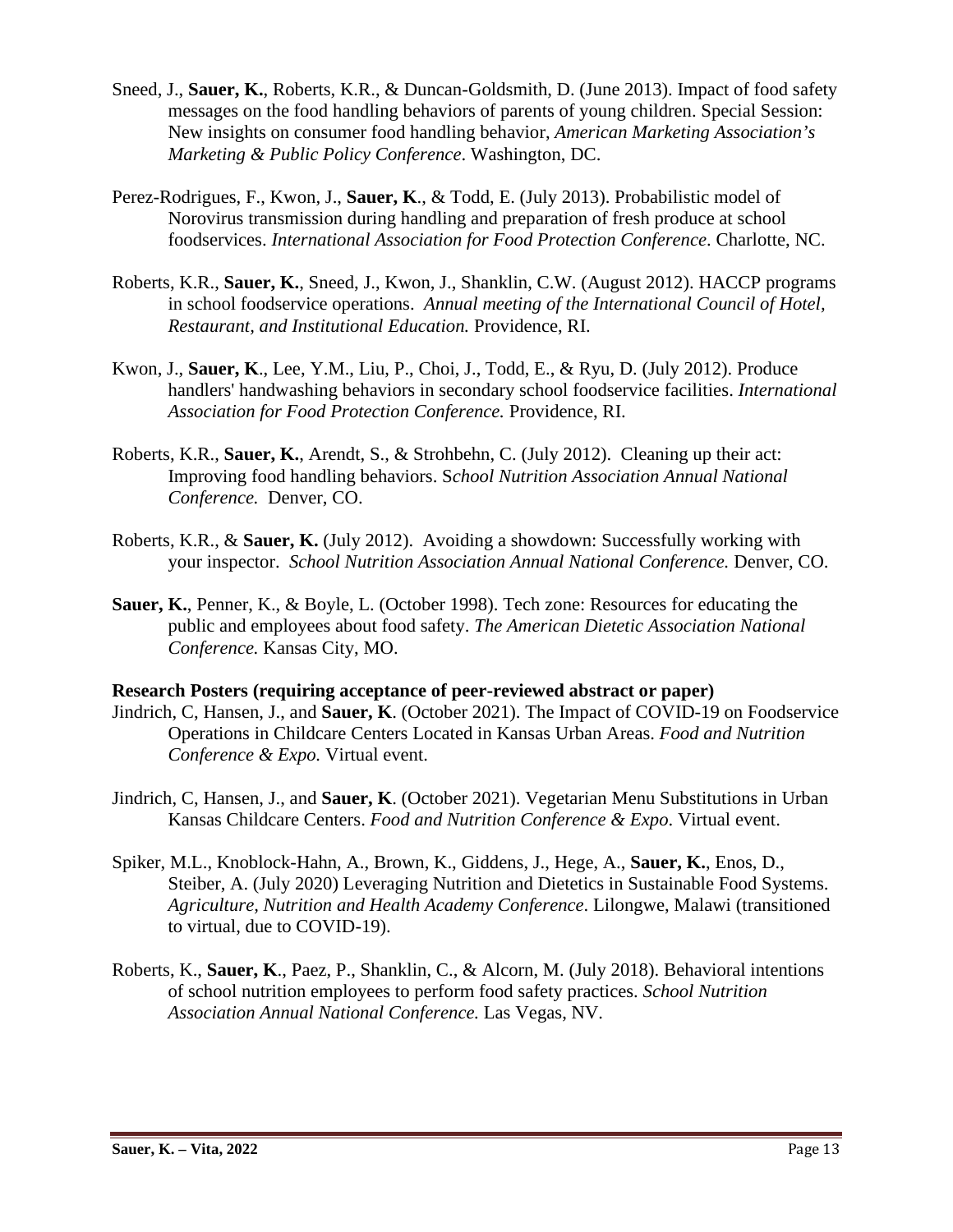- Alcorn, M., Watkins, T., Cole, K., Roberts, K., **Sauer, K.,** & Shanklin, C. (July 2017). Delivery and holding methods of milk served outside of the cafeteria: Current school breakfast program practices. *School Nutrition Association Annual National Conference.* Atlanta, GA.
- **Sauer, K.**, & Roberts, K.R. (January 2017). Education Success Serving up Science: The Path to Safe Food in Schools. *Consumer Food Safety Education Conference: Advancing Food Safety through Behavior Change.* Washington DC.
- Strohbehn, C., Arendt, S., Rajagopal, L., Shaw, A., Roy, A, Abdelmassih, K, & **Sauer, K.**  (November 2016). Assessing Food Safety Messages Impacting Foodservice Workers' Handling of Leafy Greens in Facilities Serving Older Adults. Latin American Symposium in Food Safety, Food Science, Biotechnology for the *International Association for Food Protection.* Cancun, Mexico. (poster and stand-up presentation)
- **Sauer, K.**, Paez, P. & Roberts, K. (July 2016). School nutrition program leaders define the ideal HACCP workshop. *School Nutrition Association Annual National Conference.* San Antonio, TX.
- Boutros, B.A., Roberts, K.R., & **Sauer, K.** (January 2016). Food traceability in school foodservice operations. *21st Annual Graduate Education and Graduate Student Research Conference in Hospitality and Tourism.* Philadelphia, PA.
- Arendt, S., Rajagopal, L., Strohbehn, C., Shaw, A., **Sauer, K.**, & Duncan-Goldsmith, D. (July 2015). Mitigating risks of foodborne illness associated with handling leafy greens in retail foodservice establishments serving aging populations. *International Association for Food Protection Annual Meeting.* Portland, OR.
- Abdelmassih, K., Arendt, S., Rajagopal, L., Strohbehn, C., **Sauer, K**., Shaw, A., & Roy, A. (July 2015). Assessing food safety messages impacting foodservice workers' handling of leafy greens in facilities serving older Americans. *International Association for Food Protection Annual Meeting.* Portland, OR.
- Rajagopal, L., Arendt, S., **Sauer, K.**, Strohbehn, C. & Shaw, A. (July 2015). Development and evaluation of visual-based tools for training foodservice workers about safe handling of leafy greens using a multi-staged approach. *International Association for Food Protection Annual Meeting.* Portland, OR.
- Abdelmassih, K., Arendt, S., Strohbehn, C., **Sauer, K.**, Rajagopal, L., & Shaw, A. (July 2015). Handling leafy greens safely: Posters for use in school kitchens. *School Nutrition Association Annual National Conference.* Salt Lake City, UT.
- Paez, P., Roberts, K., Alcorn, M., **Sauer, K.**, Thomas, E., & Cole, K. (July 2015). Food safety practices in school nutrition programs: Behavioral factors that affect employees' performance. *School Nutrition Association Annual National Conference.* Salt Lake City, UT.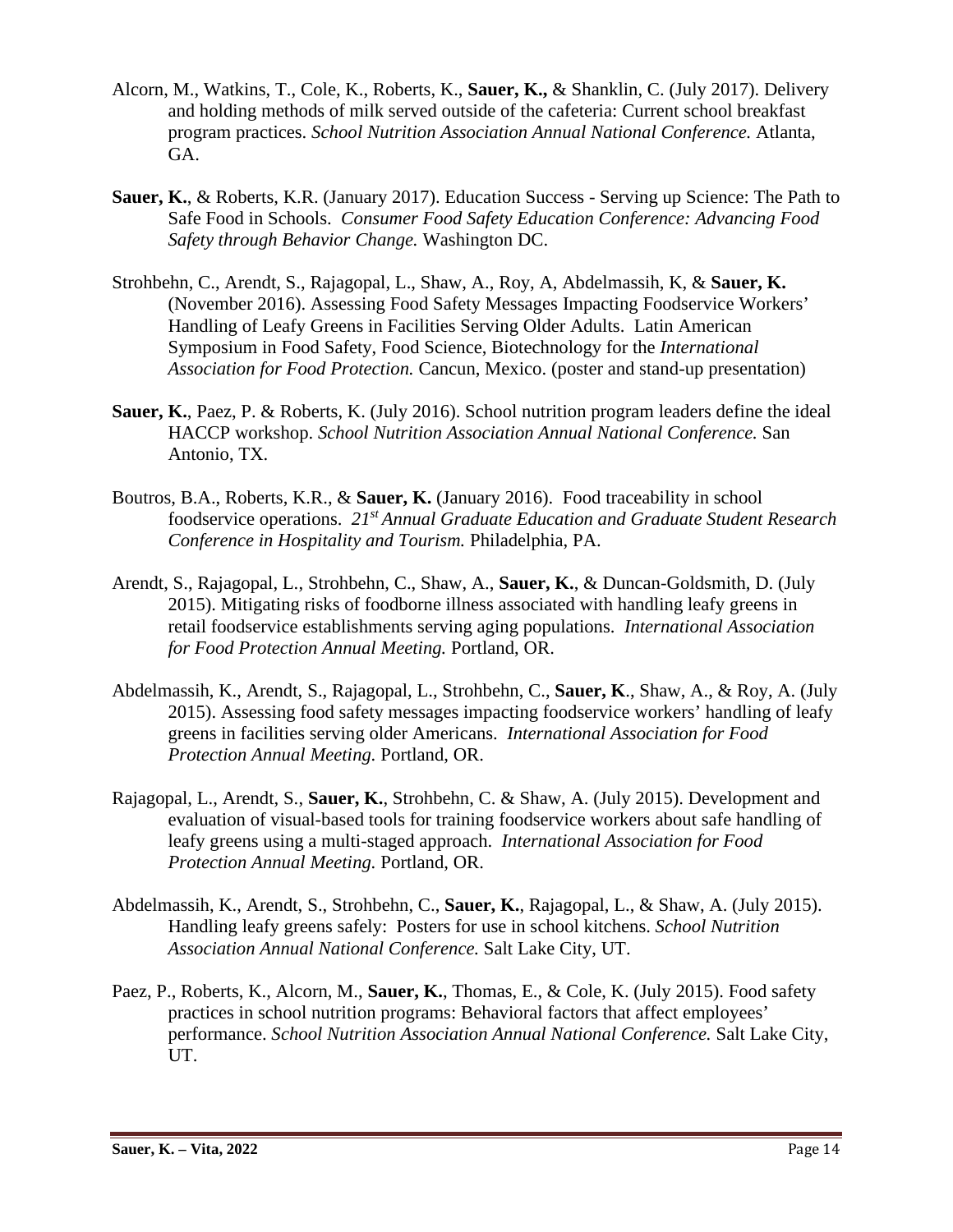- Roy, A., Shaw, A., Rajagopal, L., Strohbehn, C., Arendt, S., & **Sauer, K**. (July 2015). Evaluation of intervention using microbial assessment of leafy greens and leafy greens contact surfaces in foodservice operations. *Institute of Food Technologists Annual Meeting.* Chicago, IL.
- **Sauer, K.,** & Jones, K. (April 2015). Job and career satisfaction of clinical Registered Dietitians. *Kansas Dietetic Association Annual Conference*. Wichita, KS.
- Howells, A.D., **Sauer, K**., & Shanklin, C.W. (April 2015). A methodology for examining clinical nutrition management practice. *Kansas Dietetic Association Annual Conference*. Wichita, KS.
- Patten, E.V. & **Sauer, K**. (March 2015). Experts' opinions about research in foodservice and management practice. *Food Service Systems Management Education Council (FSMEC) Bi-Annual National Conference*. Memphis, TN.
- Weil, H. & **Sauer, K**. (March 2015). Storytelling as a food safety training tool in school foodservice. *Food Service Systems Management Education Council (FSMEC) Bi-Annual National Conference*. Memphis, TN.
- Rajagopal, L., Arendt, S. W., **Sauer, K.**, Strohbehn, C., & Shaw, A. M. (March 2015). Development of visual tools for training foodservice workers about safe handling of leafy greens. *Food Service Systems Management Education Council (FSMEC) Bi-Annual National Conference.* Memphis, TN.
- Kwon, J., Roberts, K., **Sauer, K**., & Shanklin, C. (March 2015). Identifying food safety gaps using health inspection data. *Foodservice Systems Management Education Council Meeting.* Memphis, TN.
- Shaw, A., Rajagopal, L., Strohbehn, C., **Sauer, K**., & Arendt, S. (August 2014). Microbial assessment of leafy greens and leafy greens contact surfaces in retail foodservice operations. *International Association for Food Protection Annual Meeting*. Indianapolis, IN.
- Milke, D., Sneed, J., Duncan-Goldsmith, D., Sevart, N., Baumann, N., Schwan, C., Roberts, K., **Sauer, K.**, Johnson, D., & Phebus, R. (August 2014). Impact of food safety messages on consumer food handling behaviors. *International Association for Food Protection Annual Meeting*. Indianapolis, IN.
- Norman, M.**, Sauer, K**., & Sneed, J. (July 2014). Research priorities in school foodservice. *School Nutrition Association Annual National Conference.* Boston, MA.
- Sneed, J., **Sauer, K**., Roberts, K., Aramouni, F., & Sneed, J. (July 2014). Serving up science: The path to safe food in schools. *School Nutrition Association Annual National Conference.* Boston, MA.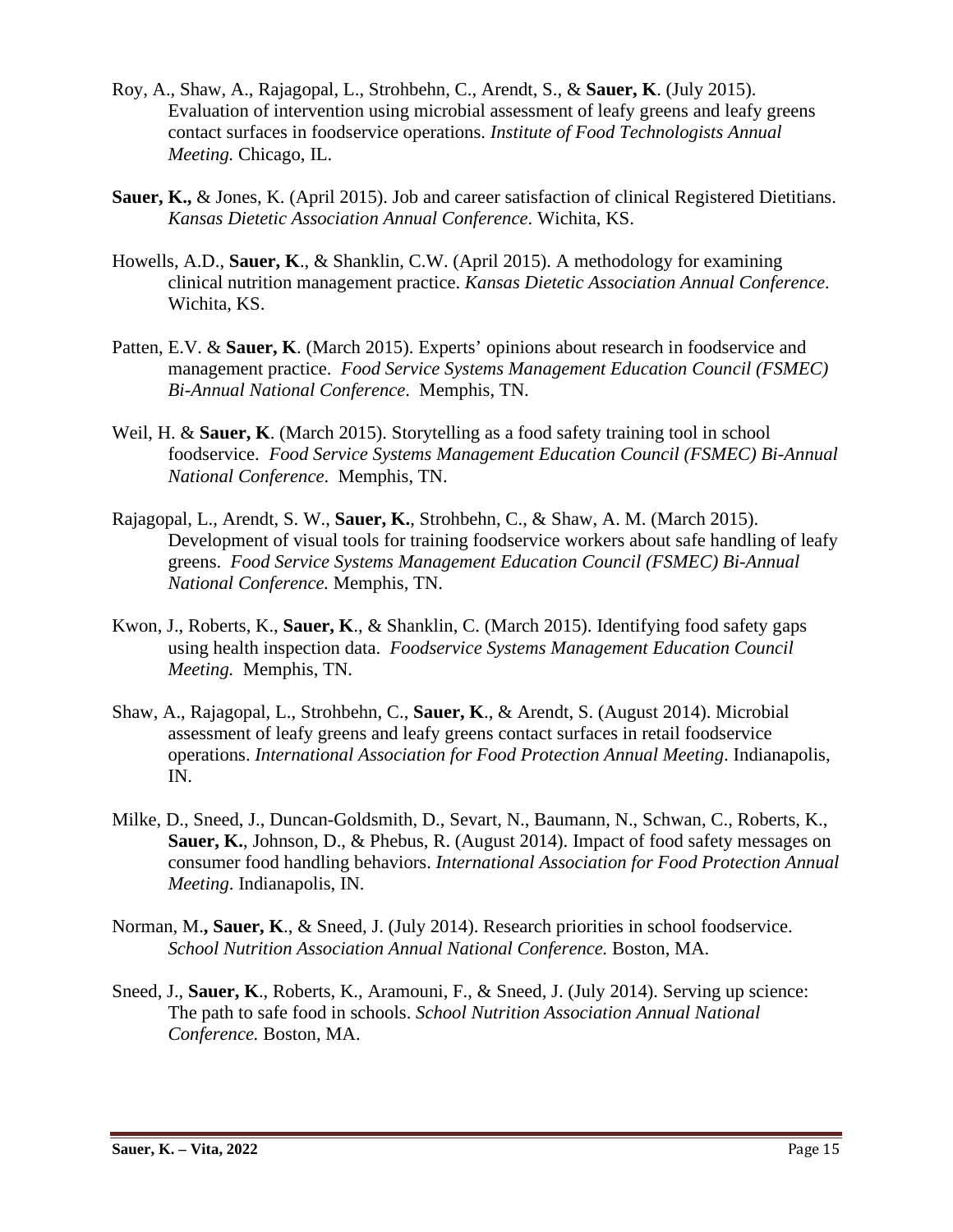- Kwon, J., **Sauer, K.**, & Wen, H., (July 2014). Food allergy management best practices in restaurants identified by customers with food allergies and exemplary restaurateurs. *Annual meeting of the International Council of Hotel, Restaurant, and Institutional Education.* San Diego, CA.
- Howells, A.D., **Sauer, K.**, & Shanklin, C.W. (April 2014). Validating job satisfaction factors among Clinical Nutrition Managers, *Kansas Dietetic Association Annual Conference.*  Manhattan, KS*.*
- **Sauer, K**., Roberts, K.R., Sneed, J., Kwon, J., Cole, K., & Novosel, K (undergraduate student). (July 2013). Restroom handwashing facilities in proximity to school cafeterias. *School Nutrition Association Annual National Conference.* Kansas City, Missouri. **Selected as Best Conference Research Poster**.
- Roberts, K.R., **Sauer, K**., Sneed, J., Kwon, J., & Cole, K. (July 2013). Employee handwashing practices in school foodservice operations. *School Nutrition Association Annual National Conference.* Kansas City, MO.
- Roberts, K.R., **Sauer, K**., Sneed, J., Kwon, J., & Cole, K. (July 2013). Status of food safety programs in school foodservice operations. *School Nutrition Association Annual National Conference.* Kansas City, MO.
- Kwon, J., Roberts, K.R., & **Sauer, K.** (July 2013). Food safety risk identification at Child Nutrition Programs in the U.S. through food safety inspection reports. *School Nutrition Association Annual National Conference.* Kansas City, MO.
- Roberts, K.R., Olds, D., **Sauer, K.**, Shanklin, C., Sneed, J., & Grisamore, A. (July 2012). Cooling of tomato sauce and chili in school foodservice operations. *School Nutrition Association Annual National Conference.* Denver, CO.
- Roberts, K.R., **Sauer, K.**, Cole, K., Fan, D., Grisamore, A., & Keller, J. (July 2012). Health inspection violations in school foodservice operations. *School Nutrition Association Annual National Conference.* Denver, CO.
- **Sauer, K.**, Canter, D.D., & Shanklin, C. W. (2010). Key factors in professional practice: Attitudes of management and non-management dietitians*, Kansas Dietetic Association Annual Conference.* Manhattan, KS*.*

### **Invited Research Presentations**

- Sauer, K. (2021). Using Stories to Change Behaviors of Foodservice Employees. *Safe Bites Series, by FoodHandler*. Online, national audience.
- Garner, J.A. & **Sauer, K**. (December 2020). A Resource for All Members: The Academy's Current Research Priorities. Online, national audience.
- **Sauer, K.** & Roberts, K. (June 2020). Rewind & Repeat: Science-Based Basics to Food Safety, **Part III**. *School Nutrition Association, COVID-19 Webinar Series.* Online, national audience.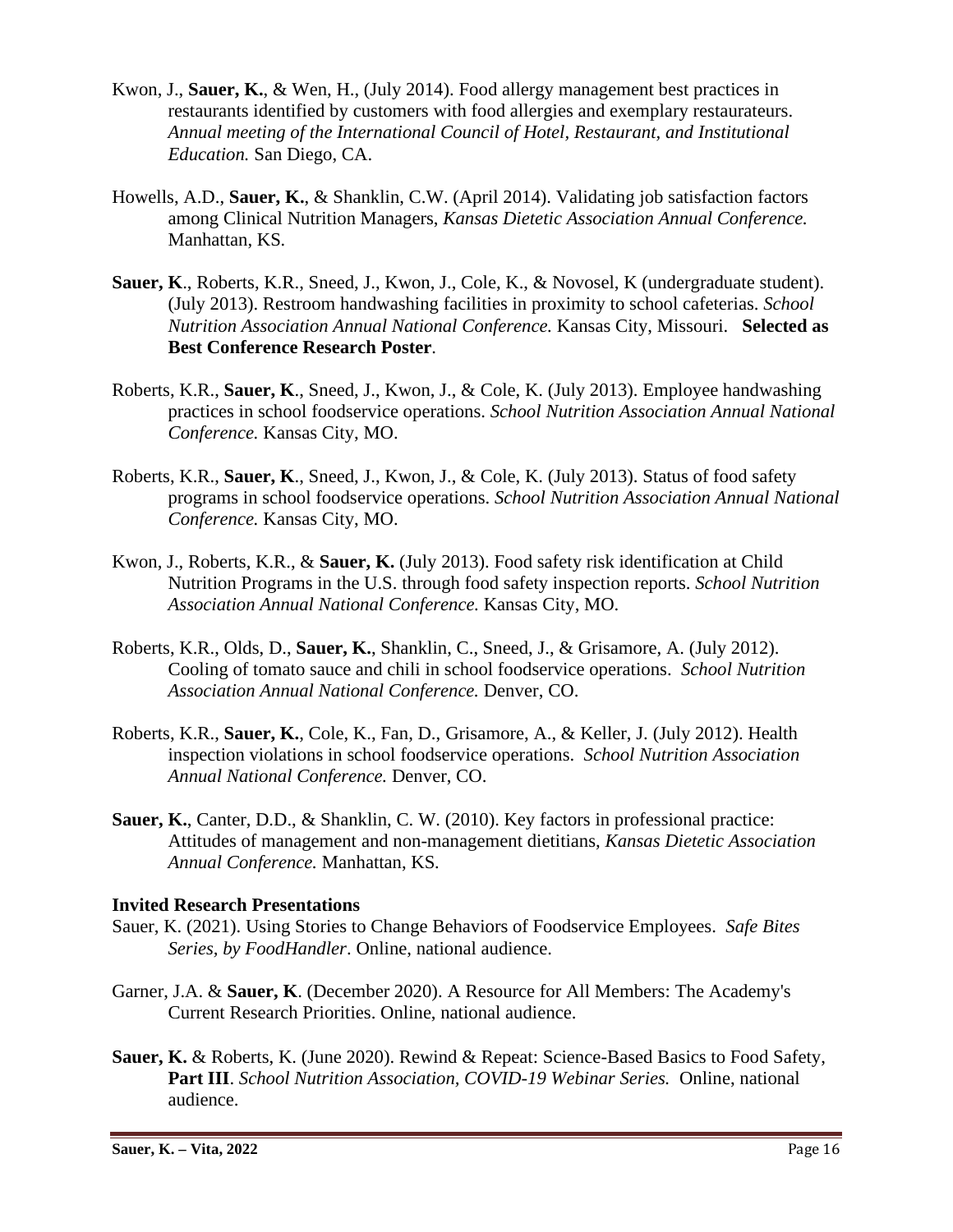- **Sauer, K.,** Roberts, K., Paez, P, & Cole, K. (April 2020). Rewind & Repeat: Science-Based Basics to Food Safety, **Part II**. *School Nutrition Association, COVID-19 Webinar Series.*  Online, national audience.
- **Sauer, K.** & Roberts, K.(April 2020). Rewind & Repeat: Science-Based Basics to Food Safety, **Part I**. *School Nutrition Association, COVID-19 Webinar Series.* Online, national audience. 770 attendees.
- **Sauer, K.**, Roberts, K. & Paez. P. (August 2019). Research Activities of K-State's Center for Food Safety in Child Nutrition Programs. *Departments of Clinical Nutrition and Food Processing Technology. PSG University*. Coimbatore – India. Online.
- **Sauer, K.** (April 2019). Addressing the Food Safety Needs of High-Risk Populations. *Annual Kansas WIC Conference*. Manhattan, KS.
- **Sauer, K.** (August 2018). Food Allergy Management in Schools. *Southeast Region Fall Conference, School Nutrition Association of Kansas.* Chanute, KS.
- **Sauer, K.** (April 2018). Food Safety Research and Applications for Vulnerable Populations. *Kansas and Missouri Academies of Nutrition and Dietetics Joint Annual Conference.*  Overland Park, KS.
- **Sauer, K.** (March 2018). Food Allergies Current Perspectives and Education Initiatives. *Kansas Nutrition Council, Annual Conference.* Manhattan, KS.
- **Sauer, K.** (February 2018). Survey Says! Current food allergy practices and applications in schools. *Shaw Wa Chapter #2, Annual Winter Workshop, School Nutrition Association of Kansas.* Topeka, KS.
- **Sauer, K.** (November 2017). Food safety research at K-State. Visiting professors, Chinese delegation. *Food, Nutrition, Dietetics, and Health.* Manhattan, KS.
- **Sauer, K.** (February 2017). Current research and collaboration in child nutrition. Update, KSU/Pepsico Project Initiative, Pepsico and KSU Executive Administration. Kansas State University.
- **Sauer, K.** (January 2017). Current perspectives in food safety research and education. Brigham Young University, *Department of Nutrition, Dietetics, and Food Science*. Provo, UT.
- **Sauer, K.**, & Roberts, K. R. (September 2016). Current status of school nutrition food safety. *Kansas Environmental Health Association Fall Conference.* Manhattan, KS.
- **Sauer, K.** (August 2016). Updates from the Center of Excellence for Food Safety Research in Child Nutrition Programs. *Centers for Disease Control and Prevention, Environmental Health Services Branch, Environmental Health Specialists Network Steering Committee.* Online.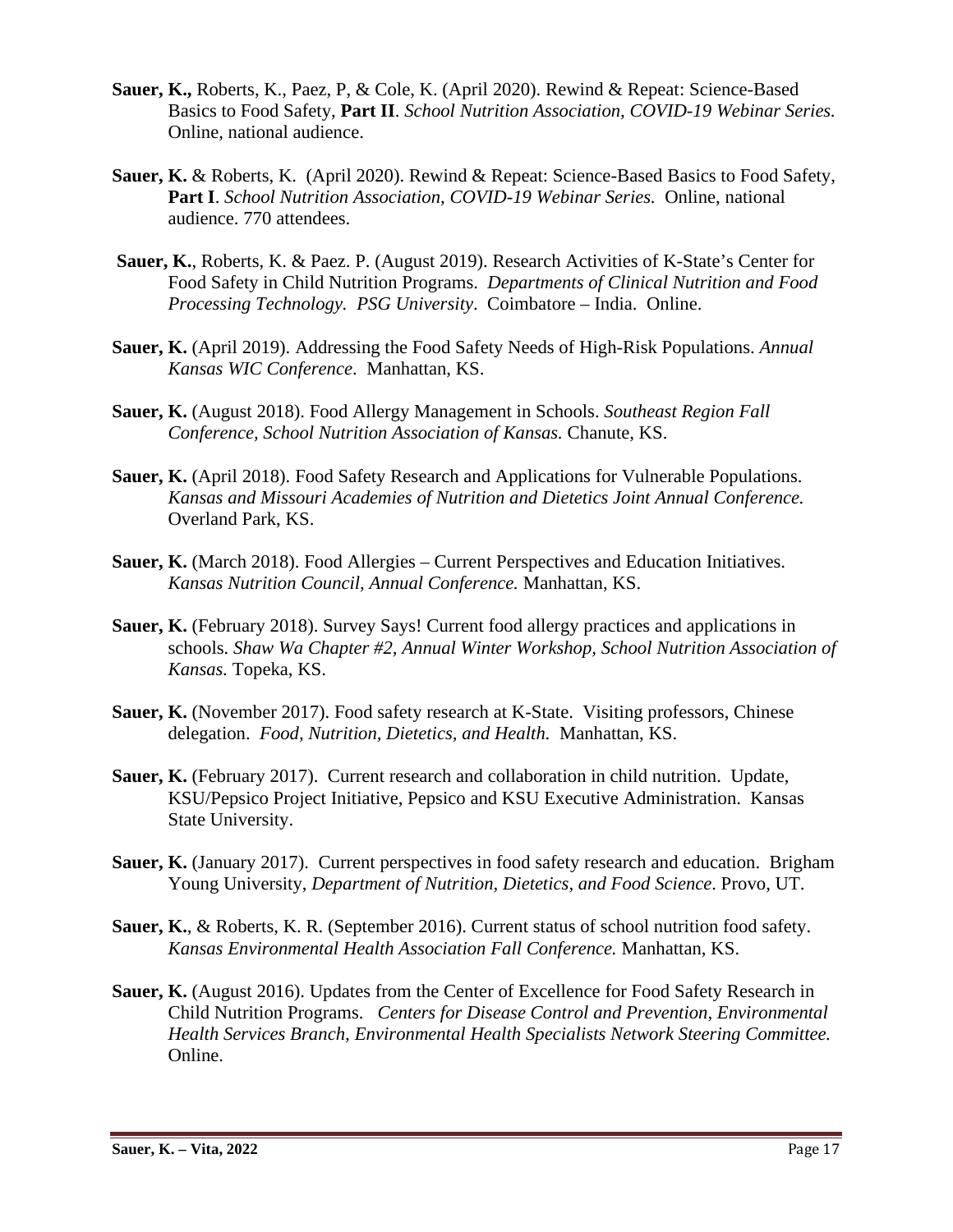- **Sauer, K.** (March 2016). Food safety research and initiatives in child nutrition programs. *Department of Horticulture, Forestry & Recreation Resources.* Manhattan, KS.
- **Sauer, K.** (April 2014). Food safety research update from Kansas State University. *Annual meeting of the Kansas Nutrition Council.* Manhattan, KS.
- Sneed, J., Roberts, K.R., & **Sauer, K.** (March 2014). Creating a culture of food safety. 2014 *Major Cities Training Symposium, National Foodservice Management Institute.* Salt Lake City, UT.
- Roberts, K.R., Sneed, J., & **Sauer, K.** (March 2014). Center of Excellence research overview. *2014 Major Cities Training Symposium, National Foodservice Management Institute.* Salt Lake City, UT.
- **Sauer, K.**, & Roberts, K. R. (August 2013). Food safety research. *John C. Stalker Institute of Food and Nutrition Summer Institute.* Worcester, MA.
- **Sauer, K.**, & Roberts, K. R. (August 2013). Practicing food safety. *John C. Stalker Institute of Food and Nutrition Summer Institute.* Worcester, MA.
- **Sauer, K.,** & Howells, A. (April 2013). Are management dietitians satisfied with their jobs and careers? *Nutrition without Boundaries – Missouri, Iowa, Nebraska, Kansas (MINK) Annual Meeting.* Overland Park, KS.
- **Sauer, K.** (March 2013). Food safety research outcomes. *Food Service Systems Management Education Council (FSMEC) Bi-Annual National Conference.* Columbus, OH.
- Roberts, K.R., & **Sauer, K.** (April 2012). Understanding good agricultural practices and working with your suppliers. *Annual meeting of the Kansas Nutrition Council and Kansas Dietetic Association.* Topeka, KS.
- Roberts, K.R., & **Sauer, K.** (April 2012). Managing food safety when handling fresh produce in schools. *Webinar sponsored by the United States Department of Agriculture and School Nutrition Foundation*. National audience - online.
- **Sauer, K.** (September 2011). Perspectives in management practice.*Western Kansas Dietetic Association (WKDA) conference.* Garden City, KS.

### **Other Noteworthy Scholarship; Dissemination, & Collaboration**

(2019-present) Clinical Dietetic Practice Audit: An Introspective into Clinical Practice in India • First national assessment of clinical dietetics practice in India

- o Development of proposal, study methods and protocol, and statistical analysis
- o Collaborations with:
	- Indian Dietetic Association
	- **PSG College of Arts and Science, Coimbatore, India**
- o International Affiliate of the Academy of Nutrition and Dietetics Foundation Research Award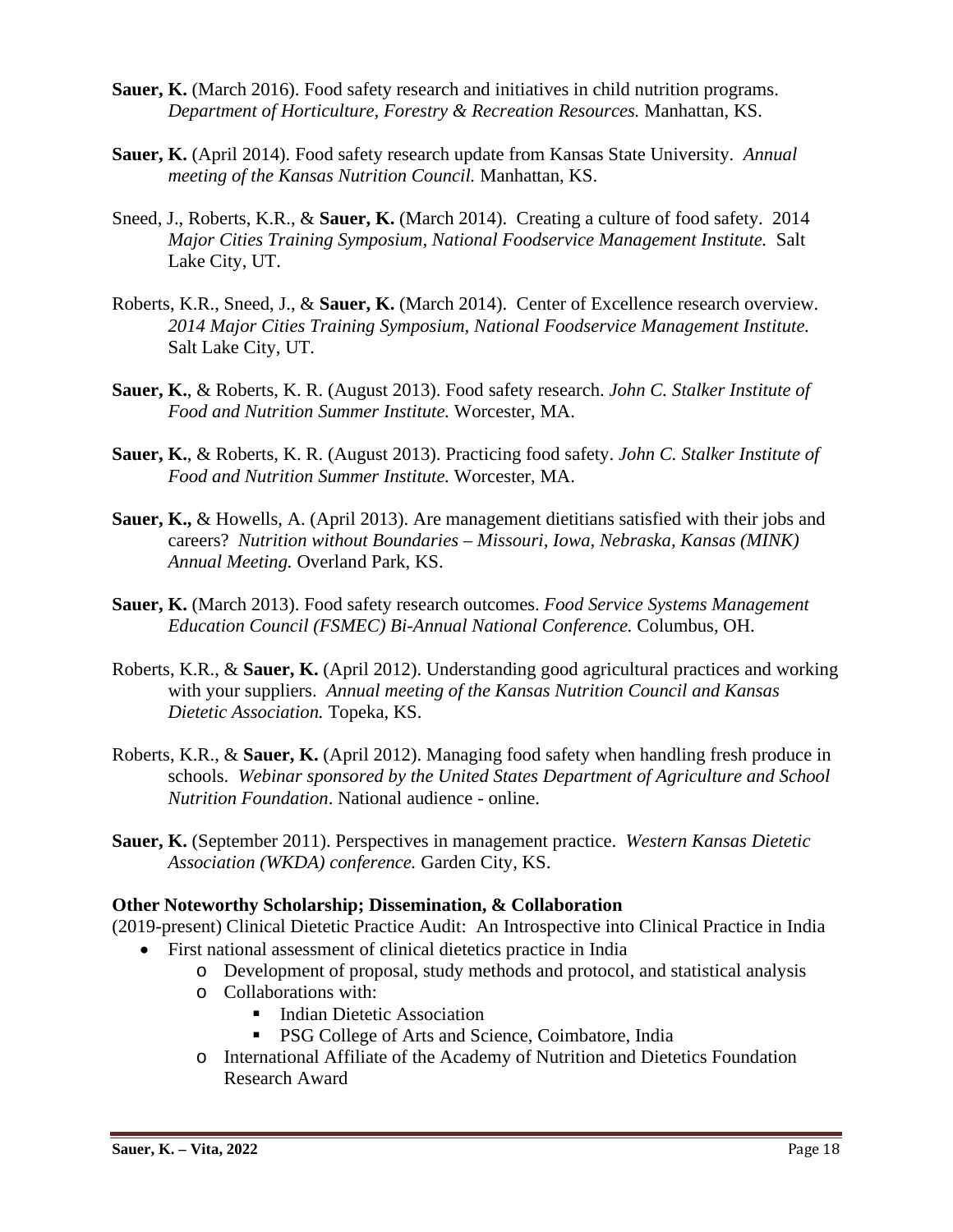- (2011- present) *Serving up Science: The Path to Safe Food in Schools*; an innovative national science-based education initiative that enhances the culture of food safety and behavior change in school districts.
	- Developed the initial program, title, objectives, session materials, and outlay,
	- Developed creative teaching solutions that integrate the Center's ongoing research agenda:
		- o Introduction and orientation, hands-on cooling lab experience, product label and ingredient lab experience, food allergy lecture, behavior and evidence-based solutions, lectures, and activities,
	- Lead lecturer; *Food allergy management, Current Topics, Behavior-based food safety programs*

Research Support (2014-2017) Kansas Dept. of Education, Child Nutrition & Wellness

- State-wide assessment of Body Venture Program outcomes
	- o Development of study methods and protocol, statistical analysis, and coordination of undergraduate students in data collection processes
- Assessment of food consumption, whole grain intervention study
	- o Development of study methods and protocol, statistical analysis, and coordination of undergraduate students in data collection and reporting processes

Co-Coordinator (2010-2015). Food Allergy Education and Management Initiative

- <https://foodallergy.k-state.edu/>
- Led the development and testing of several research-based resources and interventions intended to improve training and education in school nutrition, healthcare, and other non-commercial food and nutrition settings.

### **Invited Lectures, Keynote Deliveries, & Panels**

- **Sauer, K.** (December 2021). Commencement Keynote Address, Samford University, 2021 Dietetic Internship Class.
- **Sauer, K.** (November 2021). Discussions in Leadership. Brigham Young University, Dietetics Program. Online.
- **Sauer, K.** (September 2021). Servant Leadership*.* K-State Student Dietetic Association, Manhattan, KS.
- **Sauer, K.** (August 2021). Food safety training. *Kansas State University Dining Services, K-State.* Manhattan, KS.
- **Sauer, K.** (July 2021). *BuildUp Dietitians* Live. K. Sauer Career and Roles. Online, national audience.
- **Sauer, K.** (February 2021). A Day in the Life of a Leader-Manager. Middle Tennessee State University, Dietetics. Online.
- Sauer, K. (December 2020). Critical Issues in Dietetics. Wellness Workdays Dietetic Internship Program. Online.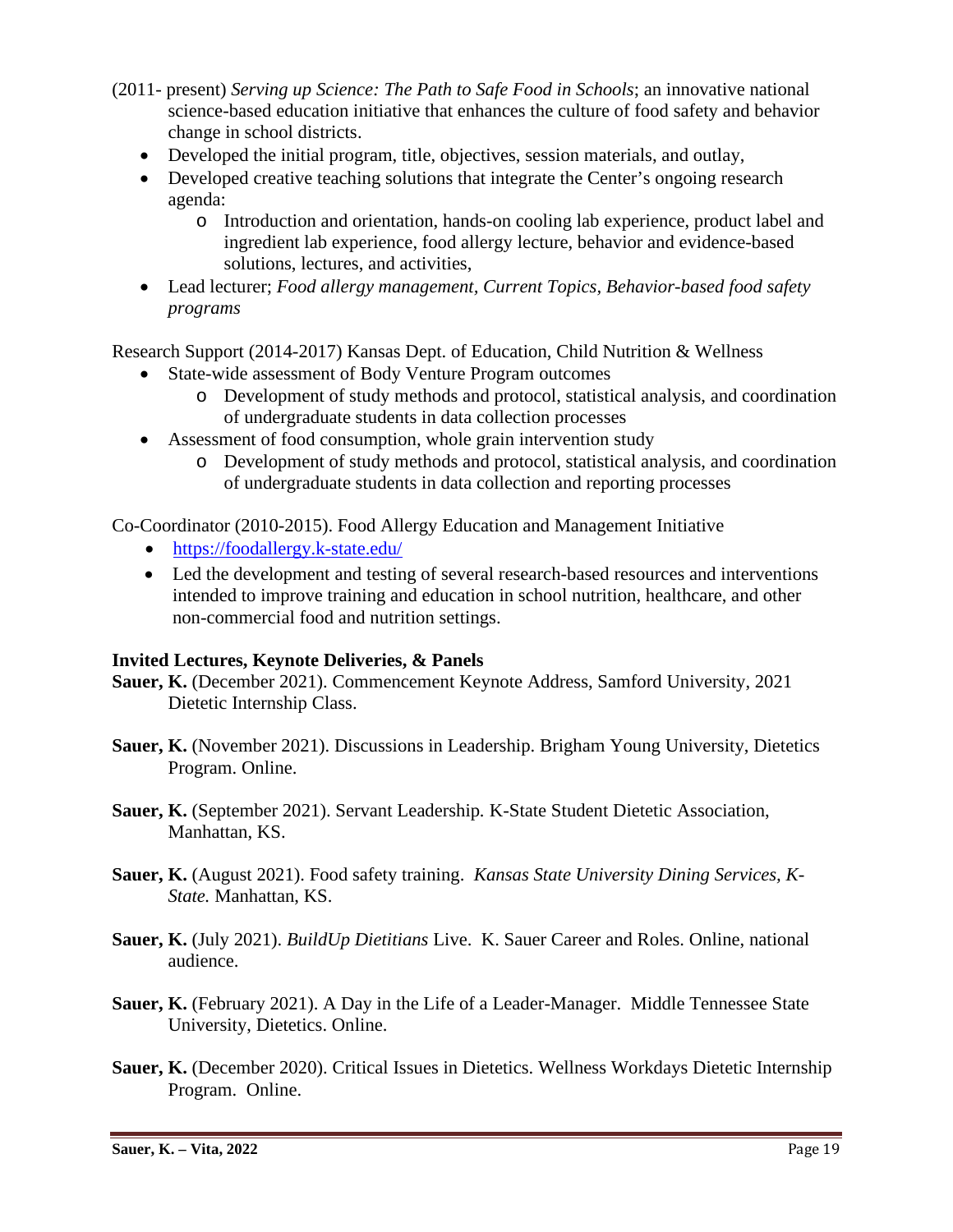- Sauer, K. (November 2020). Discussions in Leadership. Brigham Young University, Dietetics Program. Online.
- **Sauer, K.** (October 2020). Engaging in the Profession. DPD 411 Seminar Series, Manhattan, KS. Online.
- **Sauer, K**. & Roberts, K.R. (September 2020). Who Does Food Safety Better? Keynote Address. *School Nutrition Association of Arizona Annual Meeting*. Online.
- **Sauer, K.** (August 2020). Leadership. University of North Florida, Doctorate in Clinical Leadership program. Online.
- **Sauer, K**. & Panel. (April 2020). Making your Passion your Profession: Leading the way for advancement in all practice areas. *Kansas Academy of Nutrition and Dietetics Annual Conference*. Online.
- **Sauer, K.** (April 2020). Spotlight on Leadership. University of North Florida, Doctorate in Clinical Leadership program. Online.
- **Sauer, K.** (November 2019). Servant Leadership*.* K-State Student Dietetic Association, Manhattan, KS.
- **Sauer, K.,** & Howells, A. (April 2019). Recharging your Mentoring Mission. *Kansas Academy of Nutrition and Dietetics Annual Conference.* Manhattan, KS*.*
- **Sauer, K.** (March 2018). Welcome from the College. *Kappa Omicron Nu Spring Initiation Ceremony.* Kansas State University, College of Human Ecology. Manhattan, KS.
- **Sauer, K. (**February 2018). Invited Lecture. The Nexus between Customer Care and Healthcare. Via Christi Medical Center Administration/Leadership team. Manhattan, KS.
- **Sauer, K.** (December 2017). Invited Panelist/Lecturer. All things dietetics. Montana State University. Online.
- **Sauer, K.** (November 2017). Invited Panelist. Effective Teaching. Human Ecology, Speakers in Higher Education Series. Human Ecology New Faculty and Graduate Student Council, Manhattan, KS.
- **Sauer, K.** (November 2017). Invited Panelist. Nutrition and Health Professions CAT Community. Kansas State University. Manhattan, KS.
- **Sauer, K.** (August 2017). Keynote. Elevating your GTA Experience: from Graduate to GREAT Teaching Assistant. Orientation for GTAs with teaching responsibilities. *K-State Teaching and Learning Center.* Manhattan, KS.
- **Sauer, K.** (August 2017). Food safety training. *Kansas State University Dining Services, K-State.* Manhattan, KS.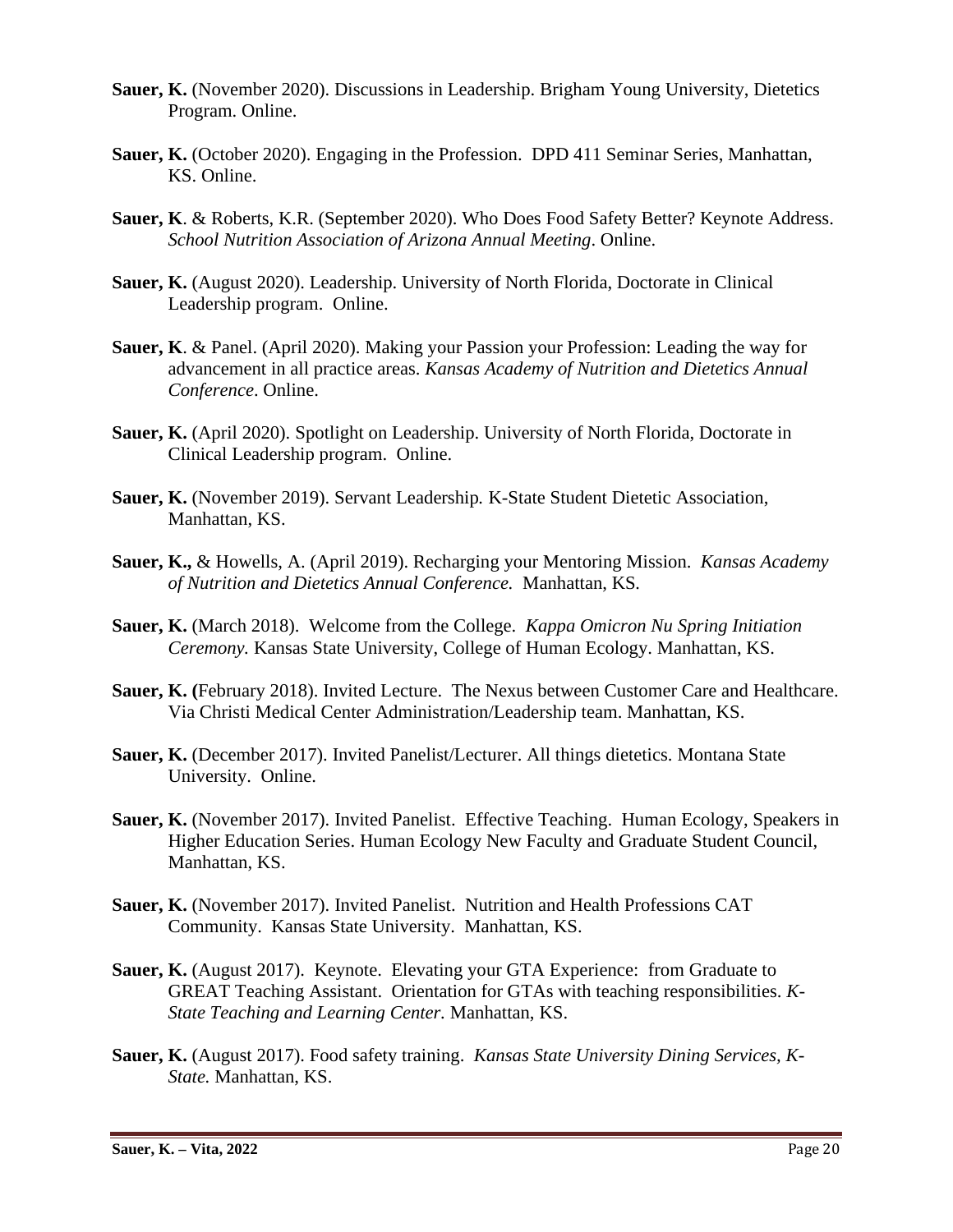- **Sauer, K.** (March 2017). Mindful Leadership. *Kappa Omicron Nu Spring Initiation Ceremony.* Kansas State University, College of Human Ecology. Manhattan, KS.
- **Sauer, K.** (February 2017). Service to Profession*.* K-State Student Dietetic Association, Manhattan, KS.
- **Sauer, K.** (November 2016). Invited Panelist. Nutrition and Health Professions CAT Community. Kansas State University. Manhattan, KS.
- **Sauer, K.** (November 2016). Invited Panelist. *Mentoring.* Human Ecology, Speakers in Higher Education Series. Human Ecology Graduate Student Council, Manhattan, KS.
- **Sauer, K.** (August 2016). Invited Panelist. *K-State Teaching and Learning Center, Graduate Teaching Assistant Orientation.* Manhattan, KS.
- **Sauer, K.** (October 2016). Co-Managing an Engaged Classroom. *K-State Teaching and Learning Center, Professional Development Series.* Manhattan, KS.
- **Sauer, K.** (August 2016). Invited Panelist. *K-State Teaching and Learning Center, Graduate Teaching Assistant Orientation.* Manhattan, KS.
- **Sauer, K.** (August 2016). Food safety training. *Kansas State University Dining Services, K-State.* Manhattan, KS.
- **Sauer, K.** (May 2016). Nutrition and Health for You. *Child, Youth & School Services.* Fort Riley, KS.
- **Sauer, K.** (May 2016). Food safety. *Child, Youth & School Services.* Fort Riley, KS.
- **Sauer, K.** (October 2015). Reading, Writing, & Relationships. *K-State Teaching and Learning Center, Professional Development Series.* Manhattan, KS.
- **Sauer, K.** (August 2015). Food safety training. *Kansas State University Dining Services, K-State.* Manhattan, KS.
- **Sauer, K., & (Sauer Family)**. (May 2015). Becoming an RDN and Building a Healthy Plate. *Senior 4-H Family and Consumer Sciences Discovery Day*. Manhattan, KS.
- **Sauer, K**. (March 2015). Advancing critical thinking skills: Contract management and self-op in foodservice management. *Food Service Systems Management Education Council (FSMEC) Bi-Annual National Conference*. Memphis, TN.
- **Sauer, K.** (March 2015). Leading with humility. *Kappa Omicron Nu Spring Initiation Ceremony.* Kansas State University, College of Human Ecology. Manhattan, KS.
- **Sauer, K.** (January/February 2015). Food safety and HACCP guidelines Farm to School Training and Networking Workshops. *Kansas Department of Education, Child Nutrition and Wellness Program.* Manhattan and Oakley, KS.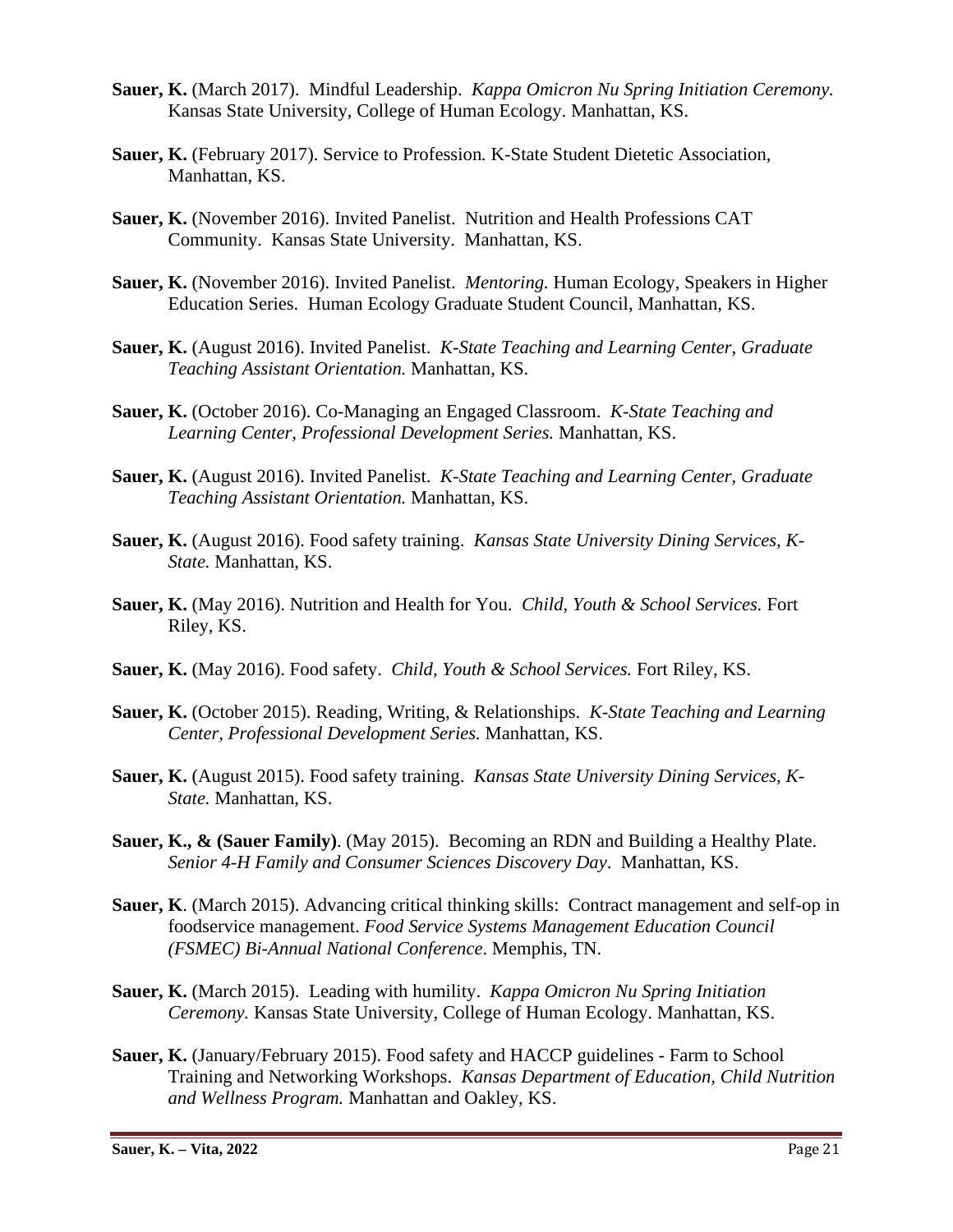- **Sauer, K.** (August 2014). It's the first day of class, what do I do? *Fall Kansas State University Training for Graduate Teaching Assistants.* Manhattan, KS.
- **Sauer, K.** (August 2014). Food safety training. *Kansas State University Dining Services, K-State.* Manhattan, KS.
- **Sauer, K.** (June 2014). Understanding employee behaviors and relevant teaching applications. *Kansas Department of Education, Child Nutrition and Wellness Program.* Topeka, KS.
- **Sauer, K**. (April 2014). Engagement as scholarly activity. *Engagement Symposium, The Centrality of Engagement in Higher Education: Integrating Engagement across the University.* Manhattan, KS.
- **Sauer, K.** (January 2014). It's the first day of class, what do I do? *Spring Kansas State University Training for Graduate Teaching Assistants.* Manhattan, KS.
- **Sauer, K**. (October 2013). Like, seriously, you CAN teach and much more! *Career exploration in Family & Consumer Sciences Education for High School Students.* Kansas State University, College of Human Ecology. Manhattan, KS.
- **Sauer, K**., & Johnson, C. (July 2013). Stronger Together: Meeting school nutrition challenges. *School Nutrition Association Annual National Conference.* Kansas City, Missouri.
- **Sauer, K.** (May 2013). Scholarly engagement between Hospitality Management and Dietetics Department and the Kansas Dept. of Education, Child Nutrition & Wellness Program. *On-Campus and State Advisory Board Meeting for the Center for Engagement and Community Development.* Manhattan, KS
- **Sauer, K**., & Roberts, K. R. (January 2013). Orange County Public Schools food safety training. Orlando, Fl.
- **Sauer, K.** (December 2012). Careers in school nutrition: Thinking outside of the box. *Webinar sponsored by the School Nutrition Services Dietetic Practice Group, Academy of Nutrition and Dietetics.* National audience - online.
- **Sauer, K.** (September 2012). Managing food allergies in food service operations*.* University of Costa Rica, San Jose, Costa Rica.
- **Sauer, K.** (August 2012). Successful teaching*. Fall Kansas State University Graduate School Orientation for Graduate Teaching Assistants.* Manhattan, KS.
- **Sauer, K.** (August 2012). Undergraduate research opportunities. *Kansas State University College of Human Ecology Fall Forum*. Manhattan, KS.
- **Sauer, K.** (March 2011). Creative strategies for teaching financial management in dietetics. *Food Service Systems Management Education Council (FSMEC) Bi-Annual National Conference.* Oxford, MS.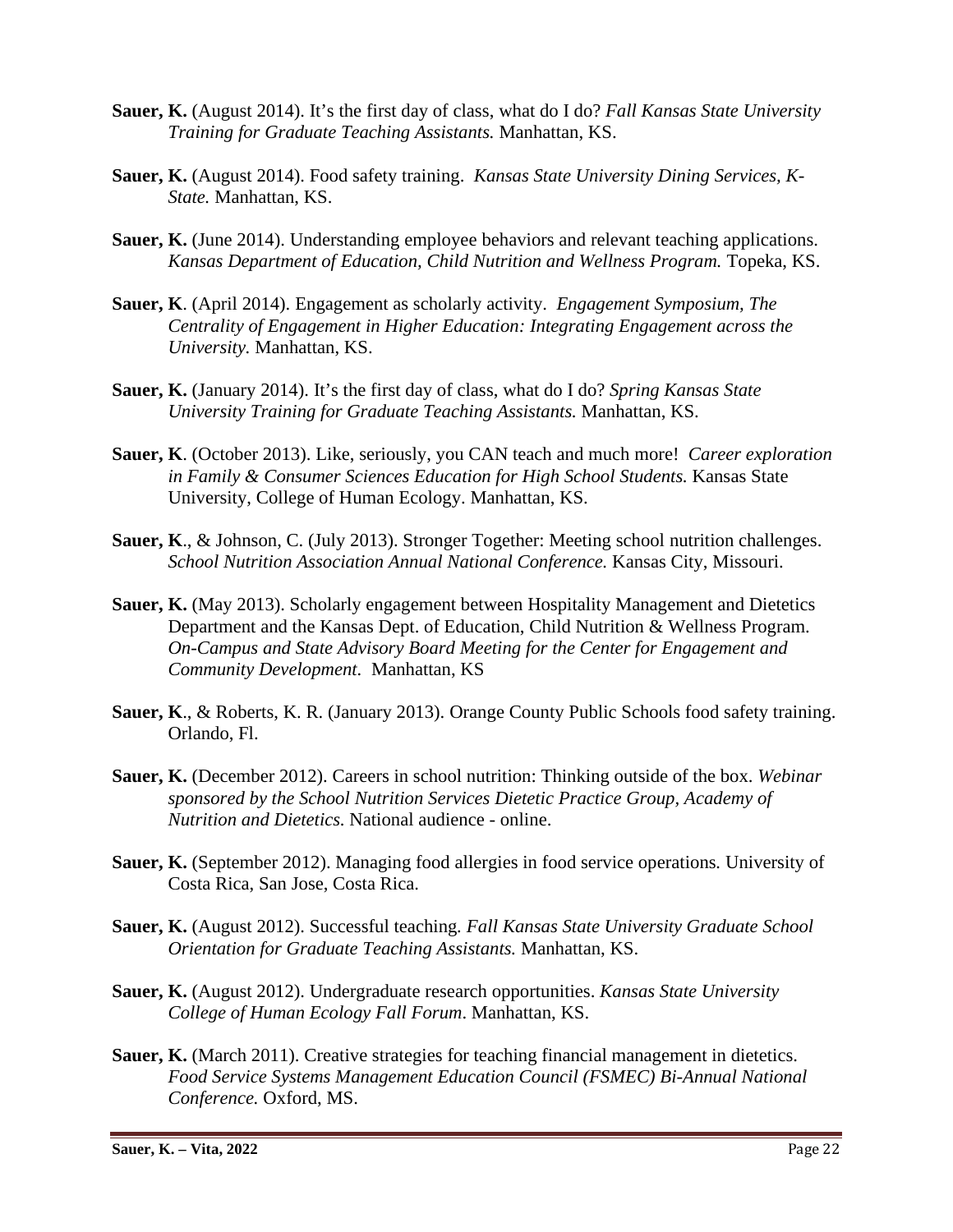- **Sauer, K.** (February 2011). Adviser Panel. *Kansas State University Department of Housing and Dining Professional Development Workshop*. Manhattan, KS.
- **Sauer, K.** (June 2010). Current Food and Nutrition Delivery Systems in the United States. Medical Staff Presentation, *Fayoum University Medical Center,* Fayoum, Egypt.
- **Sauer, K.,** & Schwartz, R. (October 2009). Distance Education, R U Ready? *Kansas Department of Education, Child Nutrition and Wellness Program.* Topeka, KS.
- **Sauer, K.** (August 2008). Mentoring students: Everyday opportunities. *Kansas State University College of Human Ecology Fall Forum.* Manhattan, KS.
- **Sauer, K.** (August 2007)**.** Orientation for graduate students and GTAs. *Kansas State University Graduate School Orientation.* Manhattan, KS.
- **Sauer, K.** (August 2006, 2007)**.** Advice for new graduate students and GTAs. *Kansas State University Graduate School Orientation.* Manhattan, KS.
- **Sauer, K.,** & Roberts, K.R. (August 2006). Techniques for lecturing*. Kansas State University Graduate School Orientation for Graduate Students with Teaching Responsibilities.*  Manhattan, KS.
- **Sauer, K.,** & Roberts, K.R. (June 2005). Managing food/labor Costs: Ideas for the classroom. *1st Annual Summer Institute in Hospitality Management, Kansas State University.*  Manhattan, KS*.*
- **Sauer, K., & Roberts, K.R. (June 2005). That looks like road kill! How to objectively evaluate** food quality. *1st Annual Summer Institute in Hospitality Management, Kansas State University.* Manhattan, KS.
- **Sauer, K.** (October 2005). Basic food costing and forecasting for food production personnel. *North Central KS – Flint Hills Area on Aging.* Manhattan, KS.
- **Sauer, K.** (March 2005). Financial management instructional strategies extreme financial makeover: The Dietitian Edition. *Food Service Systems Management Education Council (FSMEC) Bi-Annual National Conference.* Boston, MA.
- **Sauer, K.** (July 1998). Advanced issues, updates, and resources at the HACCP Café. *The New Mexico State Dietetic Association Annual Fall Conference.* Albuquerque, NM.

## **Other Publications, Professional Service & Engagement 2021-2022 President's Pages, Academy of Nutrition and Dietetics**

July 2021 - Revitalizing our Strategic Plan - and Ourselves *Journal of the Academy of Nutrition and Dietetics, 121(7), 1213-1214*

August 2021 - Providing Access is a Key to a Diverse Academy and Profession *Journal of the Academy of Nutrition and Dietetics, 121(8), 1433-1434*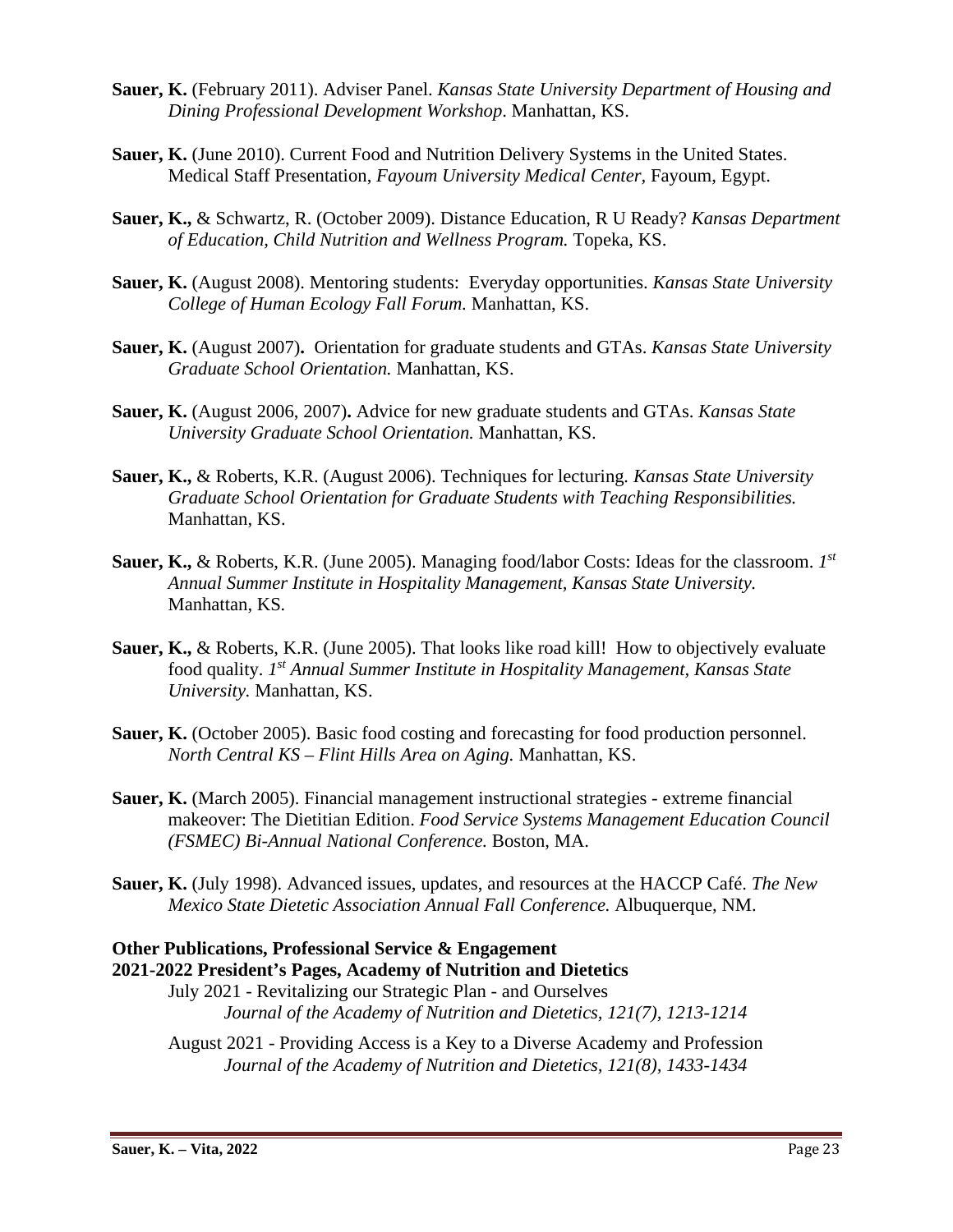September 2021 - FNCE®: Where Strategic Direction Meets Strategic Enthusiasm *Journal of the Academy of Nutrition and Dietetics, 121(9), 1667-1668*

October 2021 – Member-Focused, Member-Driven *Journal of the Academy of Nutrition and Dietetics, Vol. 121(10), 1941–1942*

November 2021 – RDNs as Leaders: Serving our Country *Journal of the Academy of Nutrition and Dietetics, Vol. 121(11), 2173–2174*

December 2021 – Enhancing the Pipeline of our Profession *Journal of the Academy of Nutrition and Dietetics, Vol. 121(12), 2373–2374*

## **Presentations for Professional Service & Engagement President, Academy Nutrition and Dietetics**

 **2021 – Key engagement**

Moderator (October 2021). Opening Session: The Infinite Mindset: A fireside Chat with Simon Sinek. *Food & Nutrition Conference & Expo*

Moderator (October 2021). Member Showcase: Limitless: Unleash and master your mind's potential. *Food & Nutrition Conference & Expo*

Moderator (October 2021). Closing Session: The Irresistible Power of Strategic Storytelling. *Food & Nutrition Conference & Expo*

All-member video: *Reimagining Our Governance Structure*, June 2021 https://www.eatrightpro.org/leadership/governance/governance-resources/proposedgovernance-transition

#### **President-Elect, Academy Nutrition and Dietetics 2021 - Boardroom to Classroom Presentations**

*University of Chicago Medicine, Dietetic Internship VA Dietetic Internship, San Diego University of Akron, Nutrition and Dietetics Ohio State University, Food and Nutrition Forum California State University, Fresno, Student Nutrition & Dietetics Club California State Polytechnic University, Didactic Program Fontbonne University, Didactic Program Loyola University Chicago, Internship Program Louisiana State University, Student Nutrition & Dietetics Association Samford University, Student Dietetic Association University of Puerto Rico, Nutrition & Dietetics Program Keiser University, Nutrition & Dietetics Program University of Houston, Dietetics Program Gateway Community College, Nutrition & Dietetics Program*

## **2021 - Affiliate Academy in Action Presentations:**

*Welcome, Q & A Discussion, Affiliate President-Elects Georgia Academy of Nutrition and Dietetics, Foundation Event Louisiana Academy of Nutrition and Dietetics, Annual Conference*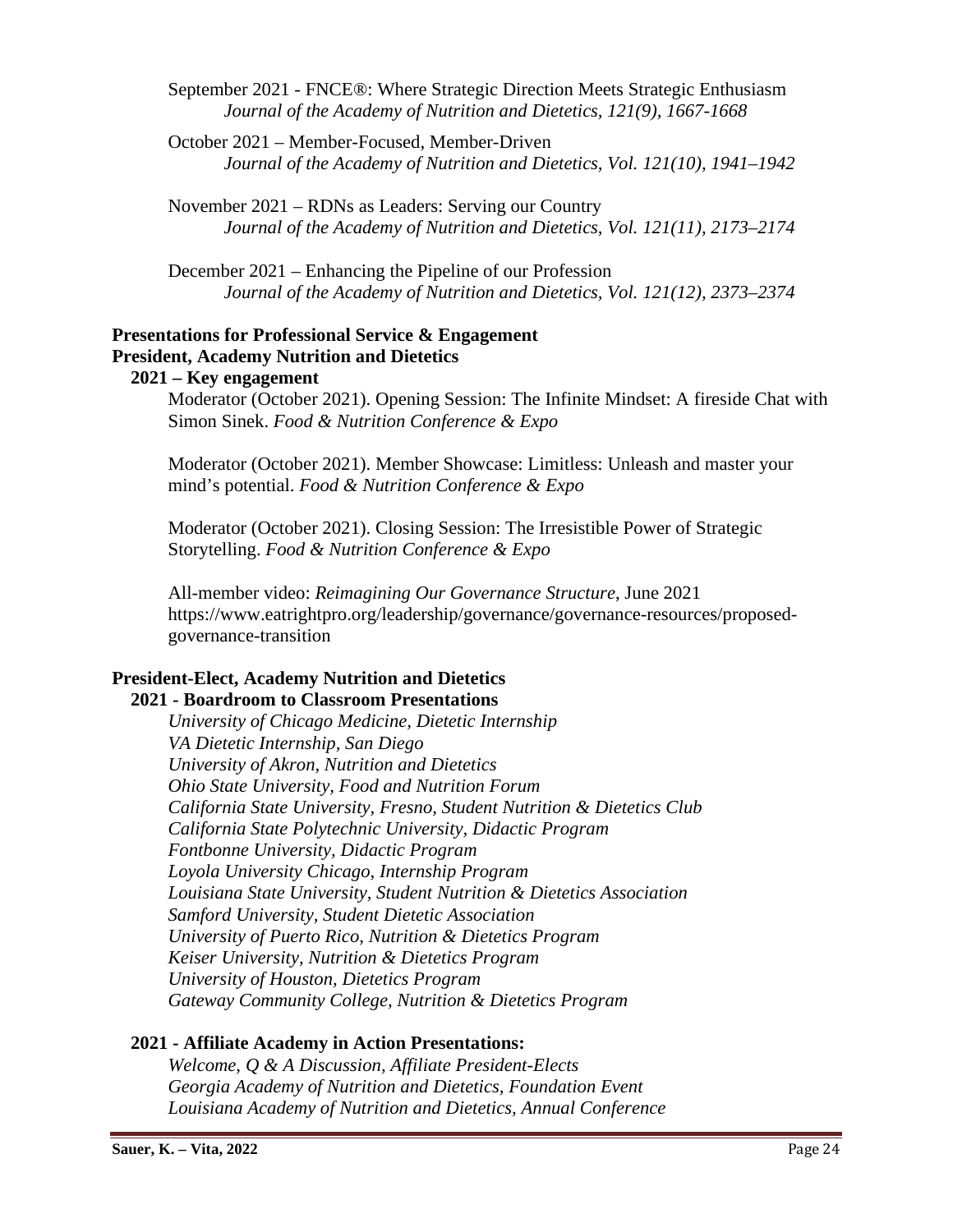*Kansas, Texas, Arkansas, Wyoming, Annual Conference Missouri Academy of Nutrition & Dietetics, Annual Conference Illinois Academy of Nutrition & Dietetics, Spring Assembly*

- **Sauer, K**. (October 2020). Introduction of the Academy of Nutrition and Dietetics 2020 Honorary Members. *Food & Nutrition Conference & Expo.*
- **Sauer, K**. (October 2020). Closing Day Welcome. *Food & Nutrition Conference & Expo.*
- **Sauer, K.** (May 2020). Academy/CDR Code of Ethics for the Nutrition and Dietetics Profession. *Missouri Academy of Nutrition & Dietetics annual conference.* Online.
- **Sauer, K.** (April 2020). Academy in Action Update. *Missouri Academy of Nutrition & Dietetics annual conference.* Online.
- **Sauer, K.** (February 2020). Updates from the Academy of Nutrition and Dietetics, Board of Directors. Central regional annual *Conference for Nutrition and Dietetic Educators and Preceptors.* Birmingham, AL.
- Moderator (October 2019). Controversies in Practice: Alcohol To Drink or Not to Drink? A nutrition-focused framework for action. *Food & Nutrition Conference & Expo.*
- **Sauer, K.** (March 2019). Updates from the Academy of Nutrition and Dietetics, Board of Directors. Western regional annual *Conference for Nutrition and Dietetic Educators and Preceptors.* Portland, OR.
- Sauer, K. (March 2019). Updates from the Academy of Nutrition and Dietetics, Board of Directors. Central regional annual *Conference for Nutrition and Dietetic Educators and Preceptors.* Cleveland, OH.
- **Sauer, K.** (April 2019). Updates from the Academy of Nutrition and Dietetics, Board of Directors. Eastern regional annual *Conference for Nutrition and Dietetic Educators and Preceptors.* Annapolis, MD.
- Moderator (October 2018). Everybody Lies. Big Data, New Data, and What the Internet Can Tell Us About Who We Really Are. *Food & Nutrition Conference & Expo (FNCE)*. Washington, DC.
- **Sauer, K.** (April 2018). Updates from the Academy of Nutrition and Dietetics, Board of Directors. Central regional annual *Conference for Nutrition and Dietetic Educators and Preceptors.* St. Louis, MO.
- Sauer, K. (March 2018). Updates from the Academy of Nutrition and Dietetics, Board of Directors. Eastern regional annual *Conference for Nutrition and Dietetic Educators and Preceptors.* Charlotte, NC.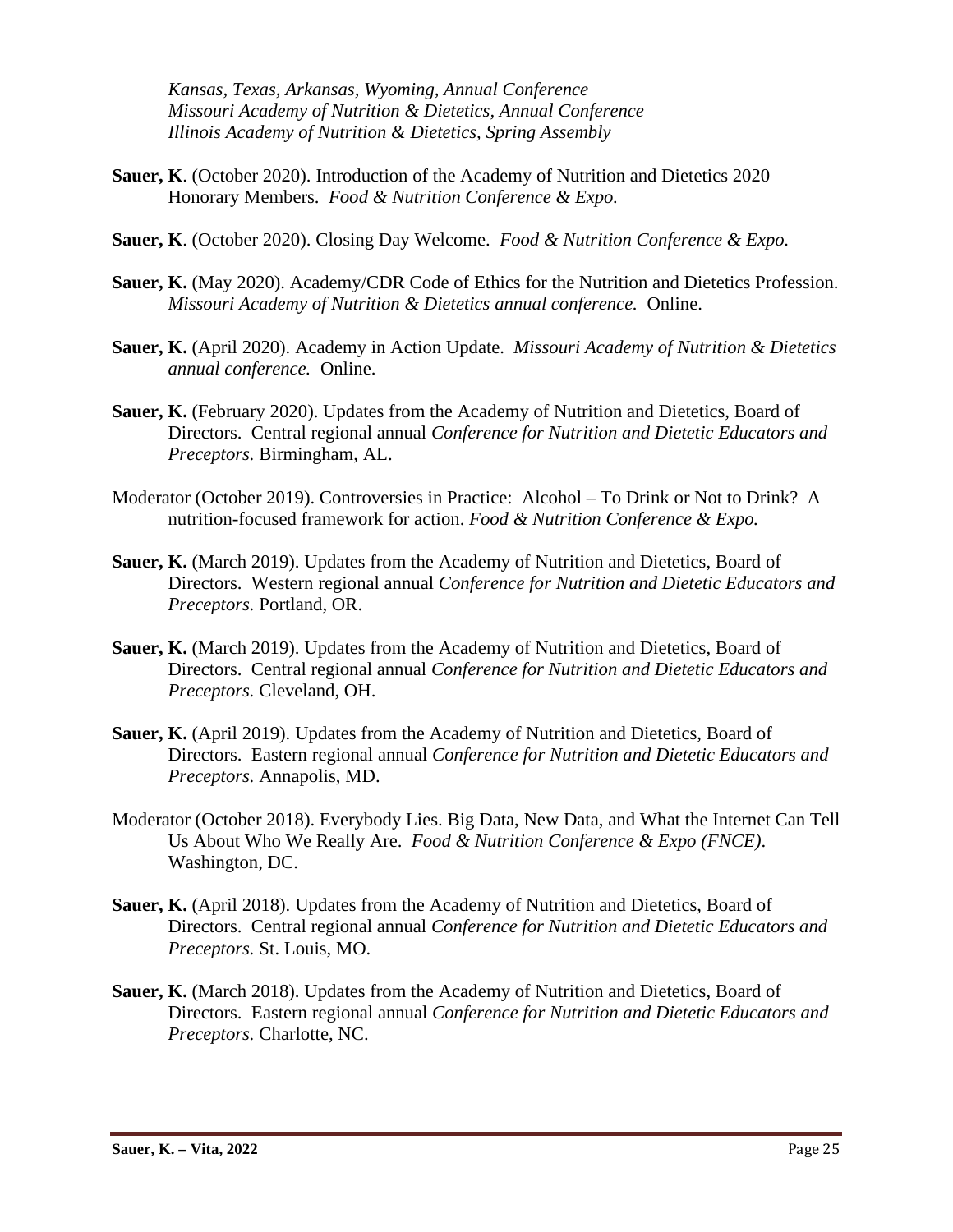- **Sauer, K.** (March 2018). Updates from the Academy of Nutrition and Dietetics, Board of Directors. Western regional annual *Conference for Nutrition and Dietetic Educators and Preceptors.* Albuquerque, NM.
- **Sauer, K.** (April 2017). Hot off the Presses: What's new for you from CDR? *Kansas Academy of Nutrition and Dietetics Annual Conference.* Overland Park, KS.
- **Sauer, K.** (April 2016). Updates from the Commission on Dietetic Registration. *Areas 3 & 4 Conference for Nutrition and Dietetic Educators and Preceptors.* New Orleans, LA.
- **Sauer, K.**, Lacy, K., & Skipper, A. (July 2015). Protecting the Public by Positioning CDR Credentialed Practitioners for the Future. Presented to the *Academy of Nutrition and Dietetics House of Delegates.* Online Webinar.
- **Sauer, K.** (April 2015). Your PDP and Practice Competencies: What's Next and What's in It for You? *Virginia Academy of Nutrition and Dietetics Annual Conference.* Burlington, VT.
- Derelian, D, Worsfold, L., & **Sauer, K.** (October 2014). Unveiling the CDR Goal Wizard: An Innovative Professional Development Planning Tool. *Food & Nutrition Conference & Expo (FNCE)*. Atlanta, GA.
- **Sauer, K.** (April 2013). Updates from the Commission on Dietetic Registration. *Areas 3 & 4 Conference for Nutrition and Dietetic Educators and Preceptors.* Birmingham, AL.
- **Sauer, K.** (March 2013). Updates from the Commission on Dietetic Registration. *Areas 6 & 7 Conference for Nutrition and Dietetic Educators and Preceptors.* Charlottesville, VA.
- **Sauer, K. (**October 2012). The New Computed-Based Test: Registration, Scheduling, and Examination. *Food & Nutrition Conference & Expo (FNCE)*. Philadelphia, PA.
- **Sauer, K.** (September 2011). The Computed-Based Test. *Food & Nutrition Conference & Expo (FNCE)*. San Diego, CA.
- **Media/Digital Content, Interviews, Other Outreach, & Research-Based Video Productions** Presentation (2022). Represented the Academy of Nutrition and Dietetics during NASDAQs closing ceremony on first day of trading and *NASDAQs Wellness Week*.
- Interview, (September 2021). *Beyond Food Safety: Implementing a Food Defense Plan.* School Nutrition Association, ANC21 to go.
- Blog, Media Release, (August, 2021). *How Academy Members Can Help Make the SNAP Program Nutritionally Stronger.* Member Update, Academy of Nutrition and Dietetics.
- Interview, (January 2021). *Welcome to Affiliate President-Elects.* Academy of Nutrition and Dietetics. Video.
- Interview, (October 2020). *Decades of Dedication: School Nutrition Yesterday, Today, and Tomorrow.* School Nutrition Association Magazine.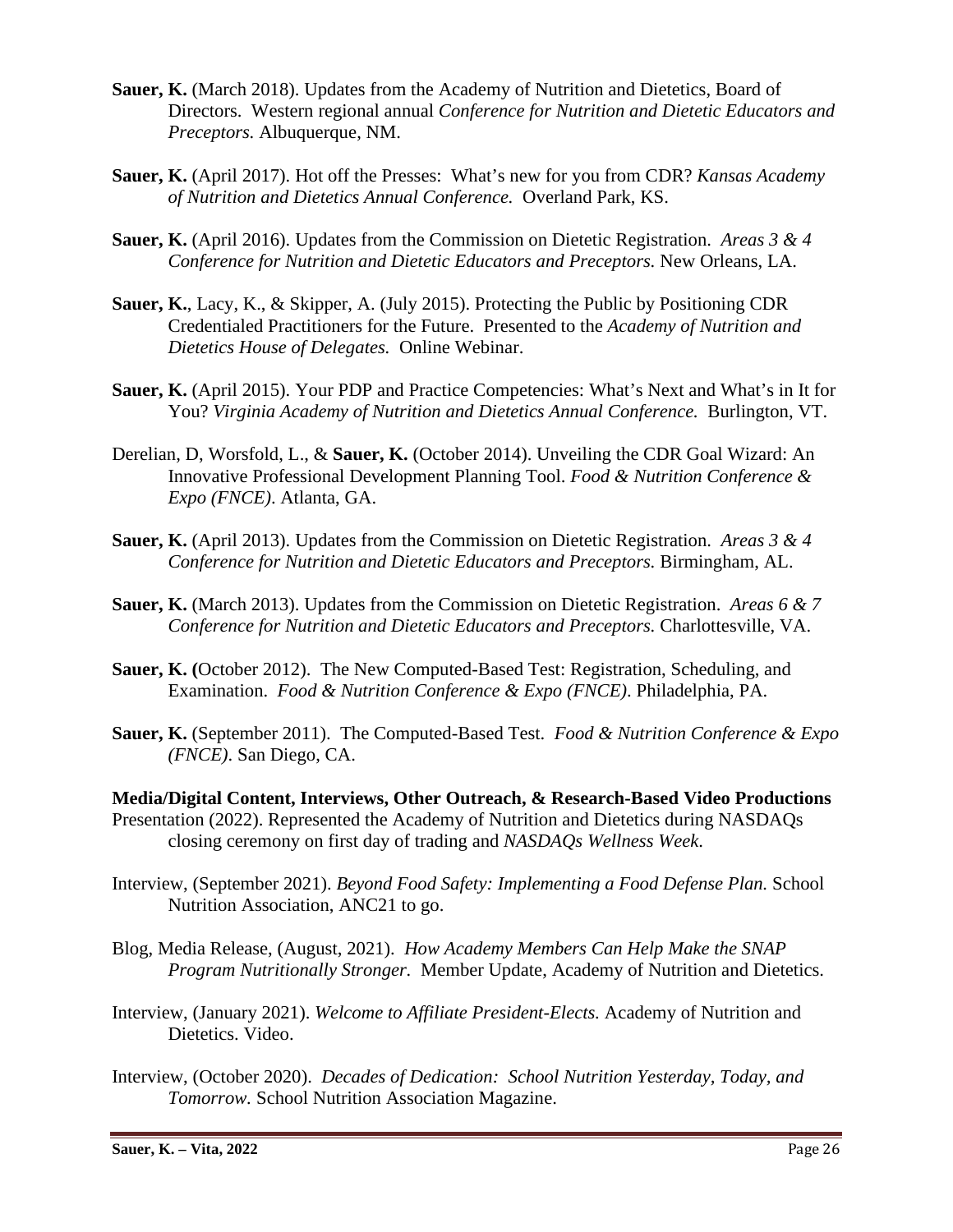- Presenter, (February 2020). *Updates from the Academy of Nutrition and Dietetics.* Narrated video update for the Nutrition and Dietetic Educators and Preceptors sector. National membership/audience.
- Video, Highlighted Teacher of the Month, K-State Teaching & Learning Center. October 2019 [https://www.youtube.com/watch?v=pEr\\_V8VGlE4&feature=youtu.be](https://www.youtube.com/watch?v=pEr_V8VGlE4&feature=youtu.be)
- Presenter, (February 2019). *Updates from the Academy of Nutrition and Dietetics.* Narrated video update for the Nutrition and Dietetic Educators and Preceptors sector. National membership/audience.
- Invited Recorded Session, (February 2019). *Evaluating your Food Safety Program.* School Nutrition Association Annual Nutrition Conference Virtual Expo video series. <https://schoolnutrition.org/meetings/virtual-expo/2019/>
- Invited Presenter, (March 2018). *The Bona Fides of Class Committees.* SPOTLIGHT *-* K-State's annual showcase highlighting excellence in innovative, creative, and unique teaching. <http://www.k-state.edu/tlc/events/spotlight/2018-videos.html>
- Interview, (February 26, 2018). *Perspective. Child Nutrition Programs.* (R. Baker, Interviewer). State-wide syndicated radio segment and podcast. Retrieved from http://www.ksre.kstate.edu/news/radio-network/perspective.html
- Presenter, (March 2018). *Updates from the Academy of Nutrition and Dietetics.* Narrated video update for the Nutrition and Dietetic Educators and Preceptors. National membership/audience.
- Interview, (November 2017). *Public Health Minute: Health Inspections* (W. Latimer, Interviewer). Nationally syndicated radio segment. Retrieved from https://soundcloud.com/publichealthminute/latimer-health-inspections-dr-kevin-sauer.
- Interview, (August 2017). *We Need to Talk Some More About Your Dirty Sponges.* The New York Times.
- Project and Production Director, (2017). *Caitlin Remembered*. [Video File]. Retrieved from <http://cnsafefood.k-state.edu/resources/videos.html>
- Interview, (October 2016). *Kevin Sauer Helps Feed State's Need.* Center for Engagement and Community Development, K-State Engage Magazine.
- Interview, (September 2016). *How will EpiPen Price Hikes Affect School Operators?* Foodservice Director Magazine.

Interview, (July 2016). *Commission on Dietetics Registration video marketing series*.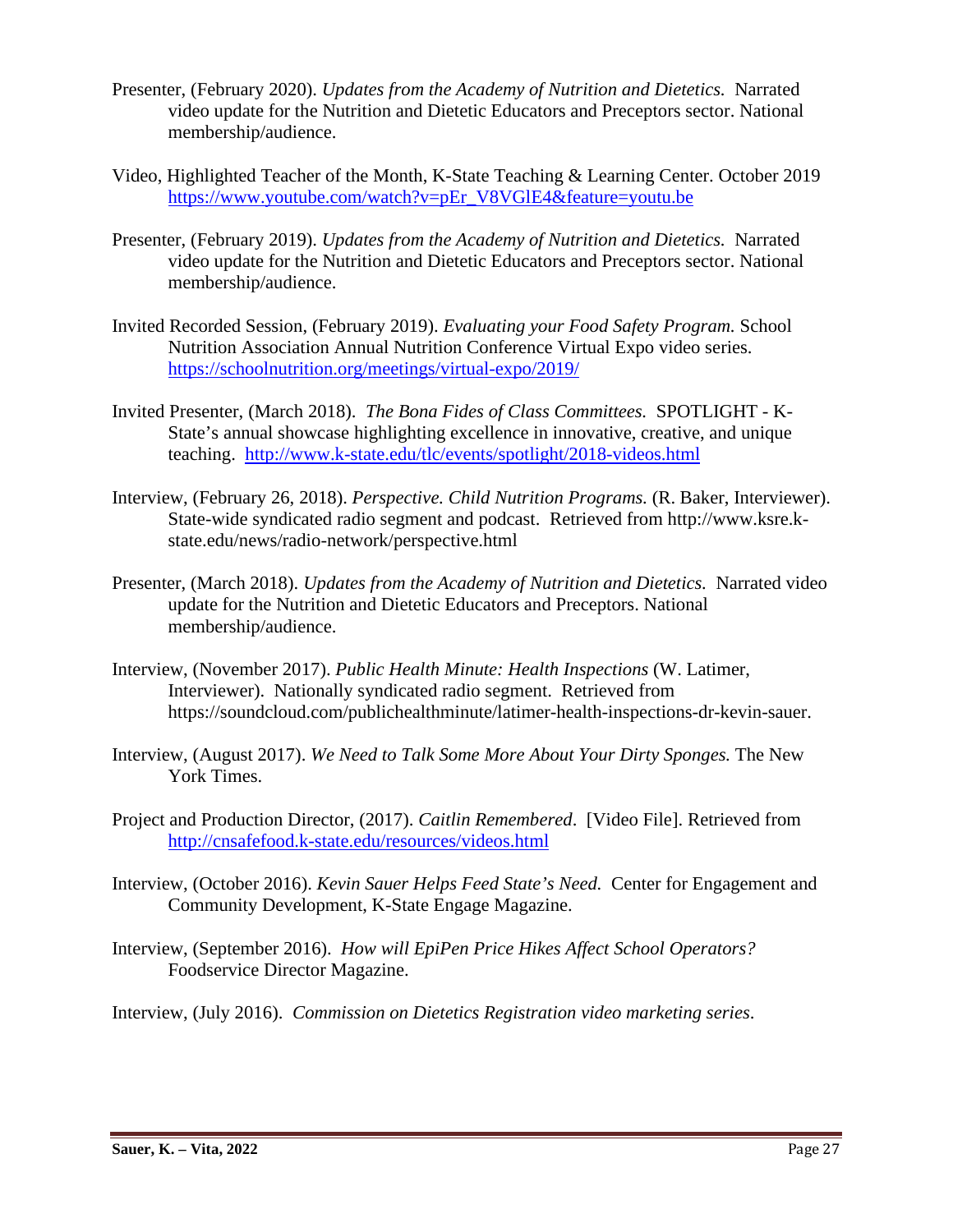Interviews and Co-Developer, (March 2016). *Produce Safety for School Nutrition Programs, 3 part video series.* Science to Operations video approach for - Assessment and Reduction of Produce Food Safety Risks in School Foodservice Systems. USDA–CSREES Food Safety Initiative Program.

Interview, (September 2015). *How to Plan for Food Allergies.* Foodservice Director Magazine.

Interview, (October 2015). *Leafy Greens 101.* School Nutrition Association Magazine.

- Interview, (February 2014). *Introducing the CDR's Essential Practice Competencies for Students and Educators*. Commission on Dietetic Registration Professional Development Portfolio video series.
- Interview, (September 2014). *Creative collaborations result when one state agency and a local university work together.* School Nutrition Association Magazine.
- Video/Role play, (July 2014). *Glenda's Horrible Day*. Thesis Project: Storytelling as a Food Safety Training Tool in School Foodservice (H. Weil).
- Interview, (February 2014). *Scholarly Engagement at Kansas State University.* K-State Research and Extension News Radio Network.
- Interview, (January 2014). *School Lunches Helping Children from getting too Salty Diets.* Kansas First News Television Channel and Manhattan Mercury Newspaper.
- Developer, (October 2014). *Caroline's Story.* Food allergy dramatic re-enactment for USDA Higher Education Challenge Grant.
- Interview, (September 2013). *Avoiding the Health Inspector Showdown*. School Nutrition Association Magazine.
- Interview, (October 2011). *K-State Researchers use Testimonials to Educate Managers about Food Allergy Dangers.* Kansas State University Collegian.
- Interview, (October 2011). *Testimonials Effective in Recognizing Food Allergy Risk.* Kansas State University Collegian.
- Interview, (September 2011). *Sustainability in Foodservice Operations: An Update*. Journal of the American Dietetic Association.
- Interview, (April 2011). *The New Center of Excellence for Food Safety Research in Child Nutrition Programs*. AgriTalk, Nationally syndicated radio program.
- Interview, (March 2011). *Food for Thought: Dietitian Says New Dietary Guidelines Focus on Barriers to Healthier Eating***.** Kansas State University Collegian.
- Interview, (February 2011). *New Dietary Guidelines Realistic, Dietetics Program Echoes Strategies*. Kansas State University Collegian.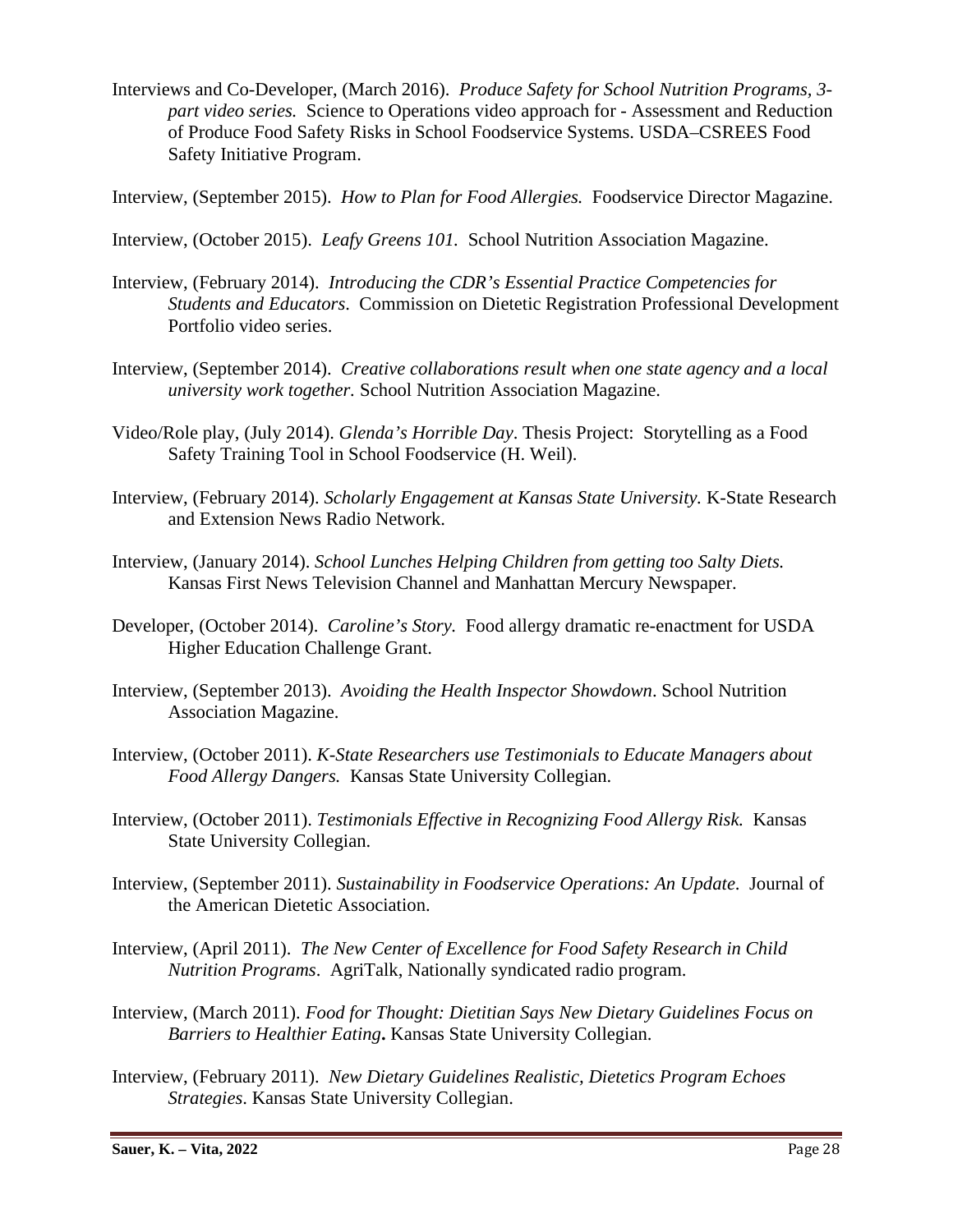Speaker, (October 2010). *Why I Care - All University Campaign Video.* Kansas State University.

- Interview, (November 2008). *Nurturing the RD to FSD Connection*. Food Management Magazine.
- Interview, (April 2007). *Temperatures Affect Food, Grilling Safety.* Kansas State University Collegian.

## **Invited Book Reviews**

*Effective Leadership & Management in Nutrition and Dietetics*. (2021).

Hudson, N.R. (2016). *Management Practice in Dietetics (4th ed.) Cognella*

Gregoire, M.B. (2007). *Food Service Organizations: A Managerial and Systems Approach* (6<sup>th</sup>) ed.). Upper Saddle River, NJ: Prentice Hall

Hudson, N.R. (2005). *Management Practice in Dietetics (2nd ed.).* Thomson-Wadworth

### **Other Program Review**

Invited External Reviewer (2017), Texas Woman's University, Dept. of Nutrition & Food Sciences, Master's in Food Systems Administration

### **Journal, Grant, Conference Abstract/Paper, Reviewer**

Health Professions Education Journal Current Developments in Nutrition British Food Journal Journal of the Academy of Nutrition and Dietetics Journal of Child Nutrition and Management Journal of Consumer and Food Safety Academy of Nutrition and Dietetics Foundation Awards and Grants Graduate Research Conference in Hospitality and Tourism

## **Graduate Student Supervision**

*Service as Major Professor* Sarah Sawyers, RDN, 2021, Master's Degree, Dietetics

Nicole Paulsen, RDN, 2021, Master's Degree, Dietetics

Ami Bourne, RDN, 2021, Master's Degree, Dietetics

Rebekkah Plano, RDN, 2021, Master's Degree, Dietetics

Marisa Tamasi, RDN, 2021, Master's Degree, Dietetics

Kelcie Vilain, RD, 2020, Master's Degree, Dietetics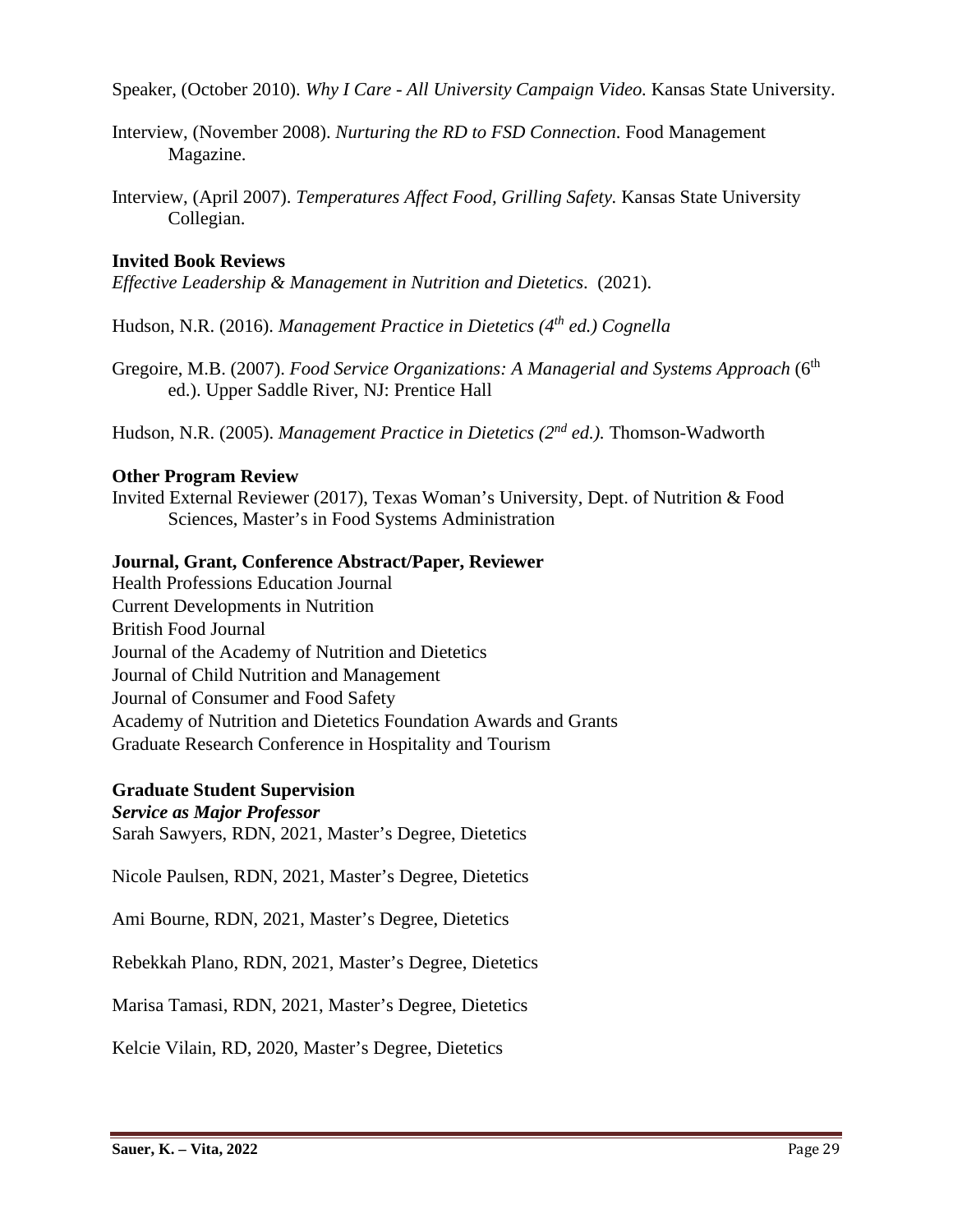Kyleen Harris, RDN, 2020, Master's Degree, Nutrition, Dietetics, and Sensory Sciences Thesis Topic: *School Nutrition Directors' Experiences and Perceptions of Expanding the School Breakfast Program in Kansas Recipient, 2017-2020 Dr. Mary Ruth Bedford Graduate Teaching Assistant*

Sara Schoen, RD, 2019, Master's Degree, Dietetics

Kristi Baonga, RD, 2018, Master's Degree, Dietetics

Kelly Freno, RD, 2017, Master's Degree, Dietetics

Valerie Donelan, RD, LD, 2017, Master's Degree, Dietetics

Sophie, Maier, RD, LD, 2017, Master's Degree, Dietetics

Jennifer Tatro, RD, LD, 2017, Master's Degree, Dietetics

Michael Swedberg, RD, 2017, Master's Degree, Dietetics

Rochelle Walker, RD, LDN, SNS, 2016, Master's Degree, Dietetics

Adam Betzelt, RD, 2016, Master's Degree, Dietetics

Emily Patten, MS, RD, 2016, Doctoral Degree, Human Ecology Dissertation Topic: *The Dietetics Leadership Identity Project: Leadership Taxonomy in Clinical Dietetics Recipient, 2015 Commission on Dietetic Registration Doctoral Scholarship, \$10,000 Recipient, 2013-2015 Dr. Mary Ruth Bedford Graduate Teaching Assistant*

Amber Howells, MS, RD, 2015, Doctoral Degree, Human Ecology Dissertation Topic: *A National Role Delineation Study of Clinical Nutrition Managers and Relationships with Educational Needs and Self-Efficacy Recipient, 2015 College of Human Ecology Doctoral Dissertation Award Recipient, 2011-2014 Dr. Mary Ruth Bedford Graduate Teaching Assistant Award*

Heidi Weil, RD, 2015, Master's Degree, Hospitality Management and Dietetics Thesis Topic: *Storytelling as a Food Safety Training Tool in School Foodservice Research funding, Center of Excellence for Food Safety Research in Child Nutrition Programs*

Jennifer Bange, RD, 2014, Master's Degree, Dietetics Thesis Topic: *A Descriptive Study of the Impact of Intrinsic and Extrinsic Factors on the Career Paths of Clinical Nutrition Managers First departmental Online GPIDEA student thesis*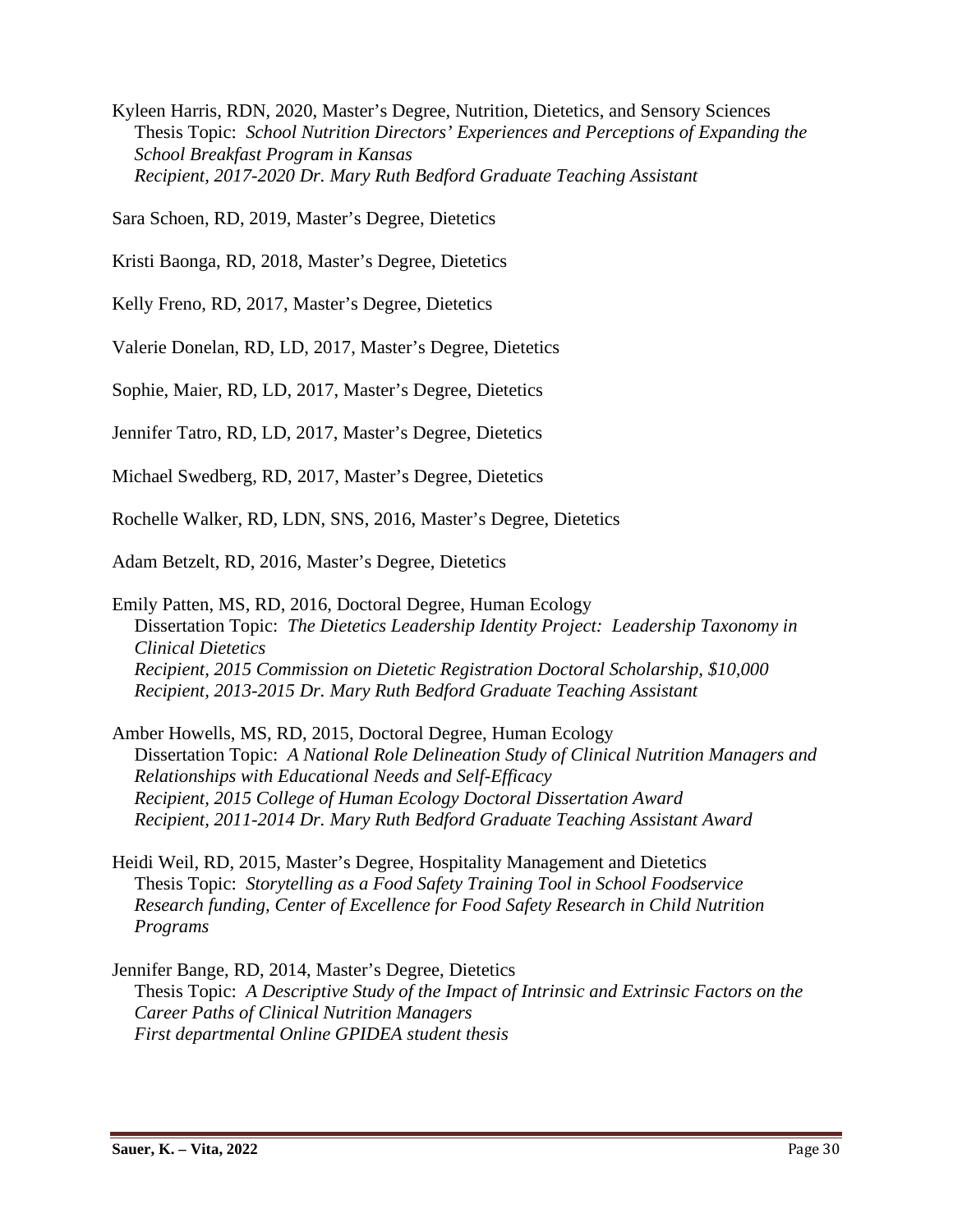Jessica Keller, RD, 2013, Master's Degree, Hospitality Management and Dietetics Thesis Topic: *Middle School Students' Perceptions and Beliefs about the National School Lunch Program*

Melanie Newkirk, RD, 2012, Master's Degree, Dietetics

Amy Menzie, RD, 2012, Master's Degree, Dietetics

Daniel Ramirez, 2012, Master's Degree, Hospitality Management and Dietetics Thesis Topic: *Organizational Communication Satisfaction and Job Satisfaction within University Foodservice*

Lauren Irvine, RD, 2011, Master's Degree, Dietetics

*Service as Supervisory Committee Member* Courtney Watterson, RDN, 2021, Master's Degree, Dietetics

- Nissa Fuller, MS, RDN, 2021, Doctor of Philosophy, Grand Canyon University Dissertation Topic: *Age, Tenure, and Perceived Supervisor Support on Job Satisfaction of Registered Dietitians*
- Brynn Carlson, 2021, Master of Science, Nutrition, Dietetics, and Sensory Science Thesis Topic: *Factors predicting perceptions of meat and dairy foods among college students at a land-grant institution: an observational, analytical study*
- Claudia Woodard, RD, 2021, Master of Science, Nutrition, Dietetics, and Sensory Science Thesis Topic: *The impact of the Mediterranean diet on gut microbiota in Diabesity*
- Katherine St. Jacques, RDN, 2021, Master of Science, Dietetics Thesis Topic: *The nutritional adequacy of vegetarian menu substitutions in urban Kansas childcare centers*
- Caitlin Jindrich, RDN, 2021, Master of Public Health, FNDH Thesis Topic: *Effectiveness of Telemedicine Technologies for Improving Glucose Control in Patients with Type 2 Diabetes Mellitus: A Critical Review*

Lacey Harter, 2021, Master's Degree, FNDH

Rebecca Wright, RDN, 2021, Master's Degree, FNDH

- Tracee Watkins, 2021, Doctoral Degree, Dissertation Topic: *Food safety makes me happy. Using emotion to improve food safety training.*
- Outside Chair, Lynn Beer, 2020, Doctoral Degree, Dissertation Topic: *How job crafting can link demographic similarity and engagement*

Sarah Breitenbach, RDN, 2020, Master's Degree, FNDH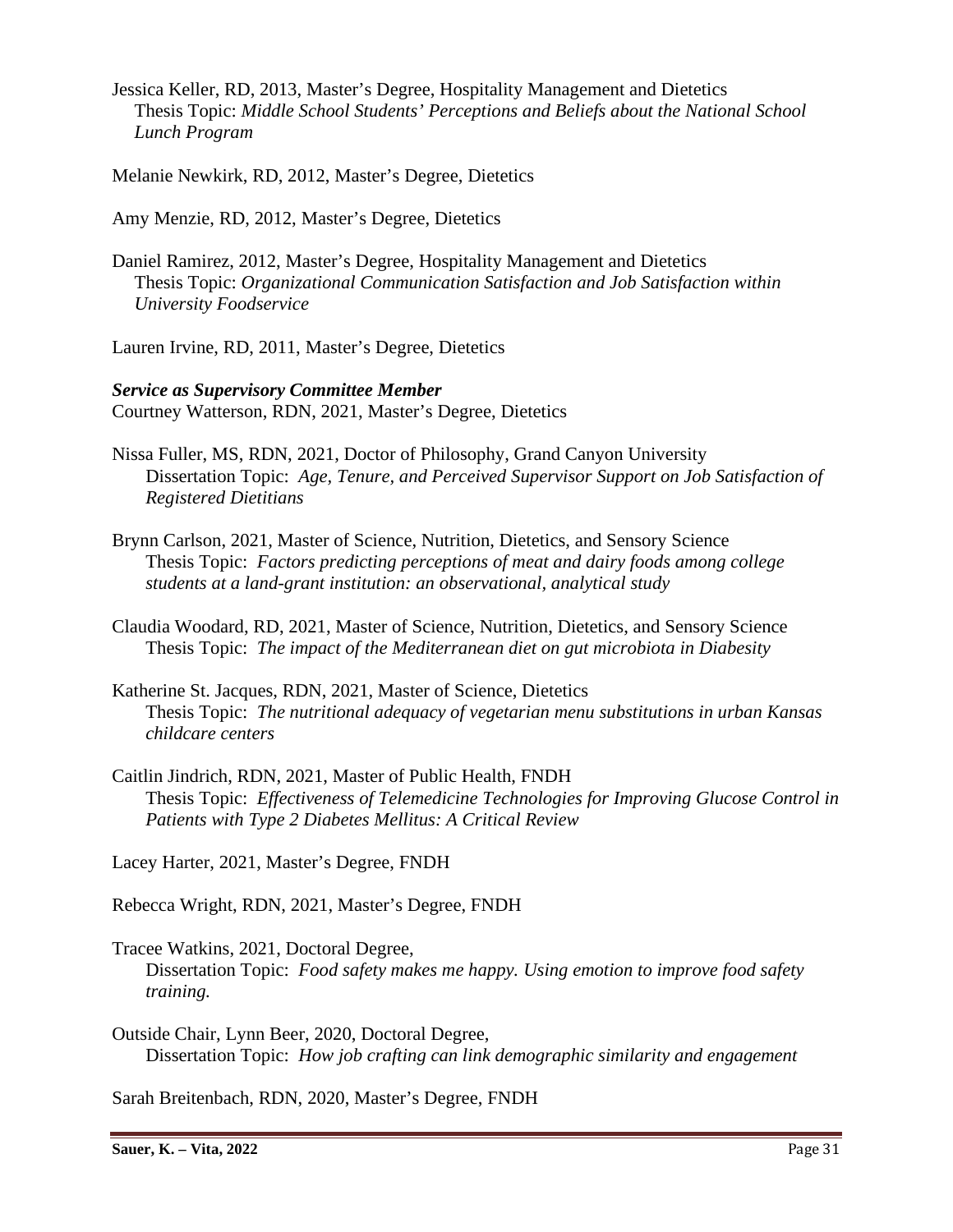Kaylyn Speth, RDN, 2020, Master's Degree, FNDH

Maria Escobar, RDN, 2020, Master's Degree, FNDH

Outside Chair, Stephen VanKrevelen, 2019, Doctoral Degree, Dissertation Topic: *The Team KSA Test: Development and Validation*

Erin Gonzalez, RDN, 2019, Master's Degree, FNDH

Outside Chair, Derek Potter, 2019, Doctoral Degree, Dissertation Topic: *Three Essays on Entrepreneurship and Personal Finance*

Outside Chair, Brittany Hollerbach, 2019, Doctoral Degree, Dissertation Topic: *The Health and Wellness of US firefighters*

Caitlyn Neuendorf, 2019, Master's Degree, FNDH

Erin Gonzales, RD, LD, 2019, Master's Degree, Dietetics

Naiqing Lin, 2018, Doctoral Degree, Hospitality Dissertation Topic: *Explaining Unobserved Heterogeneity of Food Safety Behavioral Intention: A Sequential Mixed Method Approach.*

Johanna Zivotic, RD, 2018, Professional Science Master's, Applied Science & Technology Degree Project: *Applying Theoretical Human Behavioral Insights and Behavior-change Frameworks to Innovatively Address Food-related Public Health Challenges Via Education Materials*

Brittany Michaels, RD, LD, 2018, Master's Degree, Dietetics

Outside Chair, Chelsey Schlechter, 2018, Doctoral Degree Dissertation Topic: *The Social Contexts of Youth Settings for Influencing Physical Activity*

Jill Joyce, MS, RD, 2018, Doctoral Degree Dissertation Topic: *Evidence for Understanding the Implications of Improving Dietary Quality of School Lunches.*

Michele Alcorn, 2018, Doctoral Degree Dissertation Topic: *Personality and Environmental Behavior: Perspectives of employees working in green and non-green restaurants.*

Basem Boutros, 2018, Doctoral Degree Dissertation Topic: *Self-reported Food Safety Behaviors in Independent Ethnic Restaurants: An Application of the Social Cognitive Theory.*

Casey Richardson, RD, 2018, Master's Degree, Dietetics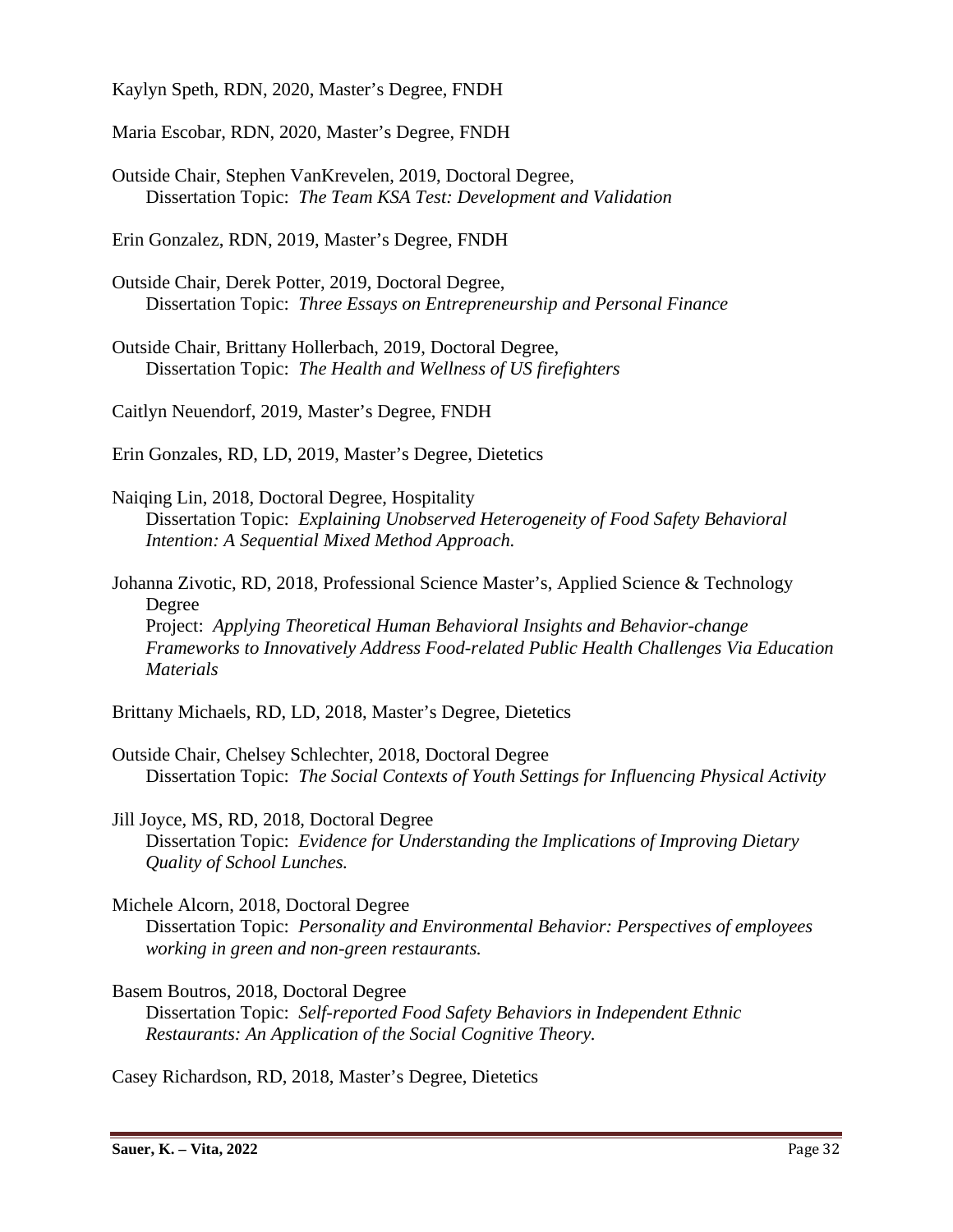Outside Chair, Daniel Unruh. 2018, Doctoral Degree Dissertation Topic: *Addressing and anticipating food safety challenges: Microbiology and policy frameworks for Shiga toxin-producing Escherichia coli (STEC) and Salmonella*

Molly Winkeler, RD, 2018, Master's Degree, Nutrition, Dietetics, and Sensory Sciences

Blaire Wolski, RD, 2018, Master's Degree, Nutrition, Dietetics, and Sensory Sciences

Suzanne Fleming, RD, 2018, Master's Degree, Dietetics

Jennifer Dyer, RD, 2018, Master's Degree, Dietetics

Kimberly Lee, RD, 2018, Master's Degree, Dietetics

Outside Chair, Monica Elva Vaca-Cardenes, 2017, Doctoral Degree Dissertation Topic: *Experiences and pedagogy: A qualitative case study that examines teaching experiences, philosophies, and best practices of University Distinguished Teaching Scholars at Kansas State University*

Nancy Sandoval, RD, 2017, Master's Degree, Dietetics

Michelle James, RD, 2017, Master's Degree, Dietetics

Angela Spencer, RD, 2017, Master's Degree, Dietetics

Kylie Hanson, RD, 2016, Master's Degree, Human Nutrition

Sean O'Hara, RD, 2015, Master's Degree, Dietetics

Amanda Hesse, RD, 2015, Master's Degree, Dietetics

Dary Woznack, RD, 2015, Master's Degree, Dietetics

Franklin Therrian, RD, 2015, Master's Degree, Dietetics Thesis Topic: *Macronutrient Intake and Fluid Status of Elite Female Distance Runners at Moderate Altitude*

Meike Orlick, RD, 2015, Master's Degree, Dietetics

Becca Reisdorf, RD, 2015, Master's Degree, Dietetics

Kathy Murdock, RD, 2015, Master's Degree, Dietetics

Han Wen, 2015, Doctoral Degree, Hospitality Management and Dietetics Dissertation Topic: *Risk Communication when Serving Customers with Food Allergies in Restaurants in the United States*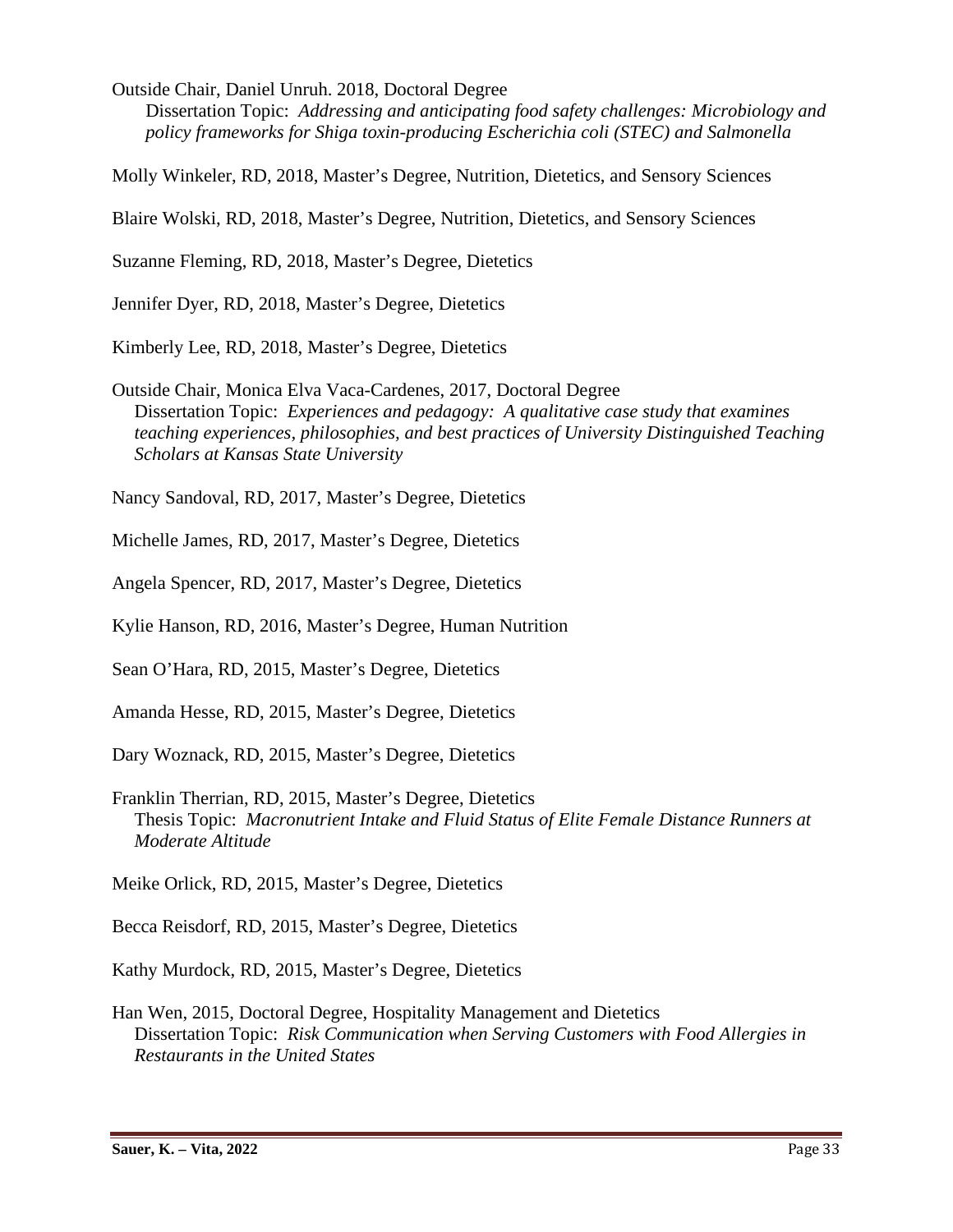Wenhao Zhang, 2015, Master's Degree, Hospitality Management and Dietetics Thesis Topic: *The Influence of Polychronic Time Use on Job Satisfaction, Work Engagement, and Turnover Intention: A Study of Non-Supervisory Restaurant Employees*

Andrea Magee, RD, 2015, Master's Degree, Dietetics Adrienne Muller, RD, 2015, Master's Degree, Dietetics

Cassie Sipes, RD, 2014, Master's Degree, Dietetics

Bethany Belanger, MS, RD, 2014, Doctoral Degree, Hospitality Management and Dietetics Dissertation Topic: *Feasibility and Effectiveness of Healthy Menu Changes for Non-Trainee Military Dining Facilities*

Outside Chair, Levi Russell, 2013, Doctoral Degree, Agricultural Economics Dissertation Topic: *Sources and Uses of Funds for Kansas Farms and Cooperatives*

Becky Bolte, 2013, Master's Degree, Hospitality Management and Dietetics Thesis Topic: *Using the Health Belief Model to Determine University Employees' Perceptions about Handwashing and Foodborne Illness*

Catrisse Neumann, RD, LD, 2013, Master's Degree, Dietetics

- Rebecca Dale, 2013, Master's Degree, Hospitality Management and Dietetics Thesis Topic: *Undergraduate Hospitality Students' Pre-Entry Career Expectations*
- Amber Grisamore, 2013, Master's Degree, Hospitality Management and Dietetics Thesis Topic: *Food Recall Attitudes and Behaviors of School Foodservice Directors*
- Shengjie Fan, 2013, Master's Degree, Hospitality Management and Dietetics Thesis Topic: *Food Safety Practices in Childcare Centers in Kansas*

Bridget Sheehan, RD, LD, 2013, Master's Degree, Dietetics

- Erika Bono, RD, 2012, Master's Degree, Public Health Field Report: *Implementing Group Nutrition Education in Ogden, Kansas*
- Wen-Shen (Fiona) Yen, 2012, Doctoral Degree, Hospitality Management and Dietetics Dissertation Topic: *Person-Environment Fit: Work-Related Attitudes and Behavioral Outcomes in Continuing Care Retirement Communities*
- Yee Ming Lee, 2012, Doctoral Degree, Hospitality Management and Dietetics Dissertation Topic: *Investigation of Food Allergy Training and Child Nutrition Professionals' Knowledge and Attitudes about Food Allergies*
- Robert Sparrow, 2012, Master's Degree, Hospitality Management and Dietetics Thesis Topic: *Exploring undergraduate hospitality student attitudes about online learning*

Kylie Harrison, 2012, Master's Degree, Dietetics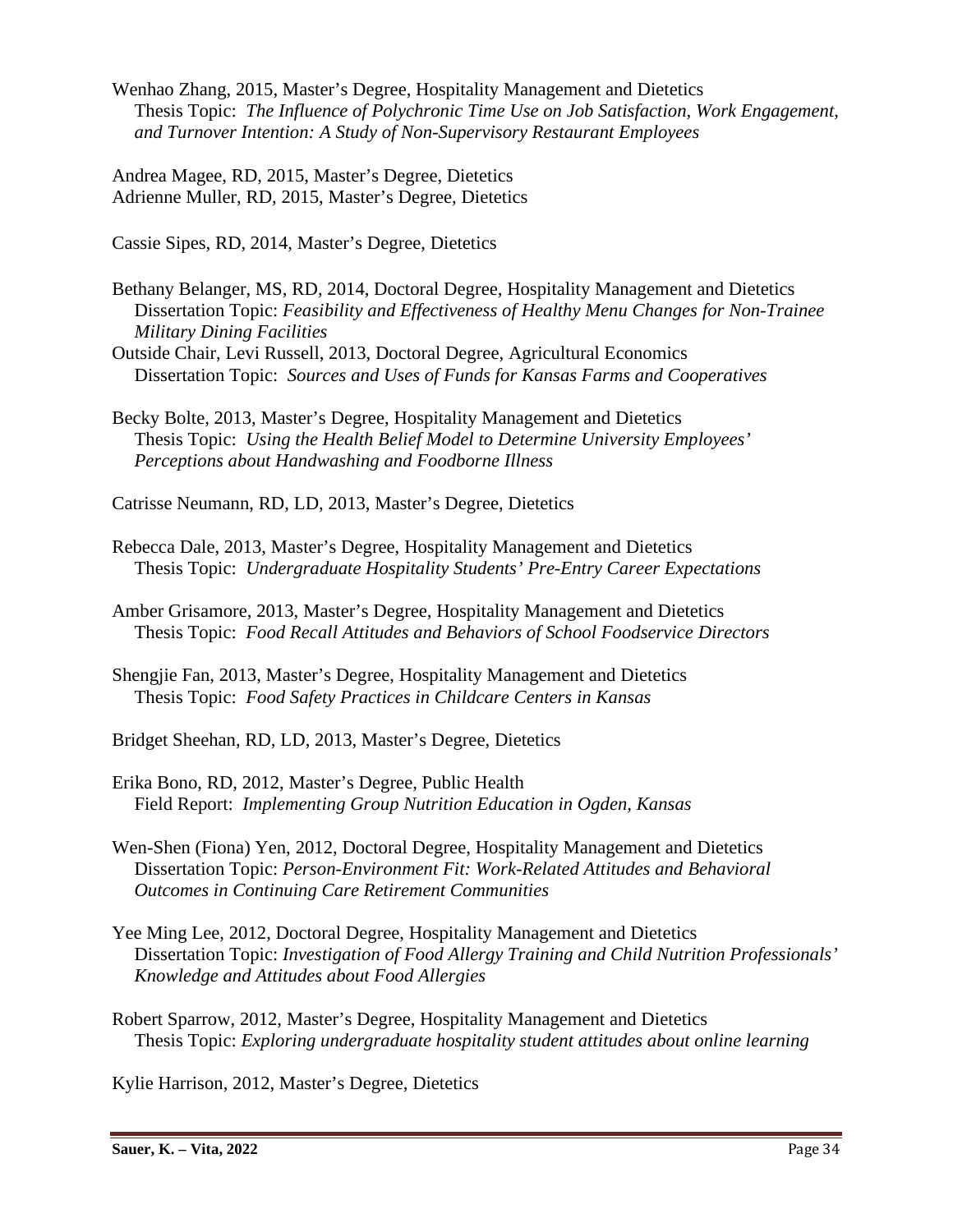Amit Sood, 2011, Master's Degree, Dietetics

### **Undergraduate Student Research & Independent Project Mentoring**

- A. Roy & G. Farris, Dietetics, 2019-2020 Project: *Development of a graduate school workshop for undergraduate students.*
- A. Herkelman, Dietetics, 2017 Project: *Development of an online application process for the Coordinated Program in Dietetics. A. Howells, co-supervisor.*
- M. Schartz, Dietetics, 2016-2018 Research Project: *Food Allergies in College Dining Co-authorship of published manuscript, Journal of Child Nutrition*
- M. Murray & D. Pachta, Didactic Program in Dietetics, 2015 Research Project: *Development and Evaluation of an Interactive Online Development Tool for Dietetics Students*
- K. Jones, Undergraduate Coordinated Program Student, 2014 Research Project: *Job and Career Satisfaction of Clinical Registered Dietitians Peer-reviewed abstract and poster presentation, 2015 Kansas Dietetic Association Annual Conference*
- M. Norman, 2013 2014, Undergraduate Research Scholar, Center of Excellence for Food Safety Research in Child Nutrition Programs Research Project: *Food Safety Research Priorities Determined by School Foodservice Professionals: A Delphi Study Peer-reviewed abstract and stand-up presentation, 2014 K-State Annual Research Forum Peer-reviewed abstract and poster presentation, 2014 School Nutrition Association Annual National Conference*
- K. Novosel, 2012 2013, Undergraduate Research Scholar, Center of Excellence for Food Safety Research in Child Nutrition Programs Research Project: *Assessment of Restroom Handwashing Facilities in Proximity to School Cafeterias. Peer-reviewed abstract and poster presentation, 2013 School Nutrition Association Annual National Conference. Selected as Best Conference Research Poster*
- L. Bartels, 2011, Undergraduate Research Scholar, Center of Excellence for Food Safety Research in Child Nutrition Programs Research Project: *Assessment of walk-in cooling equipment in schools*
- K. Angell, Undergraduate Dietetics Student, 2005 2006 Research Project: The Development of a Proposed Methodology for Assessing Career Development of Dietetics Professional *Peer-reviewed abstract Journal of the American Dietetic Association Co-author, research report submitted to the Chief Science Officer, American Dietetic Assoc.*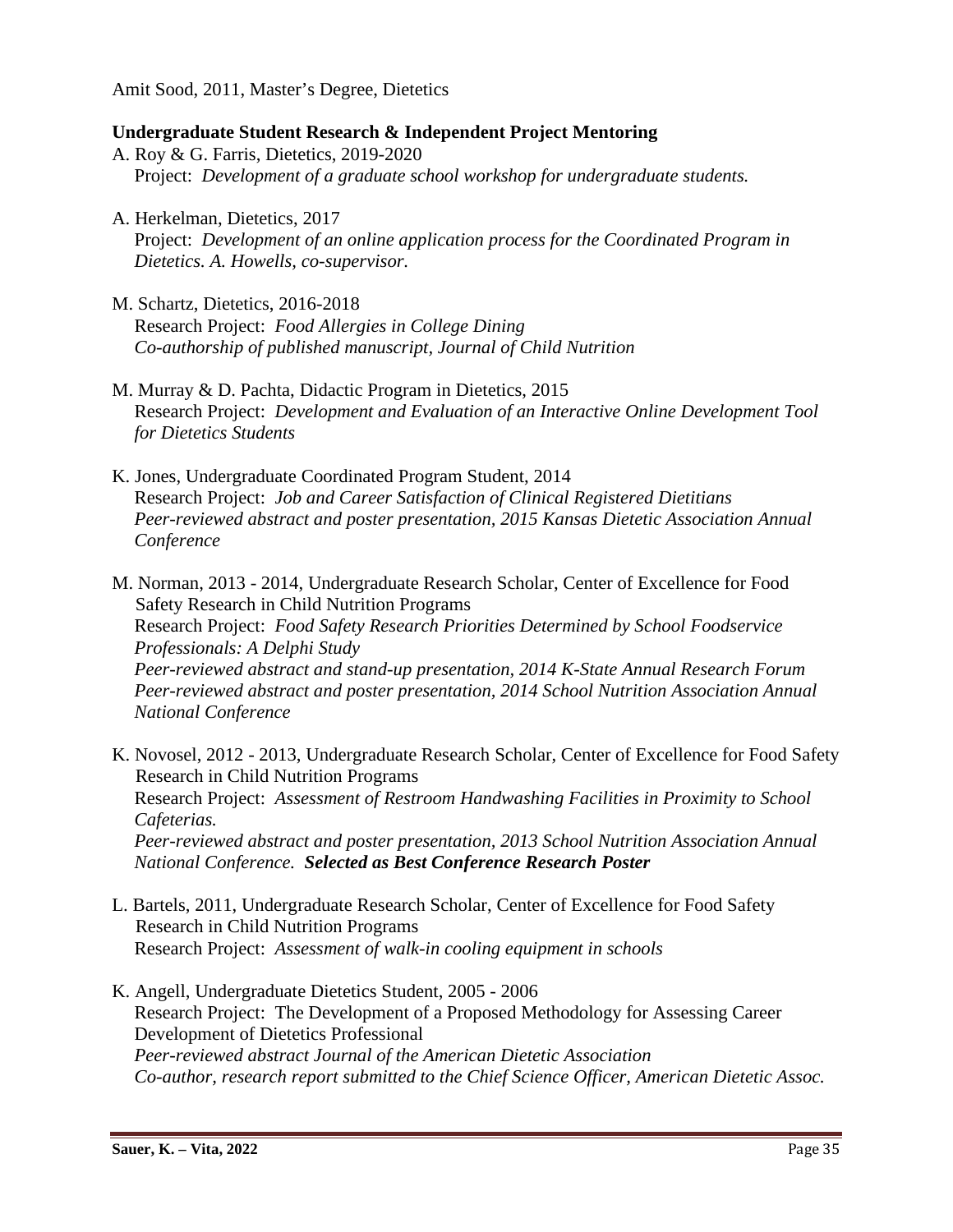## **University Service & Leadership**

Member, Food, Nutrition, Dietetics & Health Faculty Strategic Planning Committee, 2020 present FNDH Representative, GPIDEA Steering Group Member, K-State Faculty Exchange for Teaching Excellence Advisory Board, 2019-present Chair, Dietetics Scholarships Selection Committee, FNDH, 2016-present Member, GPIDEA Scholarship Selection Committee, College of Health and Human Sciences, 2016-present Coordinator, Dietetics Advisory Board, FNDH, 2015-present Chair/Coordinator, Annual Grace M. Shugart Lecture, FNDH, 2015-present Reviewer, K-State Presidential Award for Undergraduate Teaching, 2015-present Member, K-State University Advising Committee, 2014-present Member, 5-year re-appointment review committee, Associate Dean of Research, College of Health and Human Sciences, 2020 Member, Food, Nutrition, Dietetics & Health Faculty Advisory Council, 2016-2020 Member, K-State Teaching for Diversity & Inclusion Task Force, 2019-2020 Chair, Food Education Committee, Food, Nutrition, Dietetics, & Health, 2018-2020 Member, Physician's Assistant Program Development Committee, College of Human Ecology, 2017-2018 Member, Physician's Assistant Program Director Search Committee, College of Human Ecology, 2017-2018 Subject Matter Contributor, K-State/Pepsico Product Development Project, 2017 Subject Matter Contributor, Proposal - *Enhancing Career Pathways in Food Science through Curriculum Development in Secondary Schools in the Lower Mid-West and Upper South-East Region*, Secondary Education, Two-Year Postsecondary Education, and Agriculture in the K-12 Classroom Challenge Grants Program. 2017 Coordinator, Dietetics Advisory Board, FNDH, 2015-present Chair/Coordinator, Annual Grace M. Shugart Lecture, FNDH, 2015-present Reviewer, K-State Presidential Award for Undergraduate Teaching, 2015-present Member, K-State University Advising Committee, 2014-present Member, Dept. Head of Food, Nutrition, Dietetics, & Health Search Committee, 2015-2016 Member, Dietetics & Human Nutrition Strategic Transition Committee, 2015-2016 Chair, Instructional Quality Committee, Hospitality Management & Dietetics, 2015-2016 Member, Dietetics Online Instructor Search Committee, 2015 Co-Director, Nutrition and Food Immersion Experience, Faculty-led study abroad for Dietetics and Hospitality Management students, 2014 Member, Apparel, Textile, Interior Design Faculty Search Committee, 2014-2016 Member, Human Ecology Assoc. Dean of Research & Scholarship Search, 2014-2015 Member, 2025 Committee for Engagement, Extension, Outreach, & Service, 2014-2016 Member, All University Campaign Committee, 2014-2016 Chair, Center of Excellence/Food Safety Research Scientist Search Committee, 2013-2014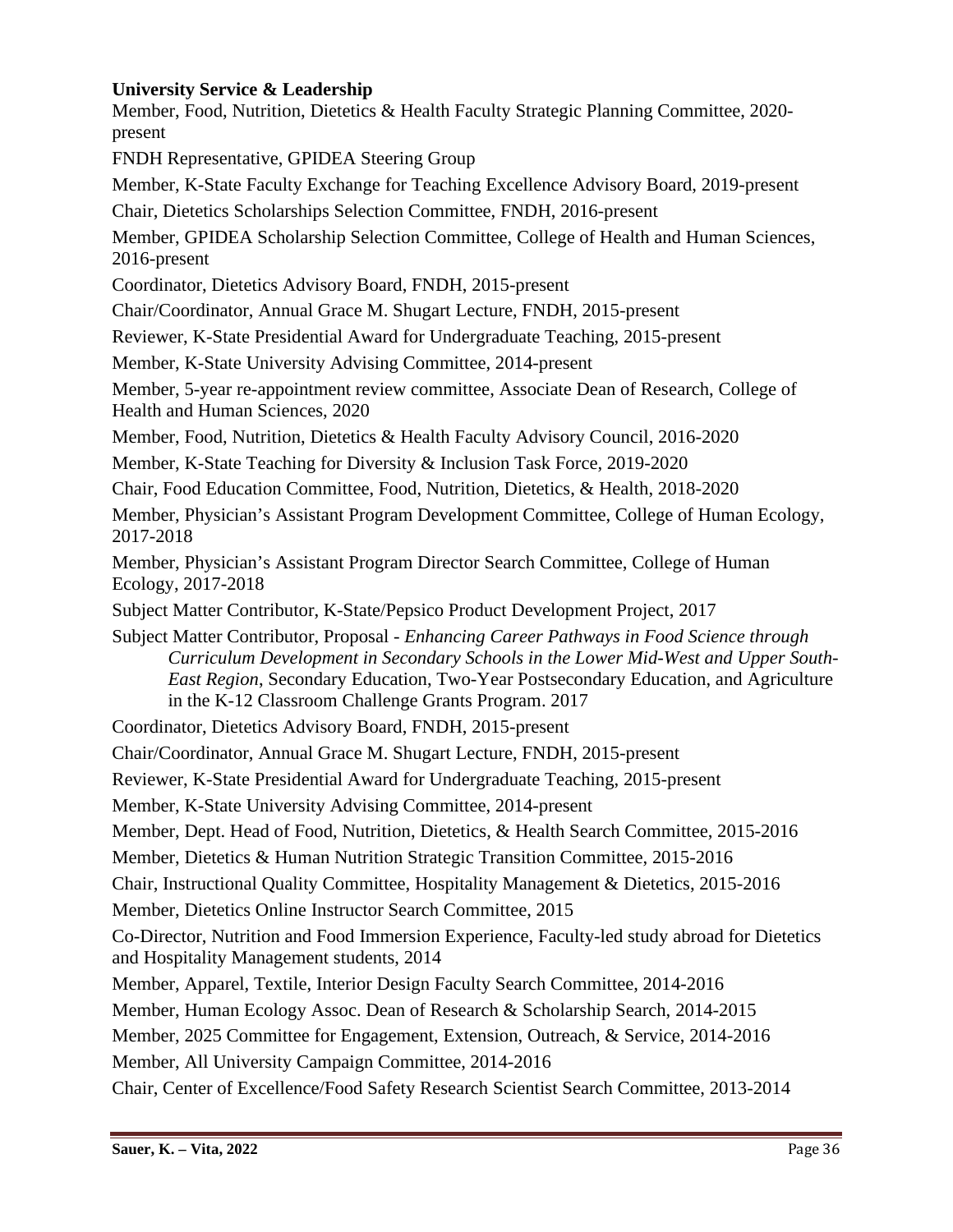Chair, Human Nutrition & Dietetics Curriculum Communication Committee, 2014-2016 Member, Human Ecology Course Fees Committee, 2014-2015 Member, Dietetics Master's in Dietetics Task Force, 2014-2016 Member, Human Nutrition Instructor Search Committee, 2014 Chair, Hospitality Management & Dietetics Faculty Search Committee, 2013-2014 Chair, Center of Excellence/Food Safety Research Scientist Search Committee, 2013-2014 Member, Hospitality Management & Dietetics Scholarships Committee, 2012-2015 Mentor, Guide to Personal Success (GPS) Retention Program for KSU Freshmen, 2009-2015 Member, Dietetics Program Advisory/Curriculum Committee, 2004-present Member, Hospitality Management & Dietetics Foods Curriculum Committee, 2012-2014 Member, Dean of the College of Human Ecology Search Committee, 2012-2013 Member, 2025 CHE Undergraduate Educational Experience Committee, 2012 Member, Human Ecology Academic Affairs Committee, 2012 Co-Chair, Hospitality Management & Dietetics Dept. Head Search Committee, 2010-2011 Chair, College of Human Ecology Faculty Affairs Committee, 2009-2011 Member, College of Human Ecology Faculty Affairs Committee, 2005-2009 Member, K-State Learning Communities Pilot Program, 2005 HMD Faculty Search Committees, 2004, 2005, 2012 Member, K-State College of Human Ecology Alumni Board, 1999-2003 President, K-State College of Human Ecology Alumni Board, 2001-2003

## **National Professional Service & Leadership**

### *Currently Active*

President, Academy of Nutrition and Dietetics, 2021-present

- Chair, Board of Directors
- Chair, Board of Directors Executive Committee
- Chair, CEO Compensation Committee
- Member, Committee for Lifelong Learning
- Co-Chair, Organizational and Governance Redesign
- Academy Media Spokesperson

President-Elect, Academy of Nutrition and Dietetics, 2020-2021

- Board of Directors Executive Committee
- Finance and Audit Committee
- Committee for Lifelong Learning
- **-** Legislative and Public Policy Committee
- **-** CEO Compensation Committee
- **-** Academy of Nutrition and Dietetics Foundation Board of Directors
- **-** Co-Chair, Organization Structure and Governance Workgroup
- **-** Academy Media Spokesperson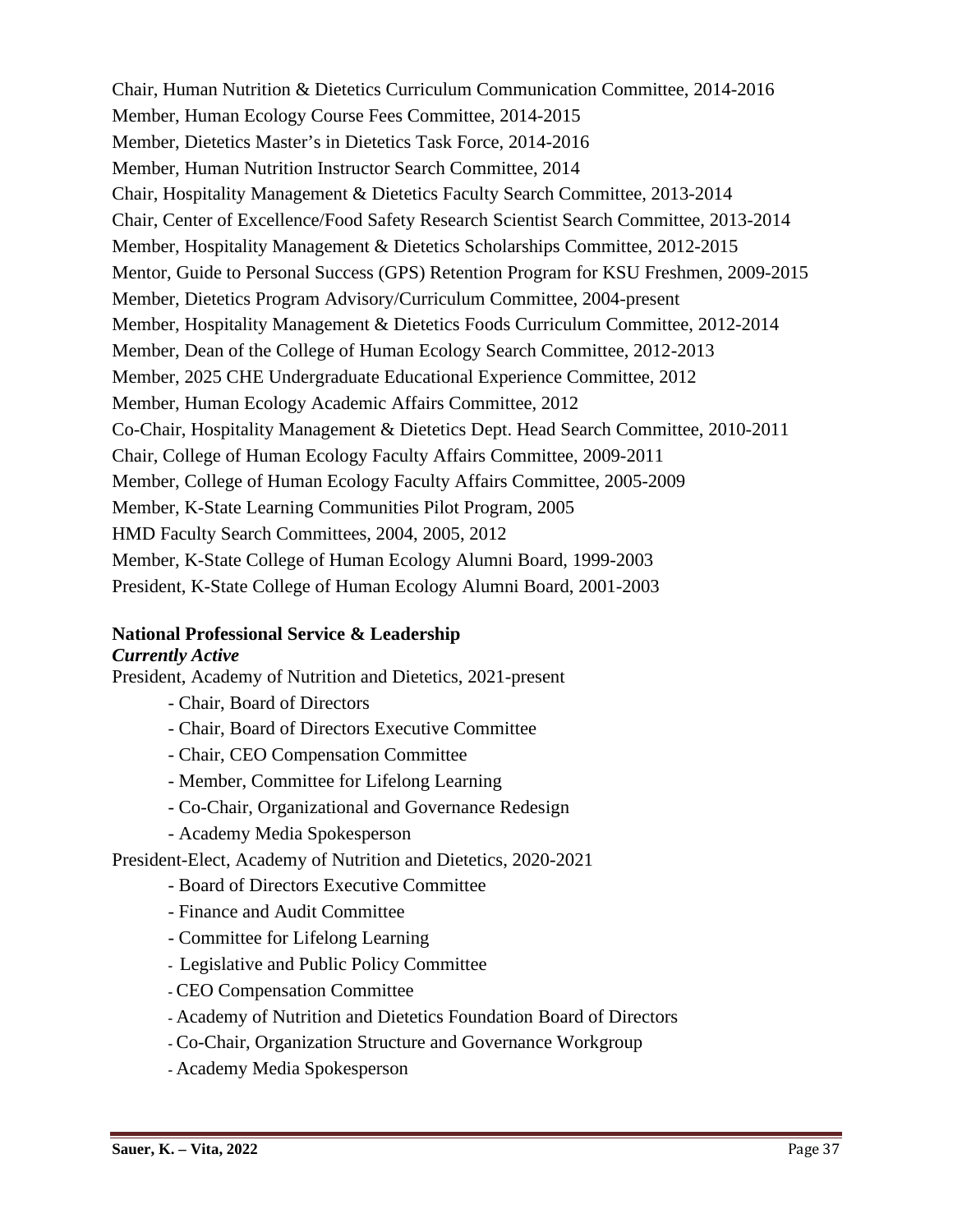Member, Foundation Fellowship Review Taskforce, Academy of Nutrition and Dietetics Foundation, 2019-present

- Member, Colgate Palmolive Fellowship in Nutrition, Oral Health/Dental Education Research Grant Review Committee, 2019-present
- Member, Margene Wagstaff Fellowship for Innovation in Dietetics Education Grant Review, 2020-present
- Member, External Advisory Board, University of Illinois, Dept. of Food Science and Human Nutrition, 2018-presesnt

Co-editor, *Journal of Foodservice Management and Education*, 2009-present

## *Selected, Recent Past*

- Chair, Council on Future Practice, Career Development Guide Revision Task Force, Academy of Nutrition and Dietetics, 2019-2020
- Member, Transforming Vision into Action Award Committee, Academy of Nutrition and Dietetics, 2018-2021
- Reviewer, Commission on Dietetic Registration Faculty Fellowship Award, 2018-2020

Chair, CDR 2020 Entry-Level RDN/NDTR Practice Audit Committee, 2019-2020

- Director At-Large, Academy of Nutrition and Dietetics Board of Directors, 2017-2020
- Member, Commission on Dietetics Registration Examination Panel, 2010-2011, 2013-2020
- Commission on Dietetic Registration, RDN/NDTR Exam Management Practice Resource Expert, 2008-2020
	- CDR, RDN/NDTR New Exam Item Review, 2008-2020
	- CDR, RDN/NDTR Exam Pool Review, 2008-2020
	- CDR, RDN/NDTR Exam Item Writing Workshop, 2006-2020
- Chair, Future of Food Healthy & Sustainable Food Systems Fellow Advisory Board, Academy of Nutrition and Dietetics Foundation, 2018-2020
- Member, Healthy and Sustainable Food Systems Curriculum Task Force, Academy of Nutrition and Dietetics Foundation, 2018-2020
- Board of Directors Liaison, Council on Future Practice, Academy of Nutrition and Dietetics, 2018-2020
- Member, Future Education Model Sub-Committee, New York Presbyterian Hospital Dietetic Internship Program, 2018-2020
- Board of Directors Liaison, Nutrition and Dietetic Educators and Preceptors, Academy of Nutrition and Dietetics, 2017-2020
- Board of Directors Representative, Council on Research, Research Priorities and Strategies Development Task Force, Academy of Nutrition and Dietetics, 2017-2020

Member, New York Presbyterian Hospital Dietetic Internship Advisory Board, 2015-2019

- Member, Delphi Panel, Building Common Ground for Sustainable Food Systems in Nutrition & Dietetics, International Confederation of Dietetic Associations, 2018-2019
- Member, Academy of Nutrition and Dietetics, House of Delegates Evolution Re-Design Team, 2018-2019
- Member, Ethics Sub-group, School Nutrition Association, 2018-2019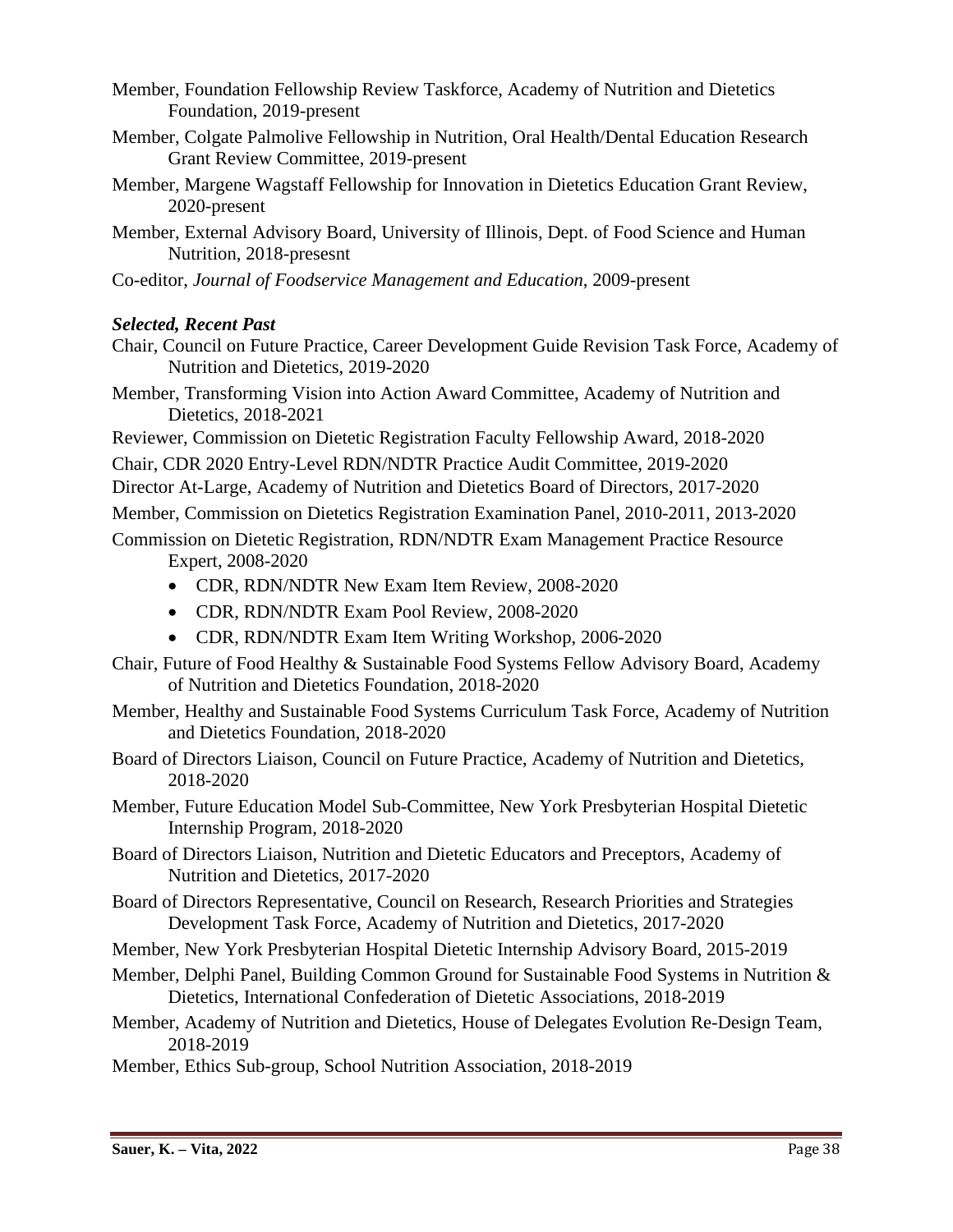- Member, GMO Position Paper Task Force, Evidence-Based Practice Committee, Academy of Nutrition and Dietetics, 2017-2018
- Reappointed, School Nutrition Association (SNA) Governing Council, 2016-2019
- Member, Kansas Dept. of Education, Child Nutrition & Wellness Advisory Board, 2014-2018
- Member/Appointed, Code of Ethics Revision Task Force, Academy of Nutrition and Dietetics, 2016-2018
- Selection Committee, Healthy and Sustainable Food Systems Fellow, Academy of Nutrition and Dietetics Foundation, 2018
- Board of Directors Liaison, Evidence-Based Practice Committee, Academy of Nutrition and Dietetics, 2017-2018
- Development Team, Interdisciplinary Certificate of Training in Community Nutrition Systems, Academy of Nutrition and Dietetics, 2016-2017
- Chair, Commission on Dietetic Registration, 2015-2017
- Chair, Commission on Dietetic Registration Finance and Audit Committee, 2015-2017
- Commissioner, Commission on Dietetics Registration, 2014-2017
- Member, School Nutrition Association (SNA) Governing Council, 2013-2016
- Member, SNA's SNS credential exam vendor selection task force, 2016-2017
- Member, Academy of Nutrition and Dietetics Finance and Audit Committee, 2015-2017
- Member, CDR Grassroots Marketing Grant Reviewer, 2014-2018
- Member, Commission on Dietetics Registration Competency Assurance Panel, 2014-2017
- Member, CDR, Entry-Level Dietetics Practice Audit Committee, 2015-2016
- CDR Liaison, Council on Research, Academy of Nutrition and Dietetics, 2014-2015
- Chair, CDR RDN/NDTR Examination Panel, 2011-2013
- Chair, CDR Dietetics Baccalaureate Credential Practice Audit Committee, 2012-2013
- Mentor, CDR RD/DTR online exam question development program, 2012
- Panelist, Academy of Nutrition and Dietetics Informatics Delphi Study, 2011-2012
- Expert advisor, Kansas Department of Corrections negotiation processes for a 10-year
- foodservice management contract (\$17 million), 2010-2011 Assistant Newsletter Editor, Foodservice Systems Management Education Council, 2007-2011 Member, USD 383 Manhattan/Ogden School District Wellness Committee, 2010-2016 Commission on Dietetic Registration, RDN/NDTR Dietetic Practice Audit, 2009, 2015 Commission on Dietetic Registration, RDN/DTR Exam Passing Scores Study, 2006, 2010, 2016 Kansas Dietetic Licensure Task Force, 2007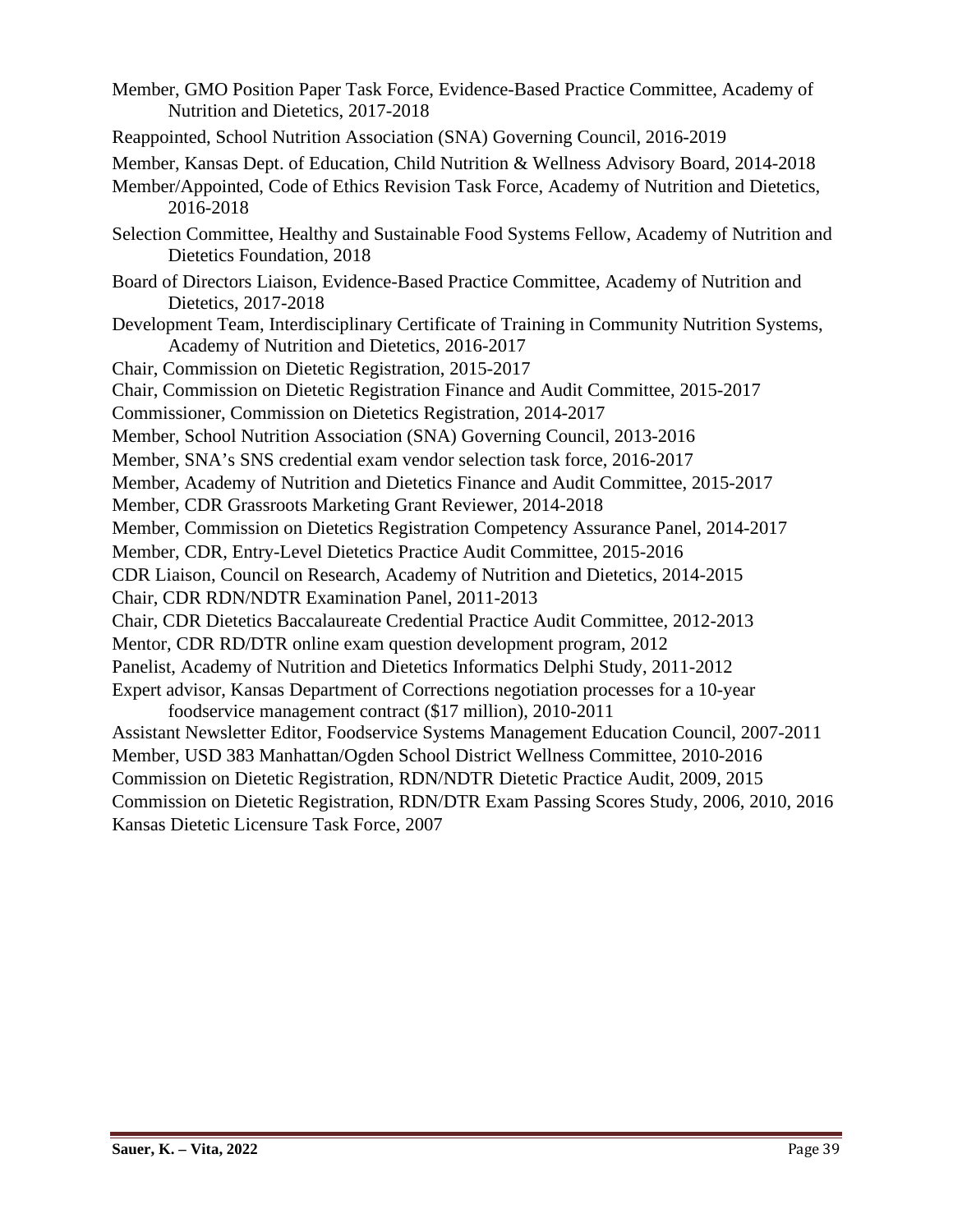## **Current Professional Memberships Academy of Nutrition and Dietetics**

- 
- Clinical Nutrition DPG Healthy Aging DPG
- 
- Dietetics in Health Care Communities DPG
- Dietitians in Business and Communications DPG
- Dietitians in Integrative and Functional Medicine DPG
- Dietitians in Medical Nutrition Therapy Nutrition Entrepreneurs DPG
- Dietitians in Nutrition Support DPG Nutrition Informatics DPG
- 
- 
- Public Health/Community Nutrition DPG Women's Health DPG
- 
- 
- School Nutrition Services DPG Global MIG
- Sports Cardiovascular and Wellness Nutrition DPG
- Latinos and Hispanics in Dietetics and **Nutrition**
- Nutrition and Dietetic Educators and **Preceptors**
- Behavioral Health Nutrition DPG Food and Culinary Professionals DPG
	-
	- Diabetes DPG Hunger and Environmental Nutrition
		- Management in Food and Nutrition Systems DPG
		- Nutrition Education for the Public DPG
		- Nutrition Educators of Health Professionals DPG
		-
		-
- Oncology Nutrition DPG Vegetarian Nutrition DPG
	- Pediatric Nutrition DPG Weight Management DPG
		-
	- Renal Dietitians DPG Asian Americans & Pacific Islander
	- Research DPG Cultures of Gender and Age
		-
		- Indians in Nutrition and Dietetics
		- National Organization of Blacks in Dietetics and Nutrition
		- Religion MIG

Kansas Academy of Nutrition and Dietetics Foodservice Systems Management Education Council School Nutrition Association

### **Academic Scholarships & Fellowships**

- 2008 Myrna Jean Adee Graduate Scholarship, College of Human Ecology
- 2007 Joan Coleman Graduate Fellowship, Hospitality Management & Dietetics
- 1999 Kansas Dietetic Association Political Action Committee Scholarship, Washington DC
- 1995 Rose Straka Scholarship, Hotel, Restaurant, Institution Management & Dietetics
- 1995 Levelle Wood Scholarship, Hotel, Restaurant, Institution Management & Dietetics

### **Selected Professional Honors, Awards, & Recognition**

- 2021 Honorary Doctorate of Foodservice Award, North American Association of Food Equipment Manufacturers
- 2021 Academy Board Scholarship Honoring Academy President, Kevin Sauer
- 2020 Excellence in College and University Teaching in the Food and Agricultural Sciences, USDA, NIFA. Nominated.
- 2020 University Promotion, Full Professor
- 2019 Highlighted Teacher of the Month, K-State Teaching & Learning Center
- 2019 Presidential Award for Excellence in Teaching, Kansas State University
- 2019 Inaugural Mentoring Award, Kansas Academy of Nutrition & Dietetics